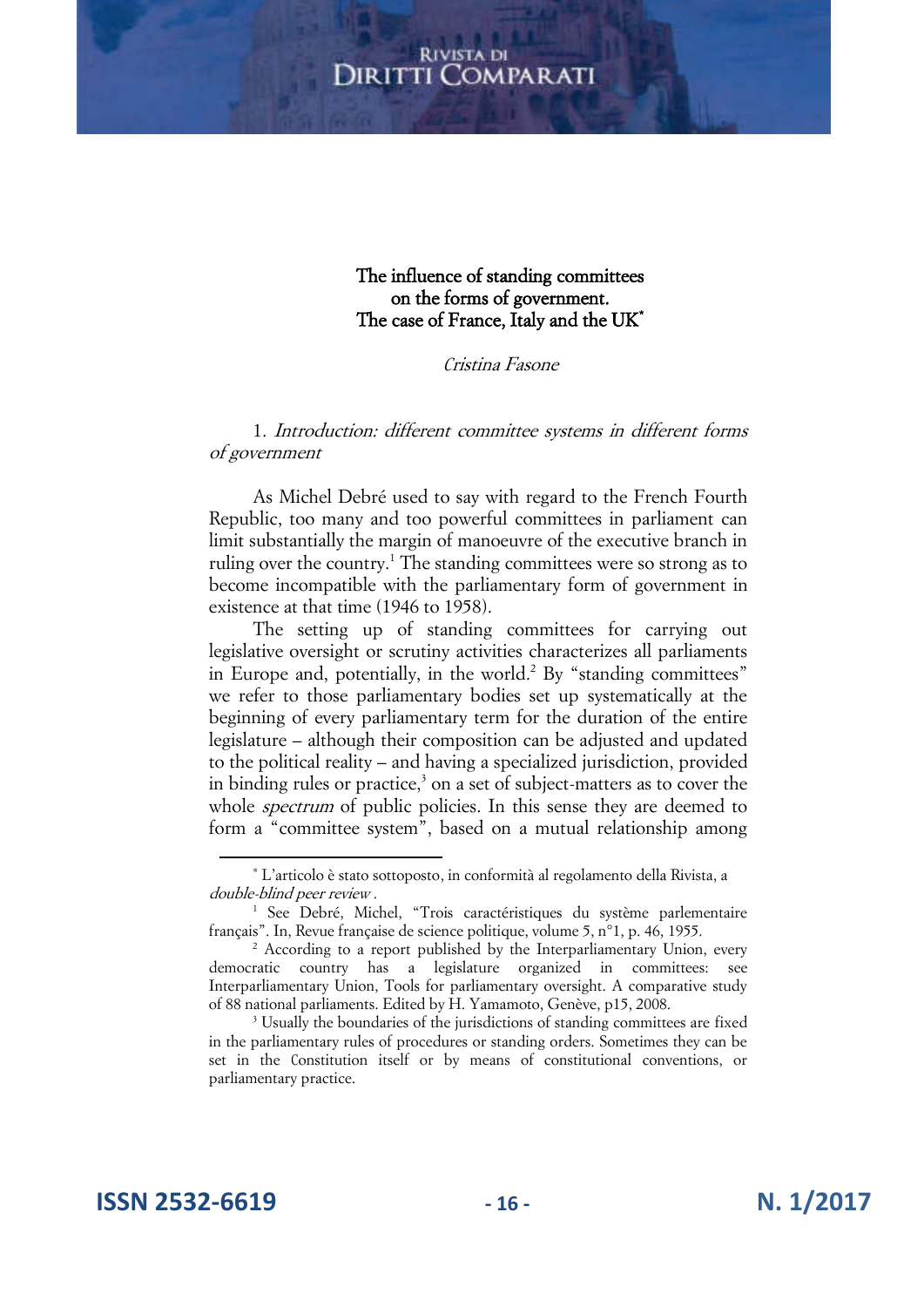Cristina Fasone The influence of standing Committes on the forms of Government

these committees as for their composition and participation in parliamentary procedures. Although the operation of standing committees does not prevent the creation of ad hoc or special committees, legislatures usually rely on the former for the greater part of their constitutional tasks.

Moreover, standing committees enjoy a privileged relationship with the executive branch. They look closely at the daily activity of the Ministers and departmental secretaries, by subject-matter. Standing committees and Ministries entertain a constant "dialogue" on the relevant bills examined in parliament with regard to amendments tabled and the committee stage in the legislative process.

Given such a close relationship between standing committees and "their" Ministers, since the committees' jurisdiction corresponds basically to the Ministries' portfolios, it has been expressly acknowledged that parliaments, by means of their committees, are deemed capable to define the general political directions and priorities of national policies;<sup>4</sup> in other words, standing committees are able to shape the form of government in a certain legal system, that is the relationship between constitutional bodies entitled to set the general political directions in a polity.<sup>5</sup> At least potentially, the

**ISSN 2532-6619 - 17 - N. 1/2017**

<sup>4</sup> Volpi, Mauro, Libertà e autorità. La classificazione delle forme di Stato e delle forme di governo. Torino: Giappichelli, p109, 2010. "General political directions and priorities" is an expression used in the English version of Art. 15 TEU with reference to the European Council. This is an approximation to the Italian notion of "indirizzo politico" or the German notion of "Richtlinien der Politik" that do not exist properly either in French or in English. The official English translation of the German Basic Law uses "the general guidelines of policy" in the place of "Richtlinien der Politik" (Art. 65 GG). The official translation of the Italian Constitution for "indirizzo politico (e amministrativo)" (Art. 95 Const.), instead, as "general policy" seems not completely satisfactory. On the problem of translation in comparative law, see Sacco, Rodolfo, "Lingua e diritto". In, Traduzione e diritto – Ars Interpretandi. Annuario di ermeneutica giuridica. Padova: Cedam, p117 et seqq., 2000.

<sup>5</sup> These constitutional bodies are certainly the Parliament and the Government, on the basis of the presence or the lack of a confidence relationship, and also, according to what the Constitution provides, the electoral body and political parties, whereas the judiciary and Constitutional Courts are in principle excluded from the notion of "form of government". See Luciani, Massimo, "Governo (forme di)". In, Enciclopedia del diritto, IIIrd revision, Annali. Milano: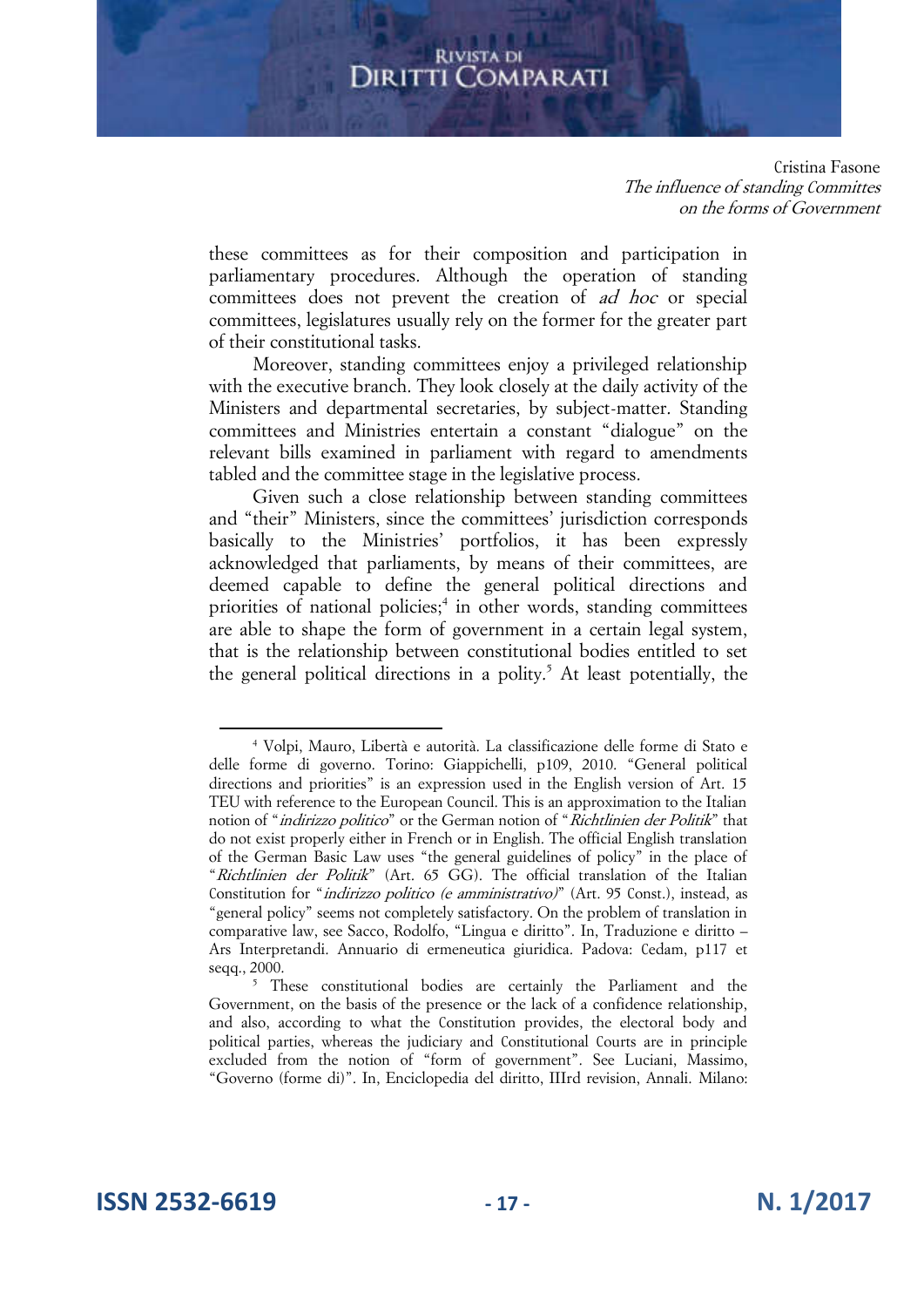Cristina Fasone The influence of standing Committes on the forms of Government

relationship between legislatures and executives is so intense within committees that the rules presiding over their functioning can strongly condition the performance of a certain form of government, especially where committees are empowered with veto or (autonomous) decision-making powers. When this happens the Executive is forced to negotiate the measures to be adopted with these parliamentary bodies.

Parliaments have changed substantially over time, particularly in the new century, as a consequence of new phenomena appearing in the institutional landscape, such as the transfer of significant normative powers from legislatures to executives, the crisis of the parliamentary legislation and of the long standing representative function of political parties and legislatures, globalization and the deepening of processes of regional integration, mediatisation and personalization of politics, as well as the rise of populist movements. By the same token, for example we have witnessed a shift in the balance between the exercise of the legislative and the oversight function in legislatures in favour of the latter.

This paper argues that, in spite of the transformations of parliaments, standing committees, also by way of constitutional, legislative or standing orders' reforms, have accommodated their role accordingly, and are still influential in shaping the form of government.

This relationship, between standing committees and operation of a form of government is presented in three legal systems, France, Italy, and the United Kingdom (UK). These case studies have been selected on the basis of the different nature of their forms of government, semi-presidential in France and parliamentary in the other two countries, although loosely "rationalised" in Italy while (traditionally) very stable and centered on the role of the Prime Minister in the UK.<sup>6</sup> The committee systems in the three parliaments

**ISSN 2532-6619 - 18 - N. 1/2017**

 $\overline{a}$ 

Giuffrè, p538-540, 2009. Under these conditions, there can be parliamentary, semipresidential and presidential forms of government.

<sup>6</sup> The notion of "rationalised parliamentarism" was coined by Mirkine-Guetzévitch, Boris, Les Constitutions de l'Europe nouvelle. Paris: Delagrave, 1928, aiming to define the parliamentary forms of government whose stability and endurance (and thus the prevention of political crisis) is ensured by legal mechanisms preferably entrenched by the Constitution. Until recently and, in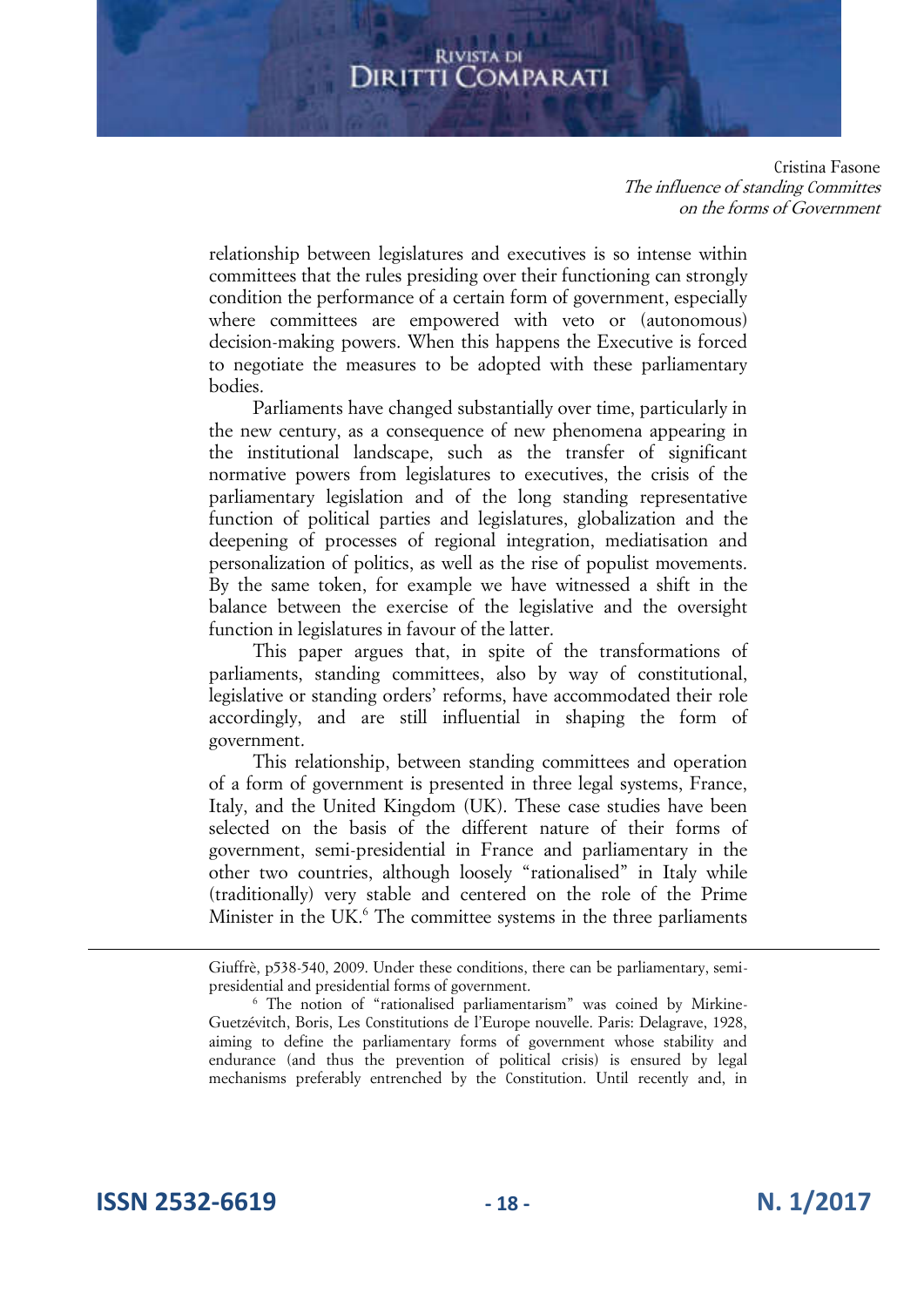Cristina Fasone The influence of standing Committes on the forms of Government

also show rather diverse features in terms of structure and powers assigned to standing committees<sup>7</sup>. While the standing committees of the Italian Parliament have been usually considered very powerful in the legislative process, those of the French National Assembly and of the UK House of Commons are often described as weak when it comes to the exercise of lawmaking power, although for different reasons (the size for the French committees and the lack of permanent committees dealing with bills in the UK). By contrast, in relation to scrutiny and oversight powers, the select committees of the UK House of Commons are deemed to be very influential, the Italian standing committees play a marginal role, whereas the committees of the French National Assembly stand halfway. However, in the last few years the transformation of the executive-legislative relationship, achieved by means of a constitutional reform in France and of legislative and standing orders' reforms as well as of changes of the institutional practice in Italy and the UK, has confirmed the centrality of standing committees for the proper functioning of those forms of government. Hence for the case selection, "the most different case logic"<sup>8</sup> has been used, in order to show that, despite the patent differences amongst the three committee systems, all of them are crucial for guaranteeing the equilibrium of the forms of government.

The paper is structured as follows: Section 2 provides an overview of the constituent moment of standing committees in the three legislatures as a turning point for the transformation of parliaments; Section 3 examines the structure and the organisation of the system of standing committees in each country; Section 4 analyses the evolution of the three forms of government in the light of the

particular, until the Fixed Term Parliament Act 2011, the British parliamentary system has shown a low level of "rationalization" as for the presence of written legal rules providing a detailed discipline of the form of government, but, in spite of this, has always performed as a very stable system.

<sup>7</sup> However, the analysis here is limited to the role of standing committees in the lower Chambers, given the peculiar features that identify the British House of Lords and the French Senate with reference to their composition and powers and, in addition, the circumstance that both are excluded from the confidence relationship with the executive.

<sup>8</sup> See Hirschl, Ian, "The Question of Case Selection in Comparative Constitutional Law". In, The American Journal of Comparative Law, vol. 53, n°1, p125-155, 2005.

**ISSN 2532-6619 - 19 - N. 1/2017**

 $\overline{a}$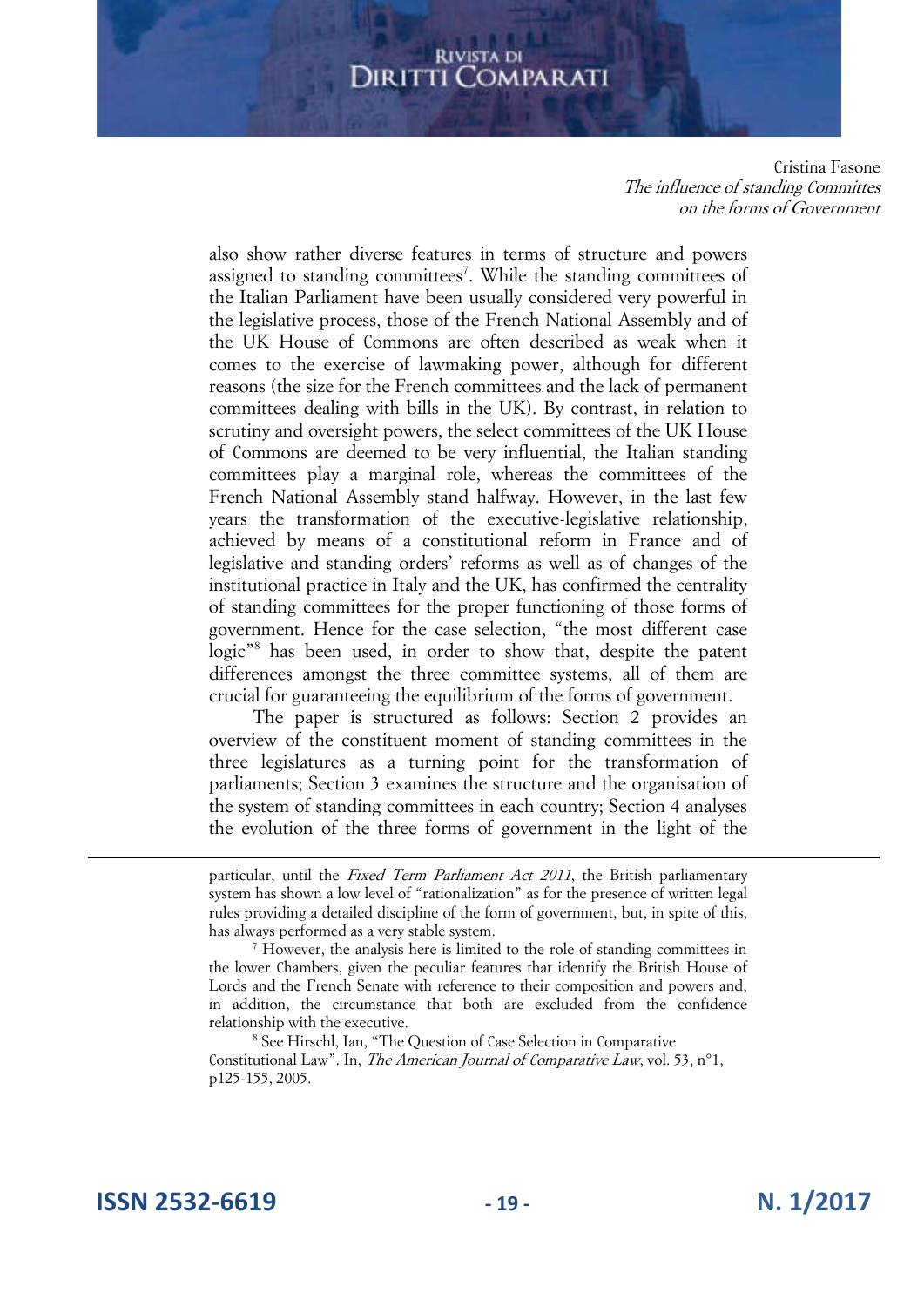Cristina Fasone The influence of standing Committes on the forms of Government

changes of the powers of the standing committees; finally, Section 5, attempts to draw some conclusions on the basis of the comparison between the three constitutional case-studies.

## 2. Transforming parliaments. The setting up of standing committees in France, Italy and the UK

The legislature's choice to create a system of standing committees in the twentieth century depended on many factors: for instance, the engagement of the State, and consequently of the executive, in exercising new public functions and in providing social services; the need to control public expenditure more carefully; the growth of the statutes approved; the rise of a more complex and technical legislation. These factors imposed on parliaments more rational arrangements in order to face their new workload. Standing committees fitted perfectly with parliaments in search of a more specialised support to their activity, dealing with highly complex and technical bills, and for faster decision-making procedures.

Another prominent factor forced (most) parliaments to organise in committees, namely the creation of parliamentary groups as stable structures and points of reference for parliamentary procedures. The weight of groups in committees was proportional to their size in the Chamber. Thus, by sitting in committees political groups were able to control the crucial activities of pre-legislative scrutiny and oversight much better than had occurred in the previous *Bureaux*, whose components were chosen at random, or than the Committee of the Whole House, where parliamentarians (MPs) participated on a voluntary basis. The process of institutionalisation of standing committees, which entails a transformation of the parliament itself, however, has taken place at different moments in the history of the selected legislatures.

Since the period of the Revolution of 1789, the French legal system has always experienced an ambivalent relationship vis-à-vis parliamentary committees, in particular the standing committees. Periodically there has been a swing between their refusal, acceptance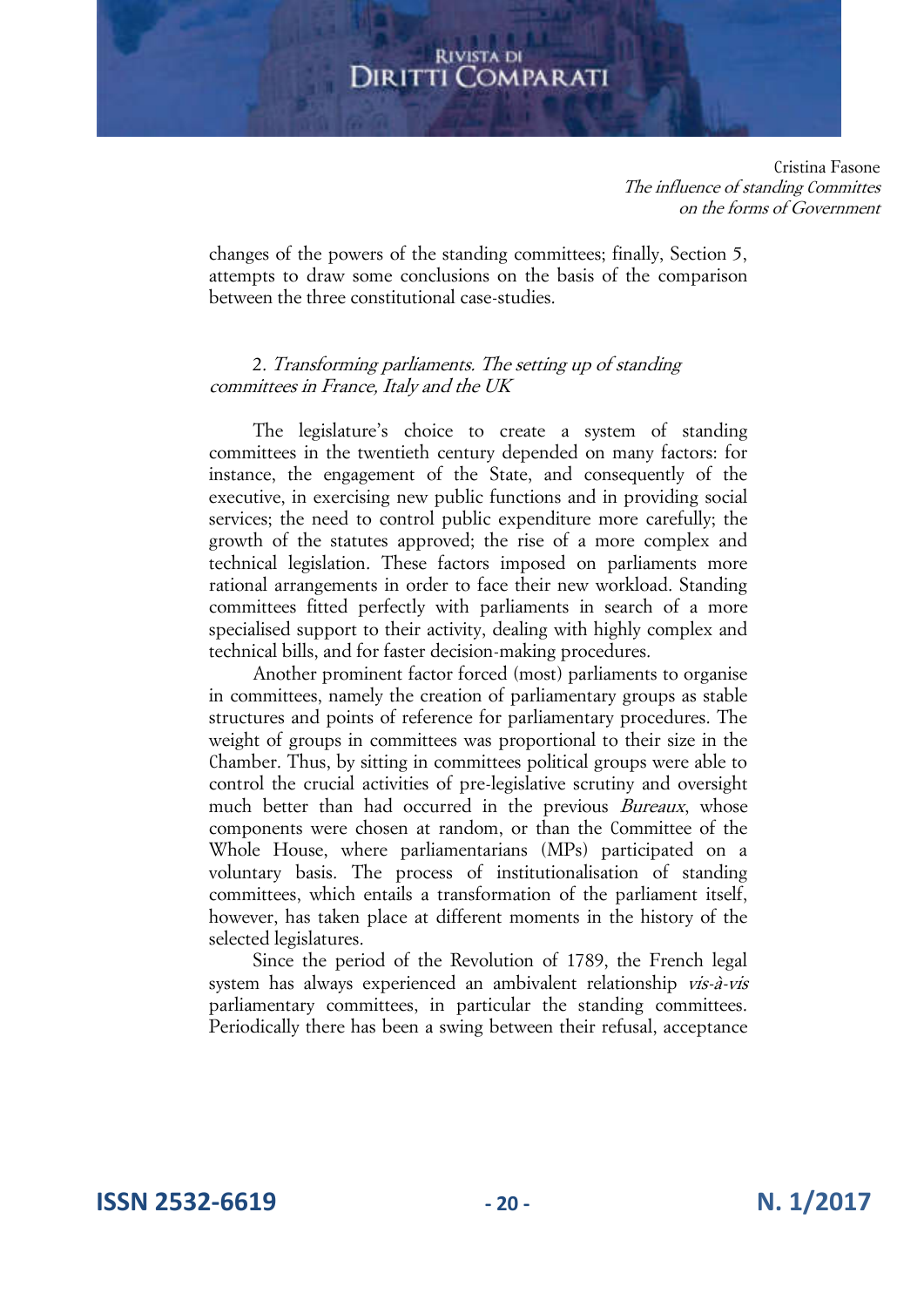Cristina Fasone The influence of standing Committes on the forms of Government

or even enhancement,<sup>9</sup> as a consequence of constitutional developments. Every French Constitution elaborated its own model of committees or forbade them. For example, while the Constituent Assembly of 1789 set up around thirty standing committees, specialised by subject-matter, the Convention of 1792 conferred on standing committees the power to rule as if they were governmental authorities enabled to take decisions; and then, from 1795 until 1848 no standing committees were in operation within the French legislatures.<sup>10</sup> Subsequently, from 1848 to the formation of the French Third Republic, in 1871, parliamentary activities were organised according to the system of the Bureaux –temporarily established and composed of MPs chosen by way of drawing – lacking any other organisational principle that could shape the legislature.<sup>11</sup> Only in 1902, by way of an amendment to the existing rules of procedure, did the establishment of standing committees become a general principle of parliamentary organisation.<sup>12</sup> And a few years later, on  $1<sup>st</sup>$  July 1910, following the official set up of political groups in the Assembly, the rules of procedure were amended again, so as to ensure that the composition of the standing committees reflected proportionally the size of political groups in the House. With this decision to link standing committees and political groups, which was reproduced later on in many other legislatures in the world, the destiny of these two kinds of parliamentary bodies became irremediably interwoven. Since then, during the French Third and Fourth Republic, standing committees have grown in their prestige and number, building up a committee system able to control all public policies. The strength of standing committees in the presence of highly fragmented ruling coalitions in the executive branch put into question even the endurance of the government in office. Standing committees became so powerful that later the founding fathers of the Fifth Republic, in

<sup>9</sup> See Türk, Pauline, Les commissions perlementaires permanentes et le renouvau du Parlement sous la V<sup>e</sup> République. Paris: Dalloz, p35-44, 2005.

<sup>10</sup> See Roques, Xavier & Herin, Jean-Louis, "Les commissions parlementaires". In, Administration, n°120-121, p32 et seqq., 1983.

<sup>&</sup>lt;sup>11</sup> See Poudra, Jules & Pierre, Eugène, Traité pratique de droit parlementaire, Versailles: CERF et fils éditeurs, p970 et seqq., 1878.

<sup>&</sup>lt;sup>12</sup> See the resolution proposed by Antide Boyer, on  $1<sup>st</sup>$  June 1902, « Journal officiel, Documents parlementaires », Chambres, session ordinaire, p2282, 1902.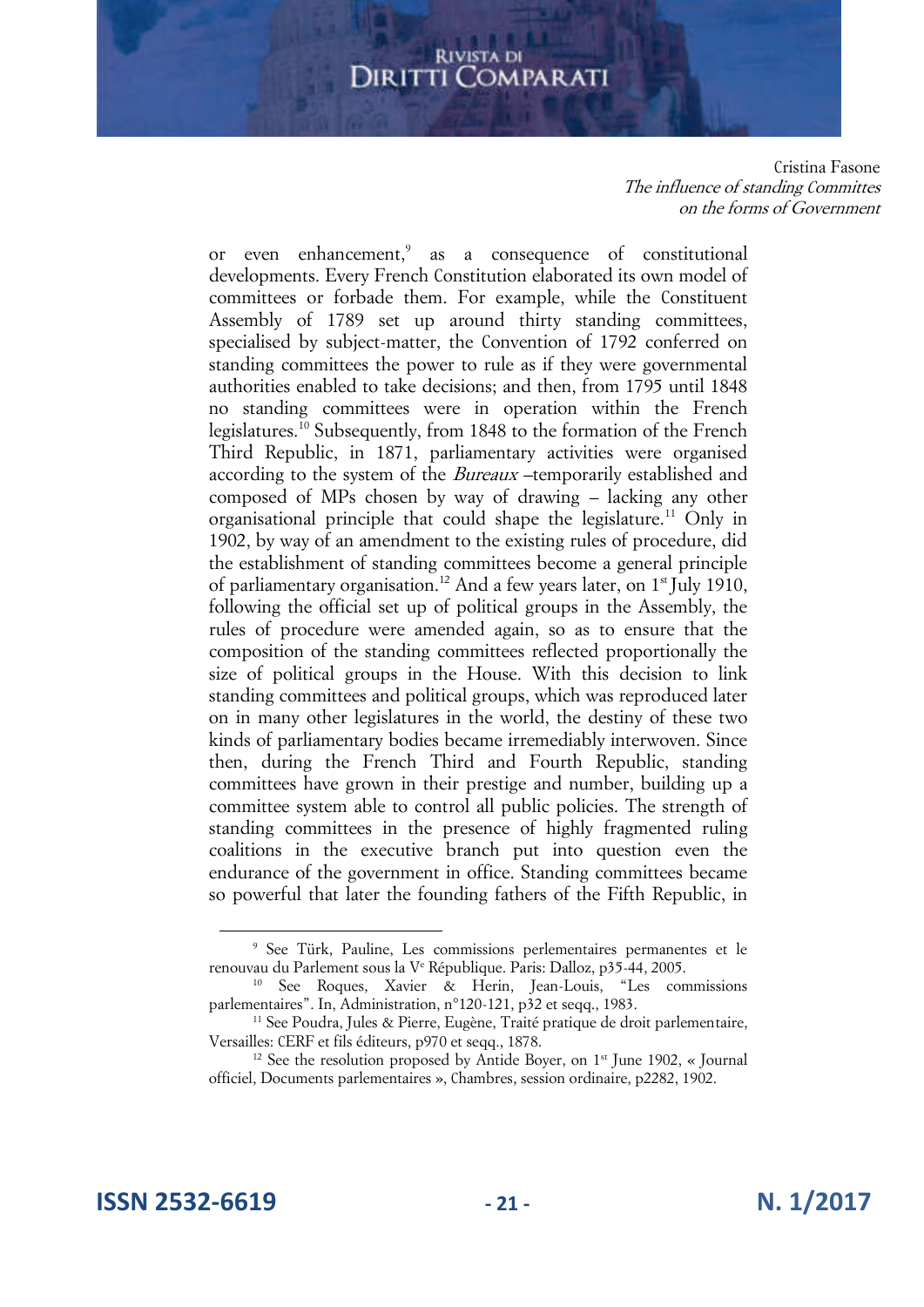Cristina Fasone The influence of standing Committes on the forms of Government

1958, deliberately decided to marginalise these parliamentary bodies in the new constitutional architecture, up to the point that they were considered the main "victims" of the attempt to rationalise the French form of government.<sup>13</sup>

By contrast, the British parliamentary tradition, until recently, has not favoured a process of institutionalization of a committee system. For a long time, at least until the end of the Seventies, the will of the British executives to control parliamentary activities undermined the effectiveness of parliamentary committees, which were kept deliberately powerless by prohibiting their establishment as standing committees.

According to the distinction proposed by Norton, between "chamber-oriented" and "committee-oriented" legislatures, the British Parliament fell undoubtedly into the first category<sup>14</sup>. Before the 1979 reform of the Standing Orders, the House was at the heart of parliamentary work and the executive found it relatively easy to supervise its activity instead of being involved in complex negotiations with several committees.

This did not imply, however, that the British House of Commons remained devoid of a clear internal structure. During the Tudor Kingdom (1485-1603), when the principle of separation of powers was still far from being enforced, the King was used to appointing committees in Parliament, aiming to control the activity of this institution.<sup>15</sup> Nonetheless, the attempt to circumvent such interference by the King with parliamentary autonomy led some MPs to meet in committees of the whole House, i.e. committees that met in camera to debate freely and were composed on a voluntary basis, which later became one single committee of the whole House, presided over by a temporary chairman, different from the Speaker of

<sup>&</sup>lt;sup>13</sup> See Debré, Michel, "Trois caractéristiques du système parlementaire", cit., p47 and Türk, Pauline, Les commissions parlementaires permanentes et le renouveau du Parlement sous la V<sup>e</sup> République, cit., p29.

<sup>&</sup>lt;sup>14</sup> See Norton, Philip, "Nascent Institutionalisation: Committees in the British Parliament". In, Longley, Lawrence D., & Davidson, Roger H., The New Roles of Parliamentary Committees. London: Frank Cass, p. 143 et seqq., 1998.

<sup>&</sup>lt;sup>15</sup> See Keir, David L., The Constitutional History of Modern Britain. 1485-1937, II ed.. London: Adam and Charles Black, p151, 1943, and Vila Ramos, Beatriz, Los sistemas de comisiones parlamentarias. Madrid: CEPS, p54-55, 1999.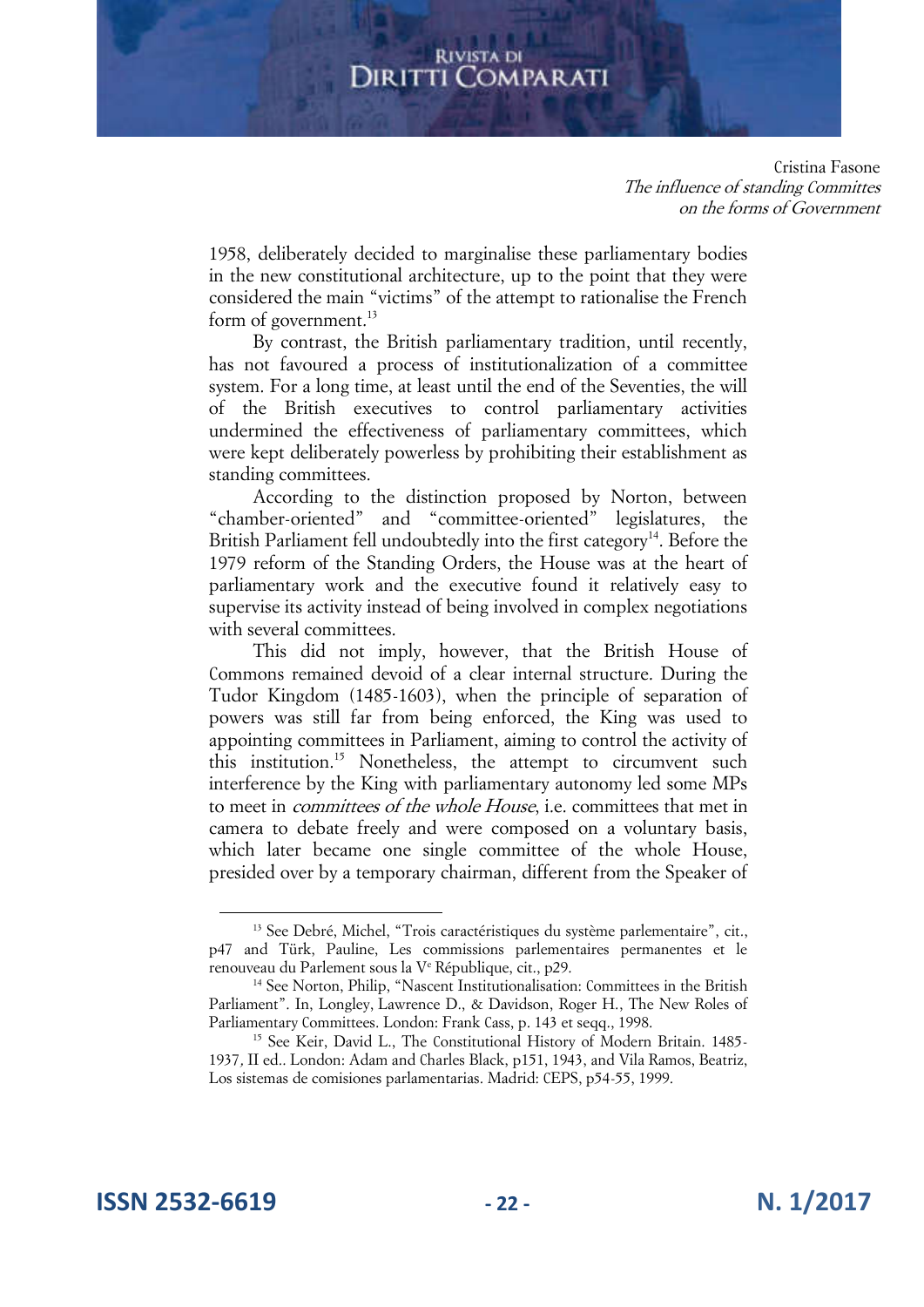Cristina Fasone The influence of standing Committes on the forms of Government

the House, who was deemed to be a "civil servant" of the King<sup>16</sup>. The activity of the committee of the whole House was kept confidential and showed a low level of formalisation compared to the procedure of the House. Since then, and until 1979, the proceedings in the House of Commons have been arranged according to three formats: the House, the Committee of the Whole House, in particular for money bill,<sup>17</sup> and special committees, appointed on an *ad hoc* basis to examine only a certain issue and dissolved immediately after. It is easy for the executive to gain control over special committees, since Ministers and departmental secretaries take part in committee meetings as members, as long as they have been elected as MPs. A few standing committees, called select committees, like the Public Accounts Committee (1861), had been established since the end of the nineteenth century, but they enjoyed limited autonomy from the executive and they did not oversee a large portion of public policies.<sup>18</sup>

The increasing awareness about the poor performance of these isolated select committees led to the launch of a process of reform of the House of Commons' internal organisation, under the leader of the House, Richard Crossman,<sup>19</sup> who promoted the experimental setting up of a committee system, based on select committees – i.e. standing committees – covering the jurisdictions of all executive departments. Select committees started to be perceived by backbenchers as tools for

**ISSN 2532-6619 - 23 - N. 1/2017**

<sup>&</sup>lt;sup>16</sup> The Committee of the Whole House was firstly summoned in 1606, during the reign of James I. See Campion, Gilbert F., An Introduction to the procedure of the House of Commons. London: Macmillan, p27, 1947.

<sup>&</sup>lt;sup>17</sup> The involvement of the Committee of the Whole House does not imply that the House is bypassed. Rather, such a committee is summoned before a bill is examined in the House and shows a composition that can change item by item, depending on the interest of MPs on the issue at stake.

<sup>&</sup>lt;sup>18</sup> See Todd, Alpheus, On Parliamentary Government in England. Its origin, development and practical operation, vol. I. London: Longmans, Green & co., p26 et seqq., 1867. The executive controlled committee appointments and often refused to transmit to these committees documents and dossiers to be used for their activity. The select committee on agriculture, which did not show enough deference towards the executive and that insisted on the transmission of some documents, was substantially inhibited from carrying out its activity: see Turpin, Colin & Tomkins, Adam, British Government and the Constitution, 7<sup>th</sup> ed. Cambridge: Cambridge University Press, p613, 2011.

<sup>&</sup>lt;sup>19</sup> Being the leader of the House of Commons, Richard Crossman was also a member of the Cabinet.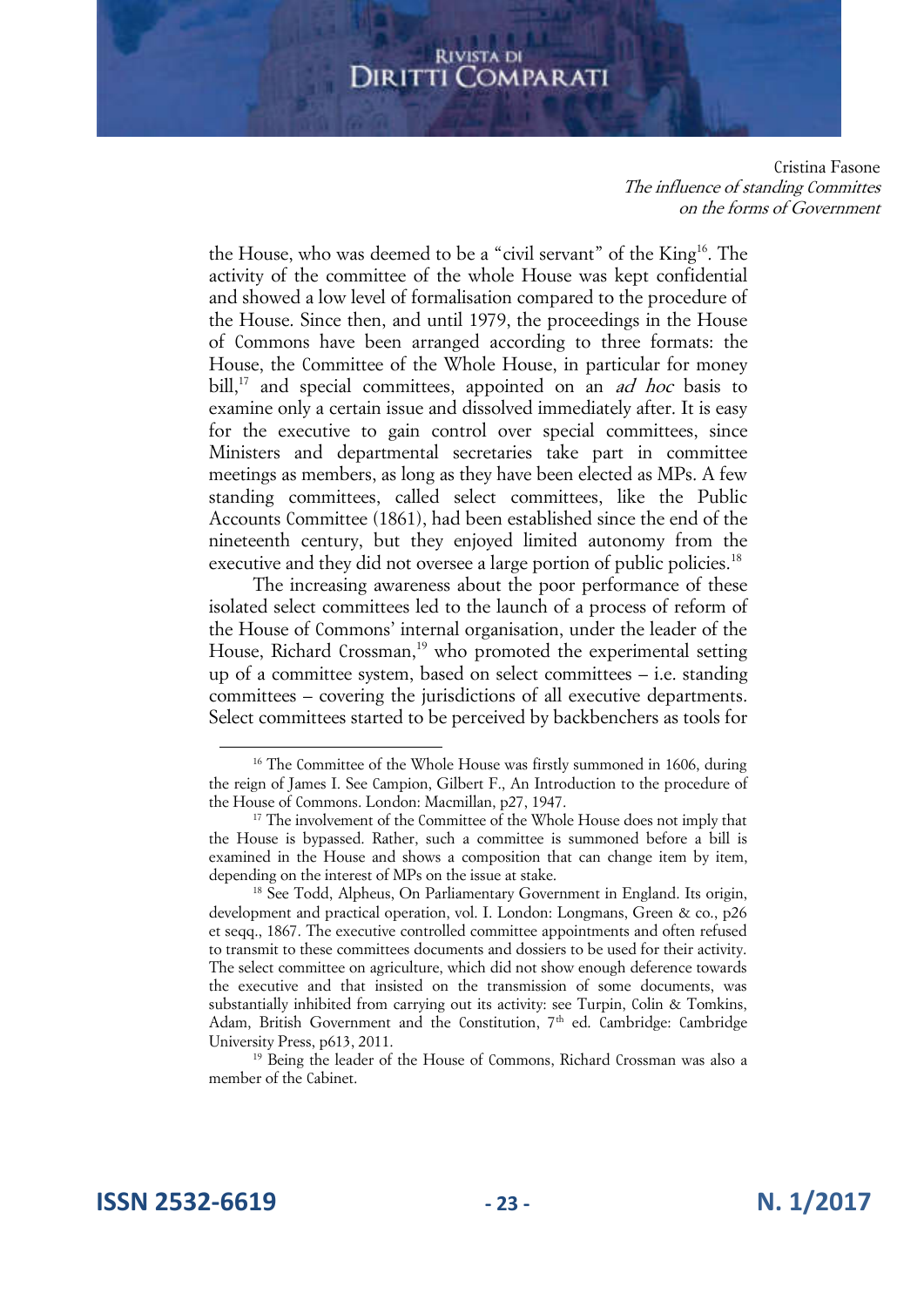Cristina Fasone The influence of standing Committes on the forms of Government

enhancing their role in parliament and thus their powers were extended – they could set up subcommittees, appoint advisers, organize missions – and their role was eventually made official by the 1979 reform of the House of Commons' standing orders.<sup>20</sup> Since then the organization of the House of Commons has remained somewhat unchanged, except for the setting up of new select committees – like the select committee on justice established in 2002 – or the enlargement of some of their powers, for example, allowing the hearings of the Prime Minister from 2001 onwards.

In brief, there are around thirty select committees mirroring the jurisdiction of the executive's departments and a Liaison Committee that coordinates their activities, being composed of the chairmen of select committees. However, select committees are not involved in the legislative process (except for pre-legislative scrutiny), their role being limited to the scrutiny and oversight function. The lack of "legislative authority" of these committees has been subject to debate for decades, but an overall reform of the House of Commons' committee system has not yet been proposed.<sup>21</sup>

Finally, the setting up of standing committees in the Italian Chamber of Deputies has been deeply influenced by the experience of the French and the British Parliament. Based on the French example of the Bureaux, the internal organization of the Italian Chamber of Deputies was basically modeled on such bodies from 1848 to 1920. However, such a model was mixed with other institutional arrangements, given the wide margin of manoeuvre left by the

<sup>20</sup> On this reform, see Baines, Priscilla, "History and Rationale of the 1979 Reforms". In, Dewry, Gavin, The New Select Committees. A Study of the 1979 Reforms. Oxford: Oxford University Press, p1 et seqq., 1985, and Giddings, Philip, "Select Committees and Parliamentary Scrutiny: Plus Ça Change". In, Parliamentary Affairs, volume 47, n°4, p669-686, 1994.

<sup>&</sup>lt;sup>21</sup> The fact that select committees are *de facto* excluded from participating in the committee stage of the legislative process does not necessarily imply that they are "weak committees": see Benthon, Meghan & Russell, Meg, "Assessing the Impact of Parliamentary Oversight Committees: The Select Committees in the British House of Commons". In, Parliamentary Affairs, p23, May 2012. Contra Mattson, Ingvar & Strøm, Kaare, "Parliamentary Committees". In, Döring, Herbert, Parliaments and Majority Rule in Western Europe. New York: St Martin's Press, p249-306, 1995.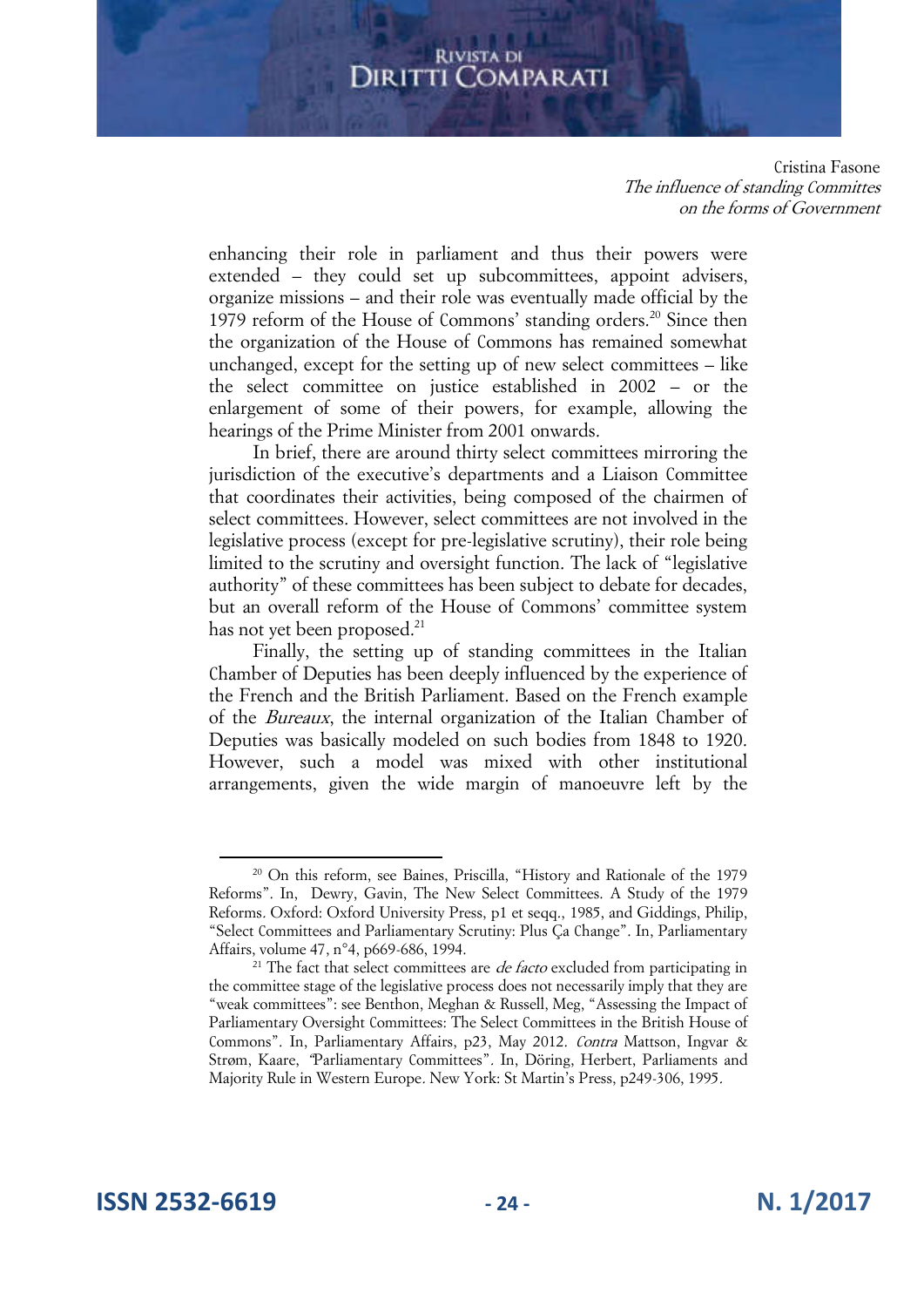Cristina Fasone The influence of standing Committes on the forms of Government

Albertine Statute.<sup>22</sup> In 1868 the Committee of the Whole House was established and periodically set up in the following years.<sup>23</sup> Special committees were occasionally established for the examination of bills, particularly at the beginning of the twentieth century, and even standing committees were created in 1863, although they did not participate in the legislative process.

As in the case of the French legislature, in the Italian Chamber of Deputies the turning point was represented by the creation of political groups in the House, which became the linchpin for the composition of parliamentary bodies. Indeed, after the 1919 electoral reform, which extended the suffrage and opted for the proportional formula for the election of the Chamber (the Senate was appointed by the King), political parties, and in particular mass parties, could not be disregarded in parliamentary organisation, as happened in the tradition of a "parliament of notables". Following the recognition of political groups in the 1920 rules of procedure of the Chamber, nine standing committees, specializing in different subject-matter related to the government departments and composed proportionally to the size of political groups, were finally set up.

However, the operation of the new committee system was challenged by the authoritarian turn of the Italian form of government in 1922.<sup>24</sup> In a chamber where only the fascist party was admitted, the provision on the proportional representation of groups within the standing committees could not be applied, and thus these bodies were replaced by the system of Bureaux until 1939, when the entire

**ISSN 2532-6619 - 25 - N. 1/2017**

<sup>&</sup>lt;sup>22</sup> Article 55 of the Albertine Statute of 1848 allows each Chamber to set up internal bodies for carrying out their activities without imposing clear constraints on the nature and composition of these bodies. See M. Mancini, U. Galeotti, Norme ed usi del Parlamento italiano, Roma, 1887, p. 212 and, more recently, Gianfrancesco, Eduardo, "Uffici e Commissioni nel diritto parlamentare del periodo statutario". In, Amministrazioneincammino.it, p 5-7, July 2013.

<sup>&</sup>lt;sup>23</sup> One of the most enthusiastic supporters of the Committee of the Whole House was Francesco Crispi (also a Prime Minister of the Kingdom of Italy), who was very much in favour of the "transplant" of the British model to Italy.

<sup>24</sup> See Orsina, Giovanni, "L'organizzazione politica nelle Camere della proporzionale: 1920-1924". In, Grassi Orsini, Fabio, & Quagliariello, Gaetano, Il partito politico dalla grande guerra al fascismo: crisi della rappresentanza e riforma dello stato nell'età dei sistemi politici di massa (1918-1925). Bologna: Il Mulino, p397 et seqq., 1996.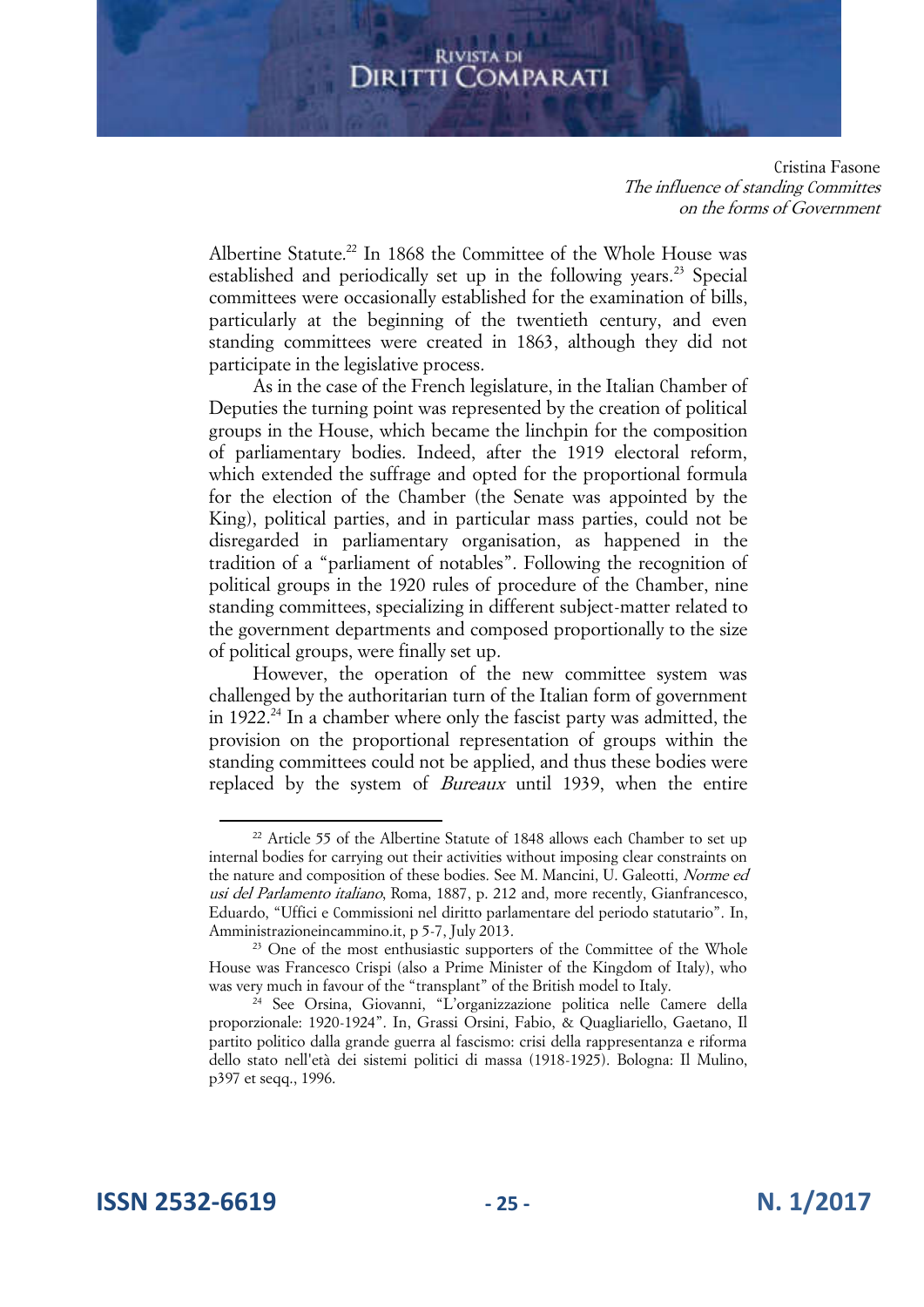Cristina Fasone The influence of standing Committes on the forms of Government

Chamber of Deputies was abolished and substituted by the Chamber of Fasces and Corporations, representing the different branches of trade and industry.<sup>25</sup>

Despite the different origins of the committee systems in Italy, France and the UK, the constitutional developments and the evolution of the form of government to some extent forced the three legislatures to set up standing committees able to control the executive, to adapt their functioning and even to limit their powers, as the case of France during the Fifth Republic shows.

3. The position of standing committees in Parliament and the organisation of the committee system<sup>26</sup>

## 3.1. The French National Assembly

A. Constitutional acknowledgment

The French Constitution of 1958 has chosen to define as many elements as possible about the structure and the functions of standing committees. On the one hand, such a detailed discipline derives from the will of the founding fathers to put committee activity "under constitutional control". On the other hand, by means of constitutional provisions, especially those introduced by Constitutional Law no. 2008-724 of 23rd July 2008, standing committees are decisively empowered and, being entrenched in the Constitution, committees' powers have a considerable expectation of endurance. Interestingly

**ISSN 2532-6619 - 26 - N. 1/2017**

<sup>25</sup> On this Chamber, see Perfetti, Francesco, La Camera dei fasci e delle corporazioni. Roma: Bonacci, p196, 1991.

<sup>&</sup>lt;sup>26</sup> Standing committees are not the only type of committee established in the three Chambers, namely, the French National Assembly, the Italian Chamber of Deputies, and the British House of Commons. For example, bicameral committees, special committees and committees of inquiry do exist in the three case studies, whereas the committee of the whole House is provided only in the House of Commons' standing orders. However, the analysis in the present contribution is focused only on standing committees because these are the bodies most closely connected to the operation of the executive branch and thus are deemed to be particularly influential on the form of government. See in detail Fasone, Cristina, Sistemi di commissioni parlamentari e forme di governo. Padova: Cedam, p209 et seqq., 2012.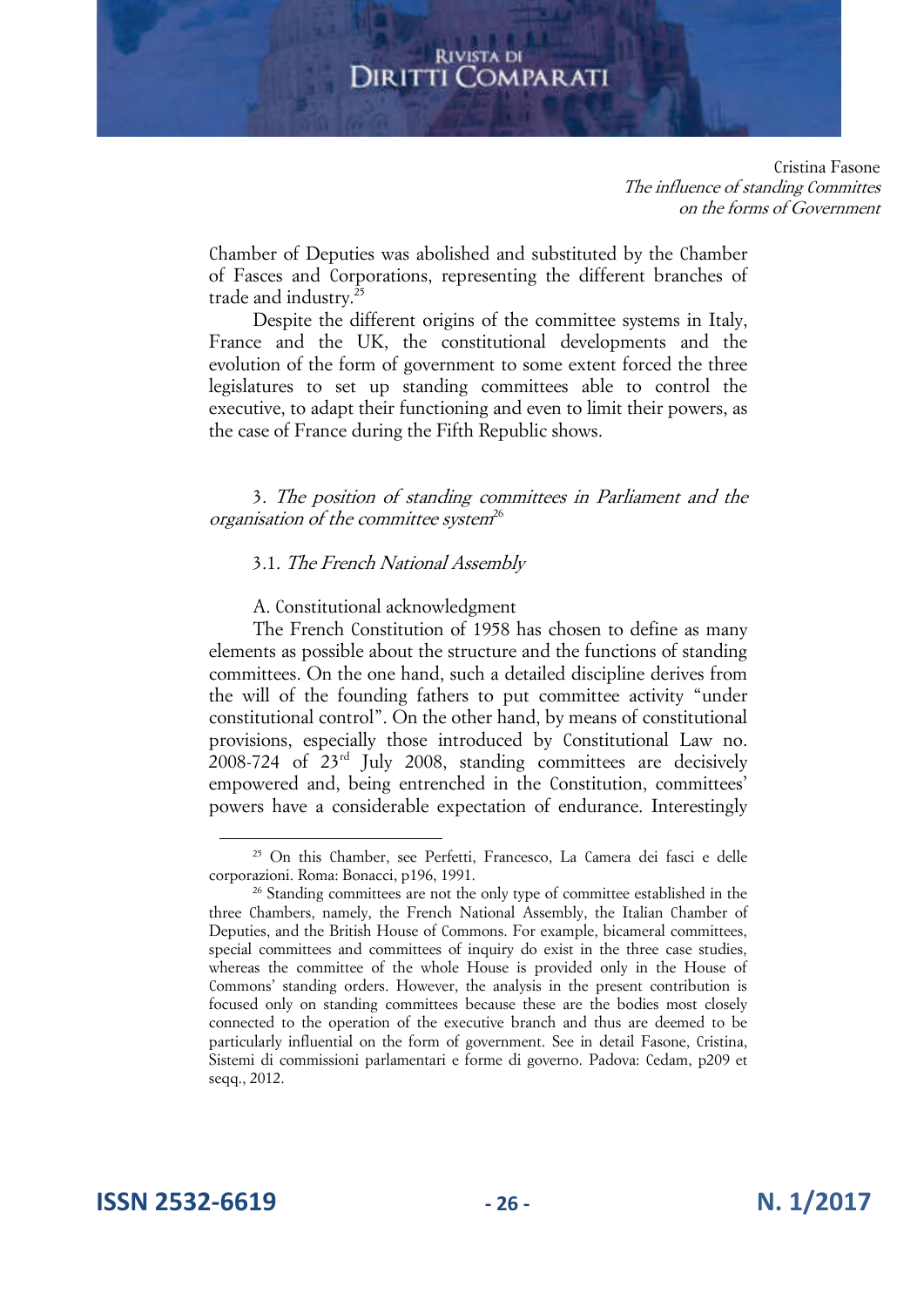Cristina Fasone The influence of standing Committes on the forms of Government

enough, the constitutionalisation of the rules on standing committees implies that, should their violation occur, it can be challenged before the Conseil constitutionnel, which can be asked to resolve disputes on the enforcement of parliamentary rules of procedure, even while the legislative process concerned is taking place.

The Constitution (Art. 43) fixes the maximum number of standing committees, that is eight in each Chamber, plus the Committee on European affairs (Art. 88-4 Cost.), which does not participate in the national legislative process.<sup>27</sup> Since 2008 standing committees have been involved in the mandatory examination and scrutiny of every bill prior to its debate in the House (Art. 43 Const.). Although the opportunity to set up a special committee on a bill upon request of the executive, or of the House, has been maintained following the constitutional reform of 2008, the default option for the examination of a bill now consists in relying on standing committees.

Art. 42 Const., as amended in 2008, ensures that during the first reading the bill at stake cannot reach the House before the deadline of six weeks since its proposal has expired. Although for financing bills, social security financing bills and bills concerning a state of emergency such a secured timeframe is not granted, because of the nature of the bills and the need for fast-track procedures, the time reserve at the benefit of standing committees allows for the proper scrutiny of bills.<sup>28</sup>

Since 2008, the French Constitution, for the very first time, also confers upon standing committees a general power to oversee and assess public policies by way of "missions" (Art. 51-2 Cost.); temporary bodies set up within a standing committee or between two or more standing committees. This provision impresses a "revolutionary" change in the role of the National Assembly's standing committees, given the traditional understanding of the exercise of oversight powers in the French Parliament as a prerogative assigned to the House, but not to committees (see *infra*, section 4.1.).

Following the marginalisation imposed on standing committees by the 1958 Constitution, the constitutional reform of 2008 enhances,

**ISSN 2532-6619 - 27 - N. 1/2017**

<sup>&</sup>lt;sup>27</sup> See Jancic, Davor, "The French Parliament: A European Scrutineer or National Actor?". In, European Public Law, volume 19, n°1, p129-159, 2013.

<sup>&</sup>lt;sup>28</sup> Other constitutional provisions on standing committees are examined in section 4.1., since they affect the relationship with the executive.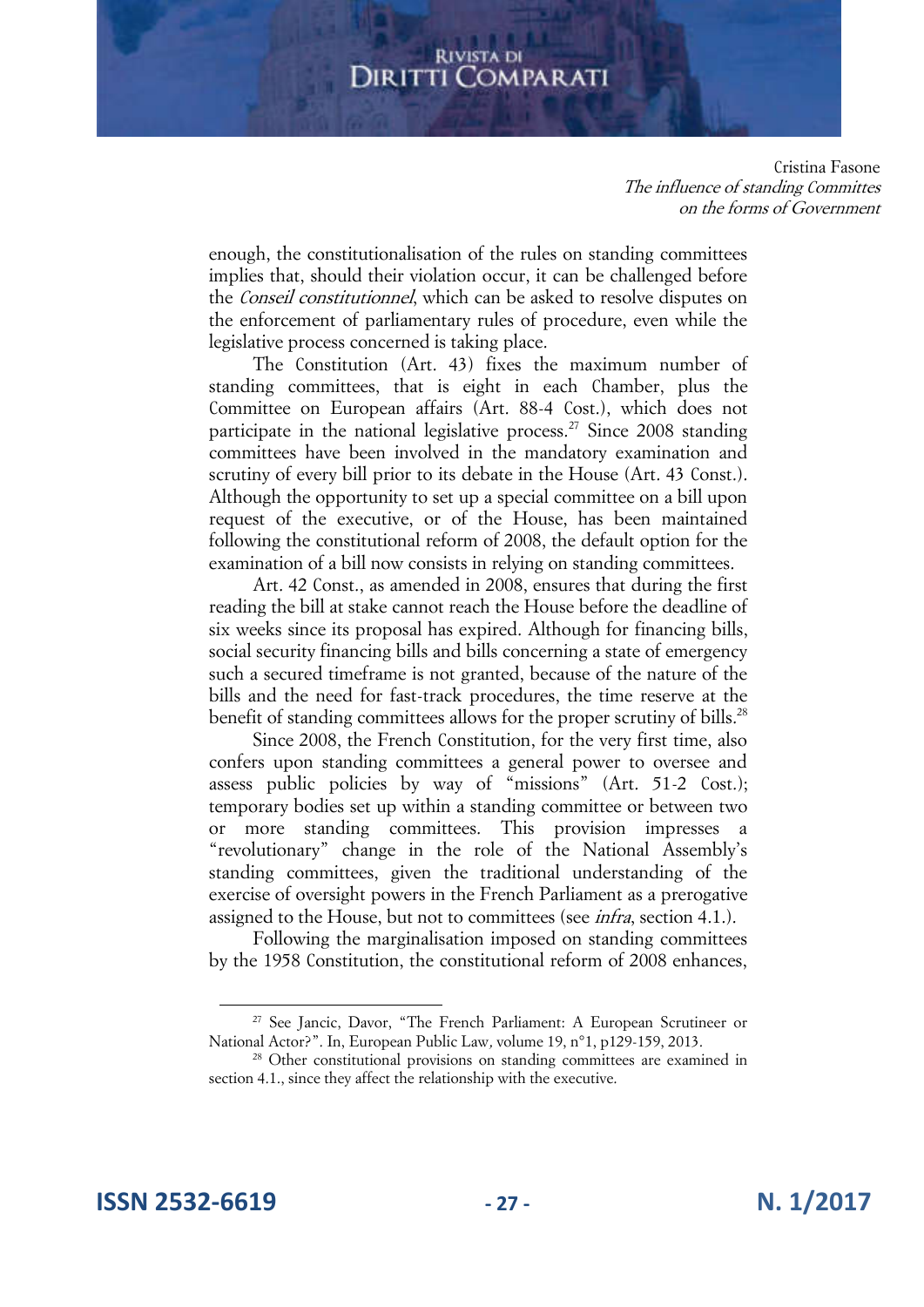Cristina Fasone The influence of standing Committes on the forms of Government

at least on paper, the role of these parliamentary bodies in the National Assembly and in the inter-institutional relationship with the executive.

B. The structure of the committee system

The committee system of the French National Assembly has been rather stable since 1958, and was affected by the setting up of two new standing committees only in 2009, following the constitutional reform.

It is commonly agreed that a direct relationship between the size, the number and the strength of standing committees in parliament does exist: the smaller and more numerous standing committees are, the less the speaker of the House and political groups are likely to coordinate and to dominate standing committee activity.<sup>29</sup> However, under these circumstances, the committee system becomes highly decentralised and fragmented, since each committee acts regardless of the other standing committees. Likewise, the size and the opportunity for a multiple committee membership are definitely significant for an assessment of the shape of a committee system.

In Europe the French National Assembly is the Chamber with the lowest number of standing committees – only eight – compared to the number of MPs, 577 (Art. 24, section 3 Const.). Therefore, on average, a standing committee is composed of 70 MPs. Indeed, Art. 36 of the parliamentary rules fixes the maximum number of committee members at one eighth of the overall number of MPs (72), without setting a minimum threshold. Possibly the National Assembly's committees are among the largest standing committees in Europe and of course, by being only eight, their level of specialization in public policy is modest.

Although MPs are allowed to attend the meeting of other standing committees, the multiple membership in committee is forbidden and this does not favour the exchange of views and interaction between committees. The only exception is represented by

**ISSN 2532-6619 - 28 - N. 1/2017**

<sup>&</sup>lt;sup>29</sup> See Smith, Gordon, Politics in Western Europe. A comparative analysis, 3<sup>rd</sup> ed. New York: Holmes & Meier, p167, 1980, and Strøm, Kaare, "Parliamentary Committees in European Democracy". In, Longley, Lawrence D. & Davidson, Roger H., The New Roles of Parliamentary Committees. New York: Frank Cass, p30, 1998.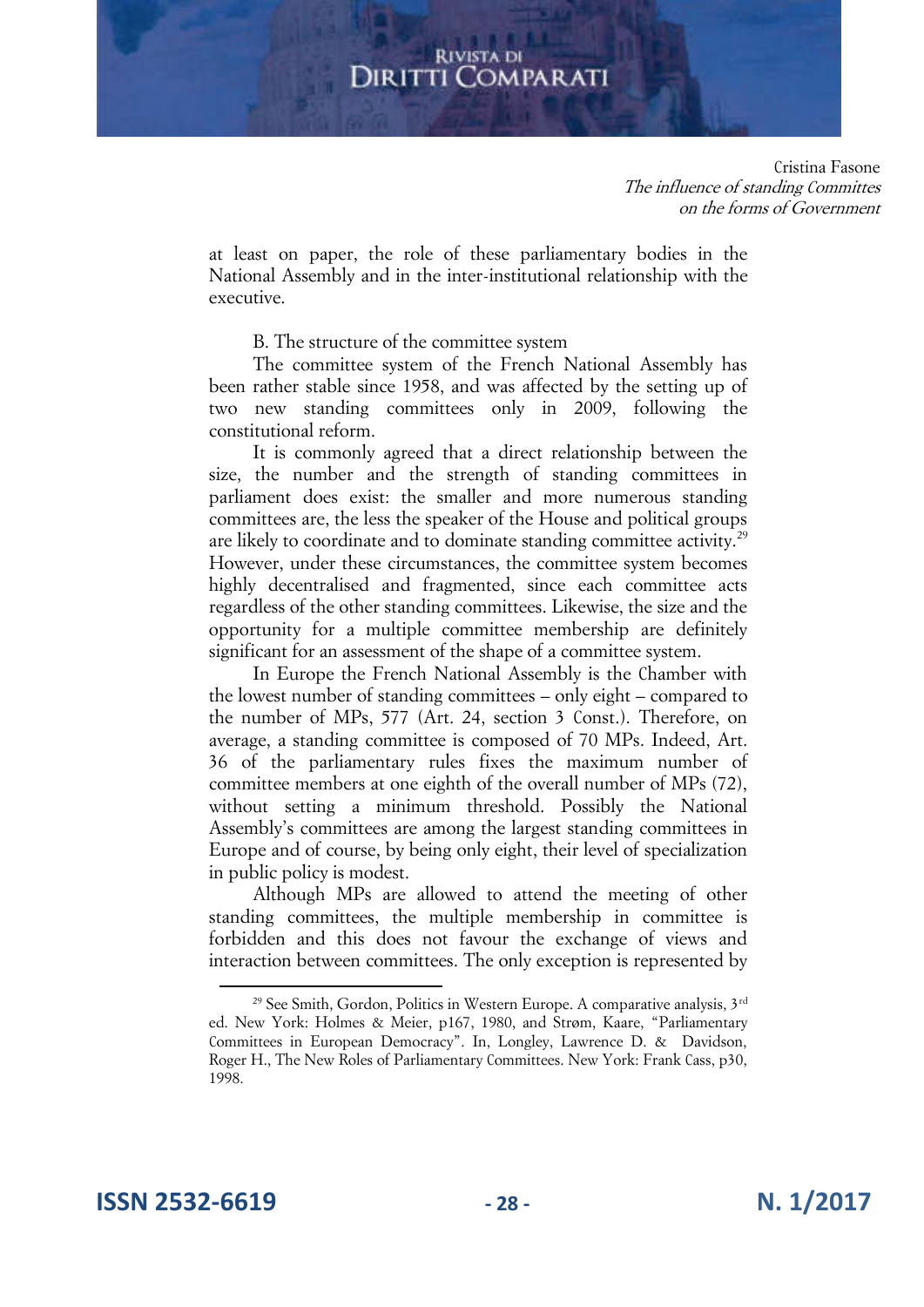Cristina Fasone The influence of standing Committes on the forms of Government

the Committee on European Affairs, which is smaller in its size than the other standing committees (around 40 members) and is composed by members of the other standing committees because of its crosssectional jurisdiction.

Besides the case of the Committee on European Affairs, the rules of procedure do not make explicit any asymmetry in the committee system, although the membership of some committees can be considered as particularly prestigious, because of the power conferred. For example, the Committee on Laws (Commission de Lois), which has a pivotal role in the legislative process by examining the 60-70 per cent of the overall bills assigned to the National Assembly,<sup>30</sup> and the Committee on Finance (*Commission de Finances*), which enjoys a prominent role in the national budgetary procedures as well as in the European semester, $31$  are more powerful than others.

C. The composition of standing committees

In the three legislatures political groups are the points of reference for the appointment of committee members and the principle of proportionality is followed, aiming to mirror in committee the composition of the House.

Once the quotas of seats in standing committees have been allotted to political groups, the groups designate their "candidates" as committee members and then three possible procedural options are in place: the appointment on the part of the speaker of the House, the appointment by a committee of selection, the appointment following the vote of the House.

In the French National Assembly committee members are appointed by the speaker; a choice that allows to speed up the creation of standing committees and to review any proposal made by groups, favouring a balanced decision..The speaker acts as an arbiter in committees' appointments, but is devoid of a substantial role to orient the decision.

**ISSN 2532-6619 - 29 - N. 1/2017**

<sup>&</sup>lt;sup>30</sup> See Camby, Jean-Pierre, & Servent, Pierre, *Le travail parlementaire sous la* cinquième République, 5th ed., p70, 2011.

<sup>&</sup>lt;sup>31</sup> See Bouhadana, Irène, *Les commissions des finances des assemblées* parlementaires françaises: origines, évolutions et enjeux. Paris: LGDJ, 2007.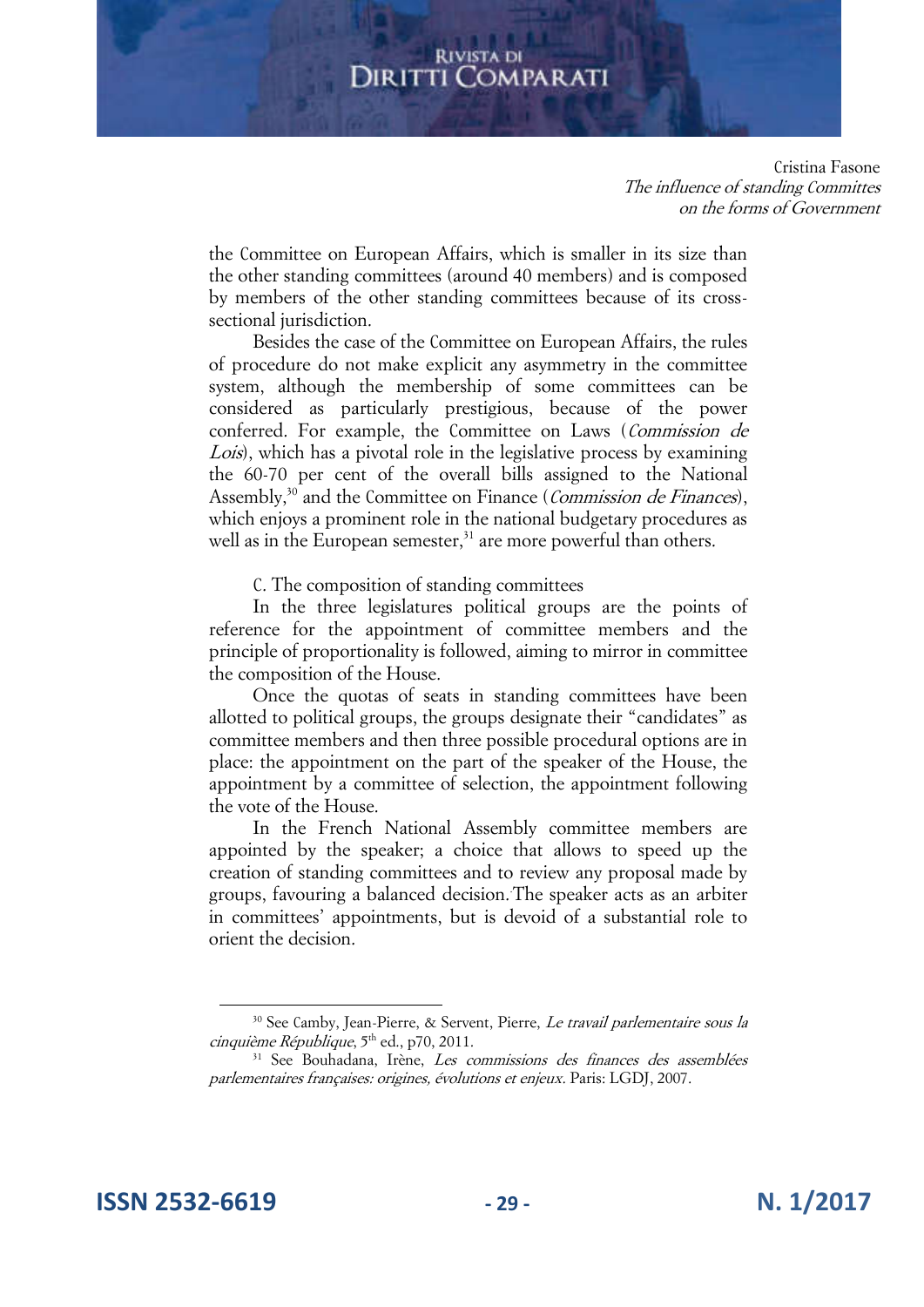Cristina Fasone The influence of standing Committes on the forms of Government

The most important position in a standing committee of this Chamber is that of the chairman, who is elected by the each committee from among its members. The chairman is assisted by a bureau composed of four vice-chairmen and four secretaries (Art. 39 rule).<sup>32</sup> The election of the members of the bureau – chairman included – takes place by simple majority; in particular the political affiliation of the chairmen has been subject to debate. The monopoly of the parliamentary majority over the committee chairmanship has been harshly criticized by the opposition especially in 1973, 1978 and 1981, when the Prime Minister – who, as all the other members of the executive branch, cannot be an MP – proposed to assign the role of committee chairmen proportionally to the size of political groups.<sup>33</sup> The fear of potential obstructionist conduct on the part of committee chairmen from the opposition has led to the refusal of any hypothesis of reform on this point. Thus, since 1980s, the parliamentary majority has always taken up all the committee chairmanships, except for the Committee of Finance whose chairman comes from the opposition bench, according to the rules of procedure.

The office of committee chairman is considered a distinguished position in France, performed by the MPs with the greatest expertise and the richest cursus honorum, and showing a strong political accord with the Prime Minister.<sup>34</sup> Moreover, the office of committee chairman seems somewhat inter-changeable with that of Minister, as confirmed by the institutional practice: many committee chairmen then become Ministers and vice versa. In addition the committee chairman is entitled to exercise on his own, or on behalf of the committee, specific prerogatives acknowledged by the Conseil constitutionnel.<sup>35</sup> For example, committee chairmen are members ex

**ISSN 2532-6619 - 30 - N. 1/2017**

<sup>&</sup>lt;sup>32</sup> The conspicuous size of the committees' bureau in the National Assembly can be explained by the large size of the standing committees. See Avril, Pierre & Gicquel, Jean, Droit parlementaire, 4<sup>th</sup> ed. Paris: Montchrestien, p108, 2010.

<sup>33</sup> See Foyer, Jean, "Le président de commission parlementaire". In, VV. AA., Mélanges en l'honneur de Pierre Avril. Paris: Montchrestien, p435 et seqq., 2001.

<sup>&</sup>lt;sup>34</sup> See Türk, Pauline, Les commissions parlementaires permanentes, cit., p237.

<sup>&</sup>lt;sup>35</sup> See the decision n. 69-37 DC, Conseil constitutionnel, 20<sup>th</sup> November 1969. A committee chairman can ask for an increase in the number of committee members (the decision is taken by the House) and can present oral questions on behalf of his committee.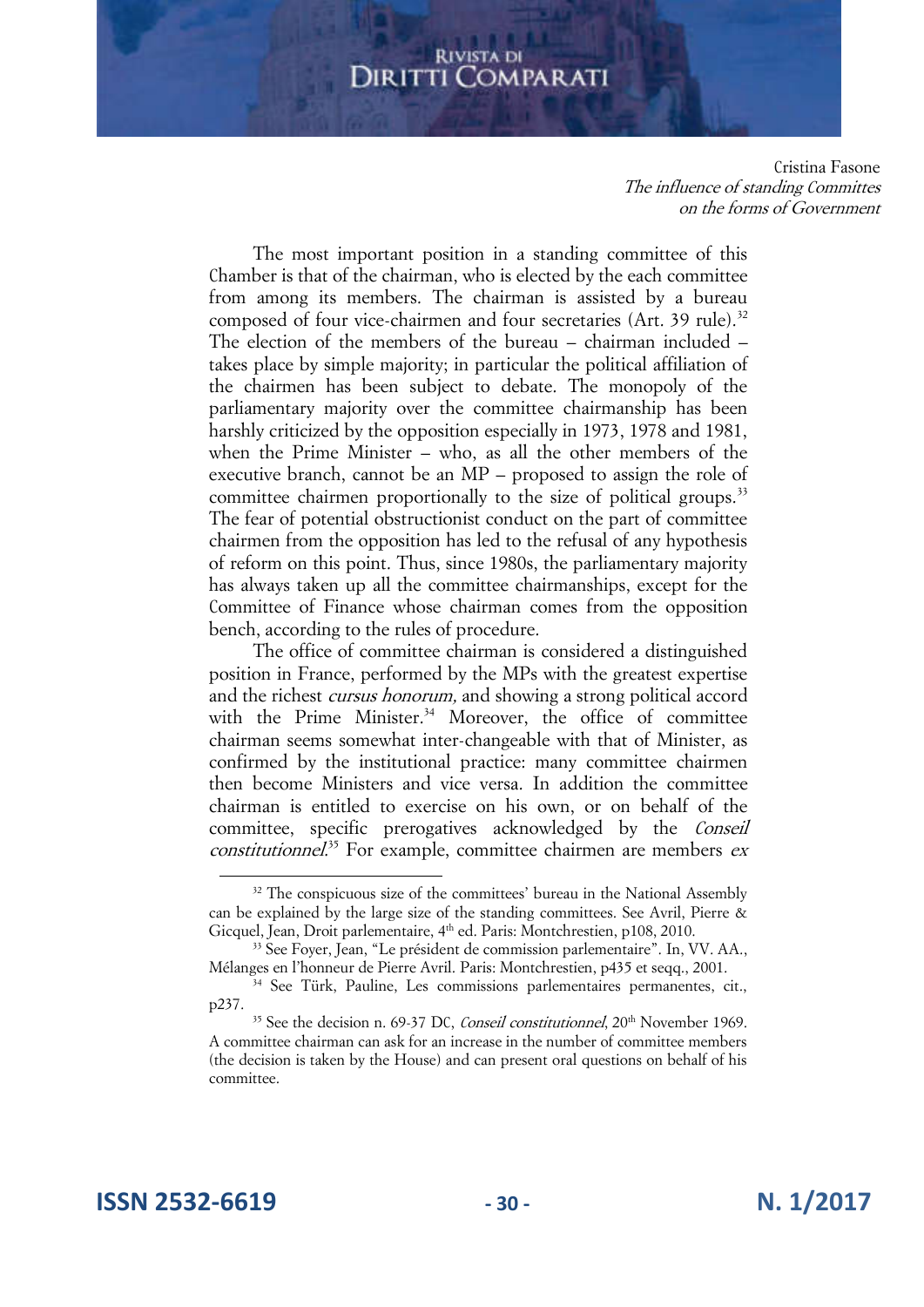Cristina Fasone The influence of standing Committes on the forms of Government

officio of the Conference of Presidents, the body that sets the agenda of the National Assembly together with the Executive and gives directions to parliamentary business.<sup>36</sup>

The rules of the National Assembly also provide the office of rapporteur, who is appointed by the chairman among the committee members to report on a bill or an item under examination by the committee and is usually chosen within the parliamentary majority.<sup>37</sup>

## 3.2. The Italian Chamber of Deputies

A. Constitutional acknowledgment

Compared to the French Constitution, the Italian fundamental charter of 1948 contains less detailed provisions about standing committees, although it confers on them significant prerogatives in the legislative process.

Art. 72,  $3<sup>rd</sup>$  section, Const. recognizes explicitly the option – thus, this is not an obligation – to set up standing committees only for the procedure in which they are allowed to pass laws on their own, which is quite a unique power granted to Italian parliamentary committees in comparative perspective.<sup>38</sup> In other words, the Italian Constitution admits that the committees in the Italian Chamber of Deputies (as well as in the Senate) can pass legislation without the involvement of the House and on its behalf (sede legislativa or deliberante). The bill is examined, amended and approved by final vote directly in committee. The acknowledgment of such power finds

<sup>&</sup>lt;sup>36</sup> The Conference of Presidents is composed of the speaker, the vicepresidents, the committee chairmen, the president of political groups and the general rapporteur of the Committee on Finance.

 $37$  The general rapporteur of the Committee on Finance is appointed for the entire parliamentary term among the MPs of the majority. In the National Assembly, in 80 per cent of cases, an MP from the majority is appointed as rapporteur: see Türk, Pauline, Les commission parlementaires permanentes, cit., p285. According to Pierre, Eugène, Traité de droit politique électoral et parlementaire. Paris: Librairies-imprimeries reunies, p901, 1919, the rapporteur is by nature an organ of the majority.

<sup>38</sup> On the basis of the Italian model, a similar power has been recognised in the standing committees of the Spanish Parliament, of the Greek Assembly, and of the Brazilian federal Congress.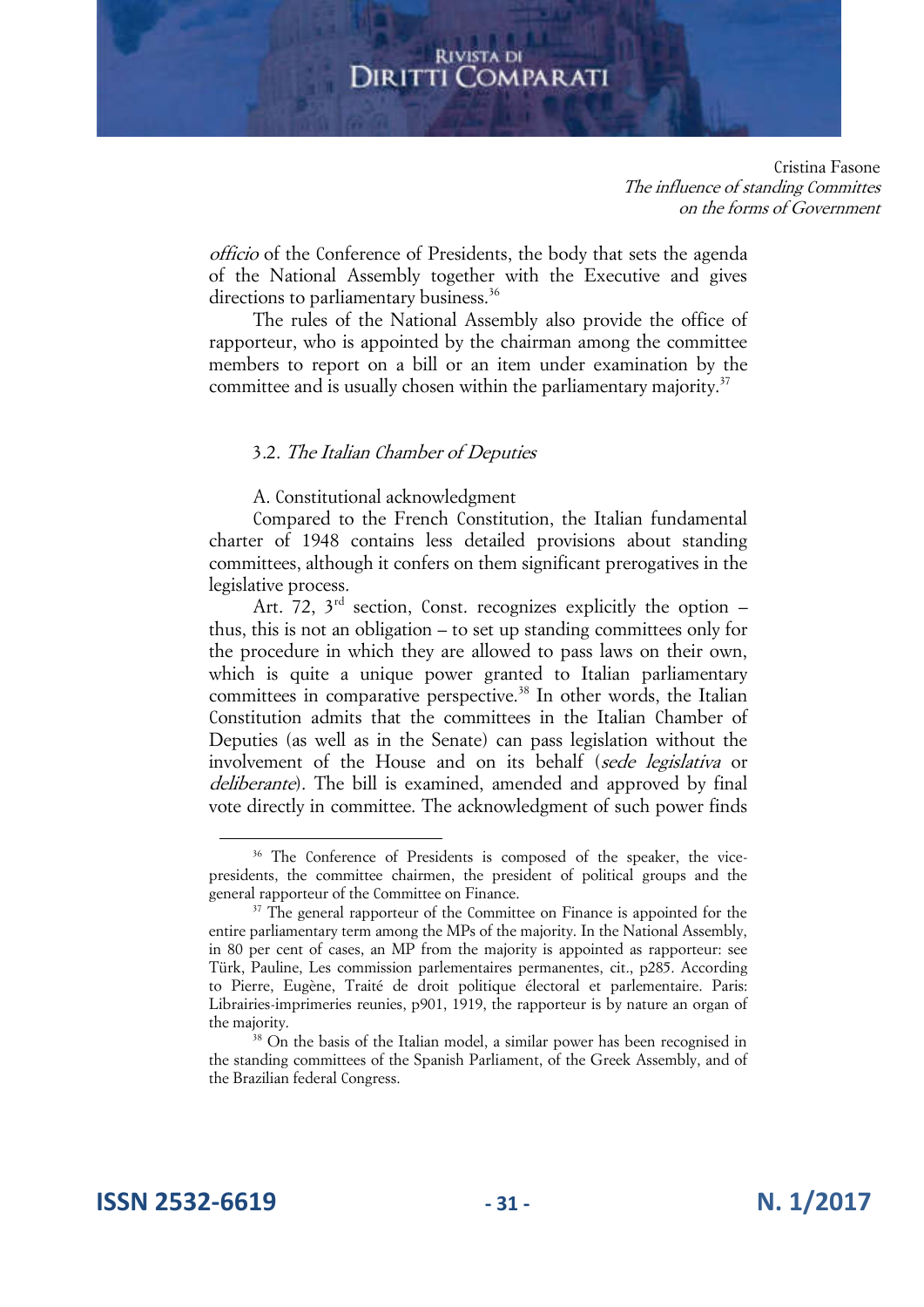Cristina Fasone The influence of standing Committes on the forms of Government

a precedent in the power conferred upon the standing committees of the Chamber of Fasces and Corporations, but this occurred when an undemocratic regime was in place.

However, in the new democratic regime this committee power is framed within a brand new constitutional settlement and limited by clear boundaries. For example, standing committees cannot act as autonomous legislators on constitutional and electoral bills, on bills of legislative delegation, as well as on budget bills (Art. 72,  $4<sup>th</sup>$  section Const.). Moreover, at any time during this kind of procedure either the executive or one tenth of the MPs in the Chamber or one fifth of the committee members can ask for the remittal of the bill to the House.<sup>39</sup>

In this hypothesis the Speaker of the Chamber assigns a bill to a committee only for the examination and amendments (sede referente), which is the basic option offered by the Constitution (Art. 72,  $1<sup>st</sup>$ section Const.).<sup>40</sup> Afterwards, once the legislative process has started, it is always possible to change the position of a committee, from that of a committee in charge only for the examination of a bill to a committee (the same committee actually) acting as a legislator, and vice versa.

As in the French Constitution, following the 2008 amendments, the Italian Constitution also fixed a fundamental guarantee for committees: a bill cannot be debated in the House if it has not been examined beforehand by a committee. Furthermore, such a provision on the compulsory examination of bills in committees is not commonly found elsewhere at constitutional level.<sup>41</sup>

<sup>39</sup> See Ciaurro, Gian Franco, "Commissioni parlamentari". In, Enciclopedia giuridica, volume VII. Roma: Istituto delle Enciclopedia italiana, 1988, p. 8, and Traversa, Silvio, "La riserva di legge d'Assemblea". In, Studi per il ventesimo anniversario dell'Assemblea costituente, volume V. Firenze: Vallecchi, p613 et seqq., 1969.

<sup>&</sup>lt;sup>40</sup> The third option, which is infrequently used, is to assign the bill to a committee for its approval article by article, leaving just the final approval to the House (sede redigente).

<sup>41</sup> See Perna, Raffaele, "Le commissioni parlamentari al tempo del maggioritario". In, Lupo, Nicola & Gianfrancesco, Eduardo, Le regole del diritto parlamentare nella dialettica tra maggioranza e opposizione. Roma: LUISS University Press, p141-142, 2007, who highlights that in Europe only the Italian, the Finnish, and the French Constitutions provide this obligation.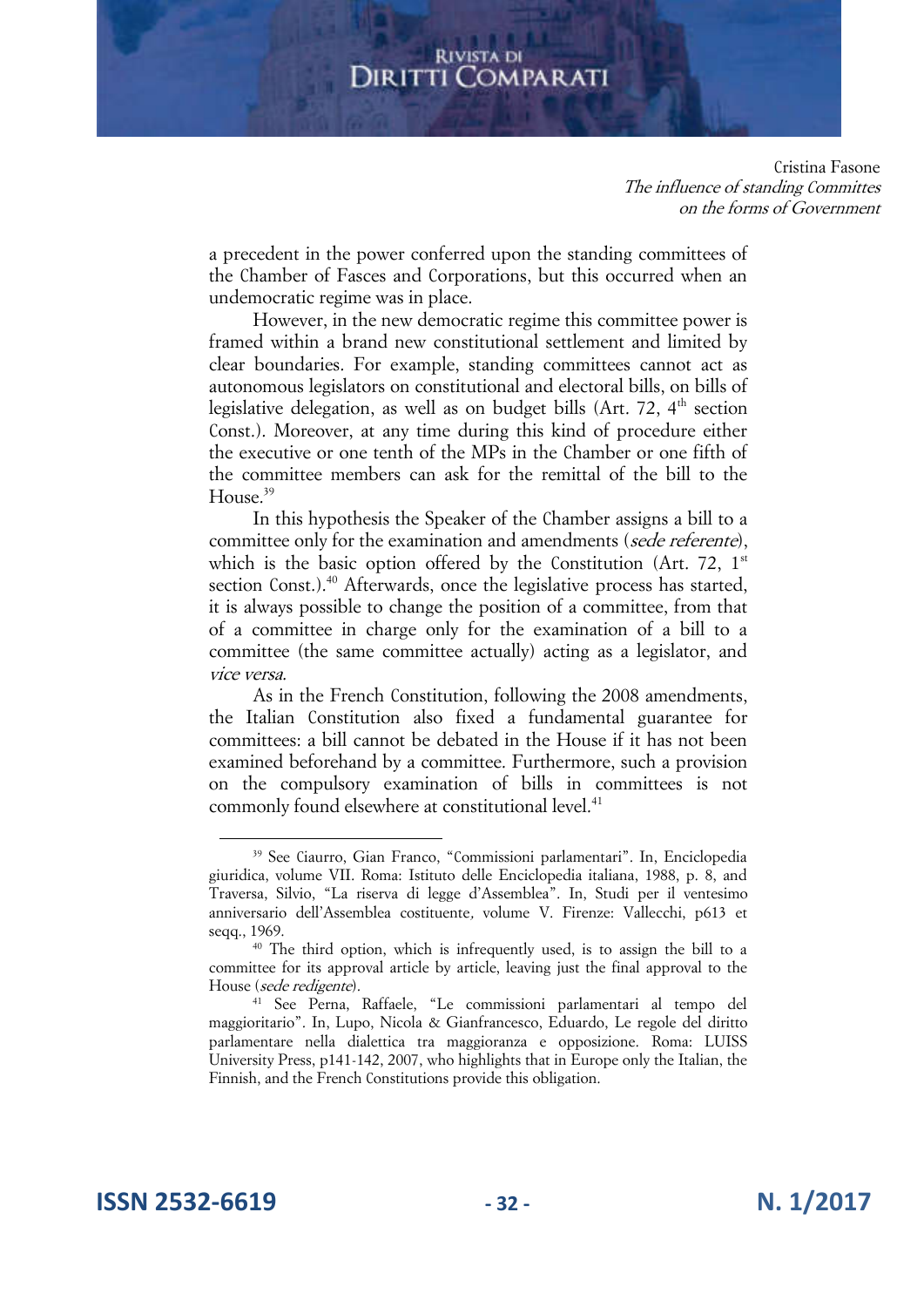Cristina Fasone The influence of standing Committes on the forms of Government

In spite of the fact that the Italian Constitution neither imposes the setting up of standing committees nor lists them, the institutional practice and the rules of procedure of both Chambers have led to the institutionalization of standing committees, whereas special committees have been an exception.<sup>42</sup>

## B. The structure of the committee system

The number of standing committees in the Italian Chamber of Deputies has not be subjected to significant changes since 1920, and has increased from 11 to 14. After the adoption of the new rules of procedure in 1971,<sup>43</sup> the main reform of the committee system, in 1987, aimed at contrasting the problem of its fragmentation. At that time each standing committee had developed an exclusive and symbiotic relationship with the Ministry competent on the subjectmatter without any fruitful interplay with the other standing committees. The reason was self-evident: most laws were passed directly by standing committees acting as "legislators".<sup>44</sup>

Against this status quo, in which every committee played its role alone and completely detached from the other parliamentary activities, the jurisdiction of standing committees has been revised in order to identify consistent and cross-sectional competences with reference to the portfolios allocated within the executive.<sup>45</sup> Moreover, the participation of other standing committees, alongside the one competent on the subject-matter in the legislative process, has been

<sup>42</sup> See Decaro, Carmela, "La struttura delle Camere". In, Martines, Temistocle, Silvestri, Gaetano, Decaro, Carmela, Lippolis, Vincenzo & Moretti, Raffaele, Diritto parlamentare. Milano: Giuffrè, p75-153, 2011.

<sup>43</sup> Indeed, both Chambers of the new Parliament elected in 1948 decided to re-adopt the rules of procedure of the Italian Chamber of Deputies in the pre-fascist regime, albeit with adaptations to the new Constitution. The new rules of procedure were adopted only in 1971.

<sup>44</sup> See Predieri, Alberto, "Parlamento 1975". In, Predieri, Alberto, Il Parlamento nel sistema politico italiano. Milano: Giuffrè, p. 11 et seqq., 1975.

<sup>45</sup> See Berarducci, Elio, "La revisione delle competenze delle commissioni parlamentari". In, Il Parlamento della Repubblica: organi, procedure, apparati. Roma: Camera dei deputati, p45 et seqq., 1987 and Letta, Guido, "Le nuove competenze delle commissioni permanenti nel regolamento della Camera dei deputati". In, Diritto e società, n°1, p123 et seqq., 1989.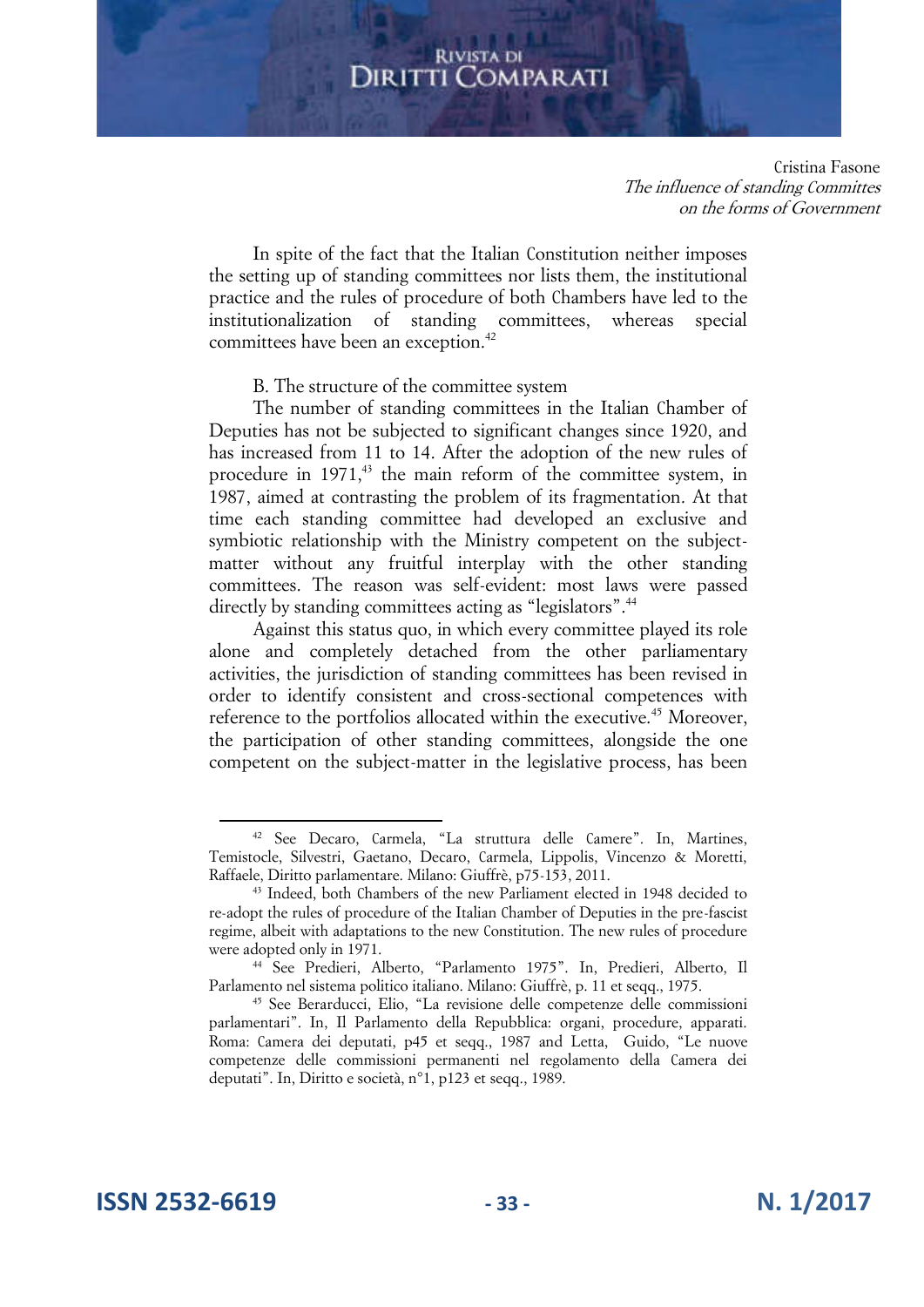Cristina Fasone The influence of standing Committes on the forms of Government

promoted by providing that some of them shall issue (semi-binding) opinions on every bill (see infra).

Compared to the standing committees of the French National Assembly, standing committees in the Italian Chamber are smaller in size, from 35 to 45 members each, since 630 MPs are allotted in 14 committees.<sup>46</sup> Likewise, also in the Italian Chamber, MPs – except the speaker – are obliged to participate in committee activities, but they must choose the membership of one committee only (Art. 19, section  $3$  rules). $47$ 

Following the reform of the rules of procedure in the 1980s, the committee system of the Italian Chamber of Deputies has become more integrated, more easily manageable, and in most procedures several committees are involved, although with different roles. The previous trend towards sectoralisation of committee activities and an exclusive relationship with "their" Ministry has been hindered. This does not mean, however, that no asymmetry features in the committee system. The Committee on EU Policies does not enjoy the same powers as the other committees in the legislative process, while it is very active on the scrutiny of EU draft legislation; some standing committees, like the Committee on Constitutional Affairs and the Committee on Budget, are involved in the examination of every bill in order to assess, respectively, the compatibility with the Constitution and their financial effects. Under certain circumstances, their opinions are binding upon the other committees. If the latter do not comply with this opinion while acting in their capacity of legislator (sede legislativa or *deliberante*), the bill is immediately remitted to the examination of the House (Art. 93, section 3 rules); if the bill is only examined and amended in committee, the lack of compliance with this opinion must be justified in the report prepared for the House (Articles 73, section 4, 74, section 3, and 75, section 2, rules). In particular, the Committee on Budget is somewhat the linchpin of the

**ISSN 2532-6619 - 34 - N. 1/2017**

<sup>&</sup>lt;sup>46</sup> There are no rules setting the number of members of standing committees or thresholds as in France.

<sup>&</sup>lt;sup>47</sup> However, MPs are allowed to replace a colleague of the same political group who has been appointed in the executive or a colleague limited to a committee meeting or to a bill. Such a replacement is decided by political groups, which control the committees' composition and they have to inform the committee chairman.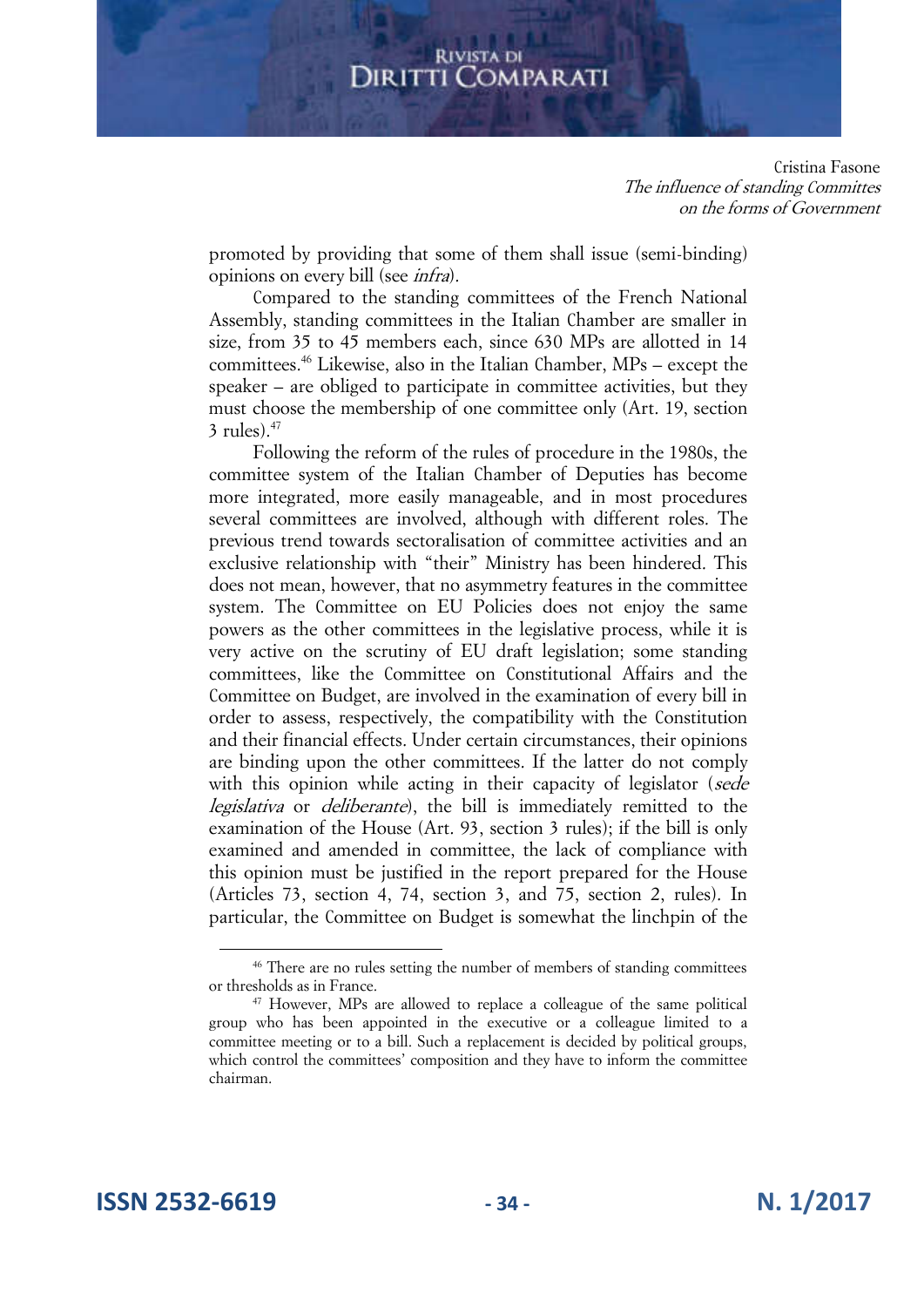Cristina Fasone The influence of standing Committes on the forms of Government

legislative process. Whenever its opinion on a bill reveals that there are not enough resources for its funding and the committee competent on the subject-matter disregards the position of the Committee on Budget, the conditions set in the opinion are automatically converted into amendments voted in the House.

## C. The composition of standing committees

The standing committees of the Italian Chamber of Deputies are formed proportionally to the size of political in groups in the House (Art. 19, section 2 rules). Aiming to adjust the committees' composition to possible changes of the political groups and of the majority in the Chamber, Art. 20, section 5 of the rules provides the renewal of committees after two years from the beginning of the parliamentary term. Previous committee members can either be confirmed in their positions or be replaced, depending on the changing landscape of political groups and on the needs to observe the principle of proportionality. Meanwhile, before such a renewal is carried out, the composition of standing committees may not, temporarily, mirror the composition of the House, for example because new groups have been established or because some groups have withdrawn their confidence in the executive, or a new executive is appointed without prior elections, as happened during the  $16<sup>th</sup>$ parliamentary term (2008-2013). Thus it can be that the majority in the House is provisionally the minority in one or more committees.

Although the role played by political groups in the designation of committee members is definitely crucial, the speaker has the final word. Indeed, the speaker is responsible for the allotment of committee seats, checks whether the proportion between groups is effectively respected, and is allowed to intervene to balance the representation of groups in committees.<sup>48</sup>

The chairmen of the standing committees are elected by absolute majority among the committee members, and thus are "men

**ISSN 2532-6619 - 35 - N. 1/2017**

<sup>48</sup> Cozzoli, Vito, I gruppi parlamentari nella transizione del sistema politicoistituzionale. Le riforme regolamentari della Camera dei deputati nella XIII legislatura. Milano: Giuffrè, p118-119, 2002, mentions several occasions in which the speaker has stepped in to tackle cases of violation of the principle of proportionality and, in particular, the over-representation of the mixed parliamentary group (composed of the MPs not registered in any other group).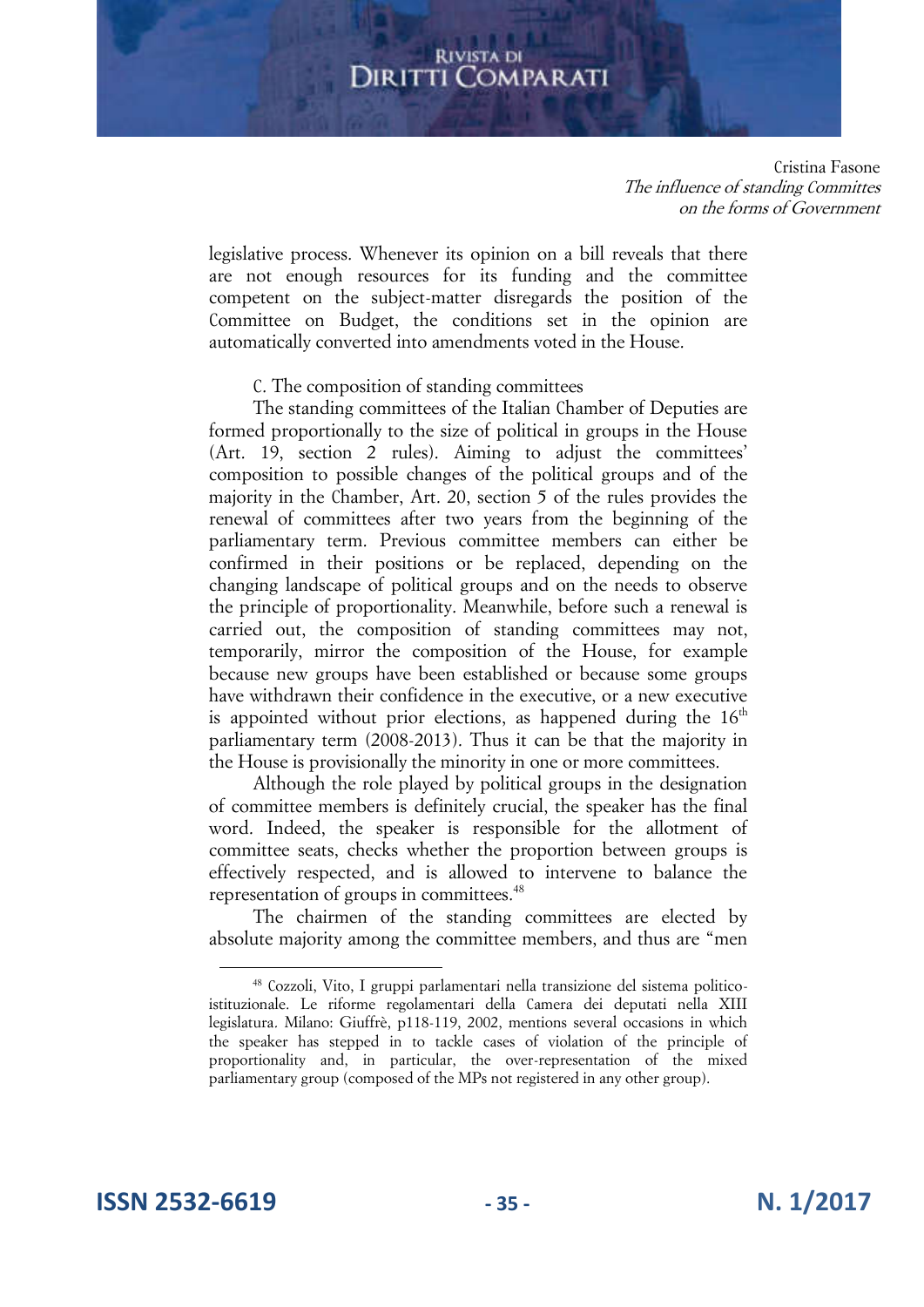Cristina Fasone The influence of standing Committes on the forms of Government

of the majority". Usually chairmen are chosen among those affiliated to one of the parties within the ruling coalition, but different from the party that supports the relevant Minister, as to provide a more accurate and pervasive control within the coalition. Sometimes committee chairmen can shift from the majority, at the time they were elected, to the opposition, as a consequence of developments occurring within the ruling coalition.

## 3.3. The British House of Commons

A. Constitutional acknowledgment

In the UK, talking about the constitutional acknowledgment of standing committees can appear as non-sense because of the lack of a Constitution conceived as a unique binding document endowed with great endurance over the time (i.e. its rigidity). However, as many scholars, and even judges, have pointed out, besides the constitutional conventions that certainly form part of the unwritten British Constitution, this Constitution is also composed of several Acts of Parliament enjoying a constitutional status.<sup>49</sup> Many of these Acts affect the form of government – e.g. the Parliament Acts 1911 and 1949 and the Fixed-Term Parliaments Act 2011 – and the exercise of public powers.

Not one of these Acts contains a reference to the standing committees of the House of Commons, presumably because, in homage to the principle of parliamentary sovereignty, which has been a landmark principle of British constitutional law for decades,<sup>50</sup> a Parliament cannot bind its successor by dictating how to structure its internal organization. However, the lack of recognition for the role of standing committees in constitutional documents does not necessarily

**ISSN 2532-6619 - 36 - N. 1/2017**

<sup>49</sup> See Turpin, Colin & Tomkins, Adam, British Government and the Constitution, 4<sup>th</sup> ed. Cambridge: Cambridge University Press, p139, 2007, according to whom "although our constitution is frequently described as «unwritten», almost all of it is written down, somewhere". This opinion was also shared by Justice Laws of High Court in Thoburn v. Sunderland City Council [2002] EWHC 195, [2003] OB 151 in 2002.

<sup>50</sup> See, for instance, Dicey, Albert V., Introduction to the Study of the Law of the Constitution. London-New York: Macmillan & co., 1889.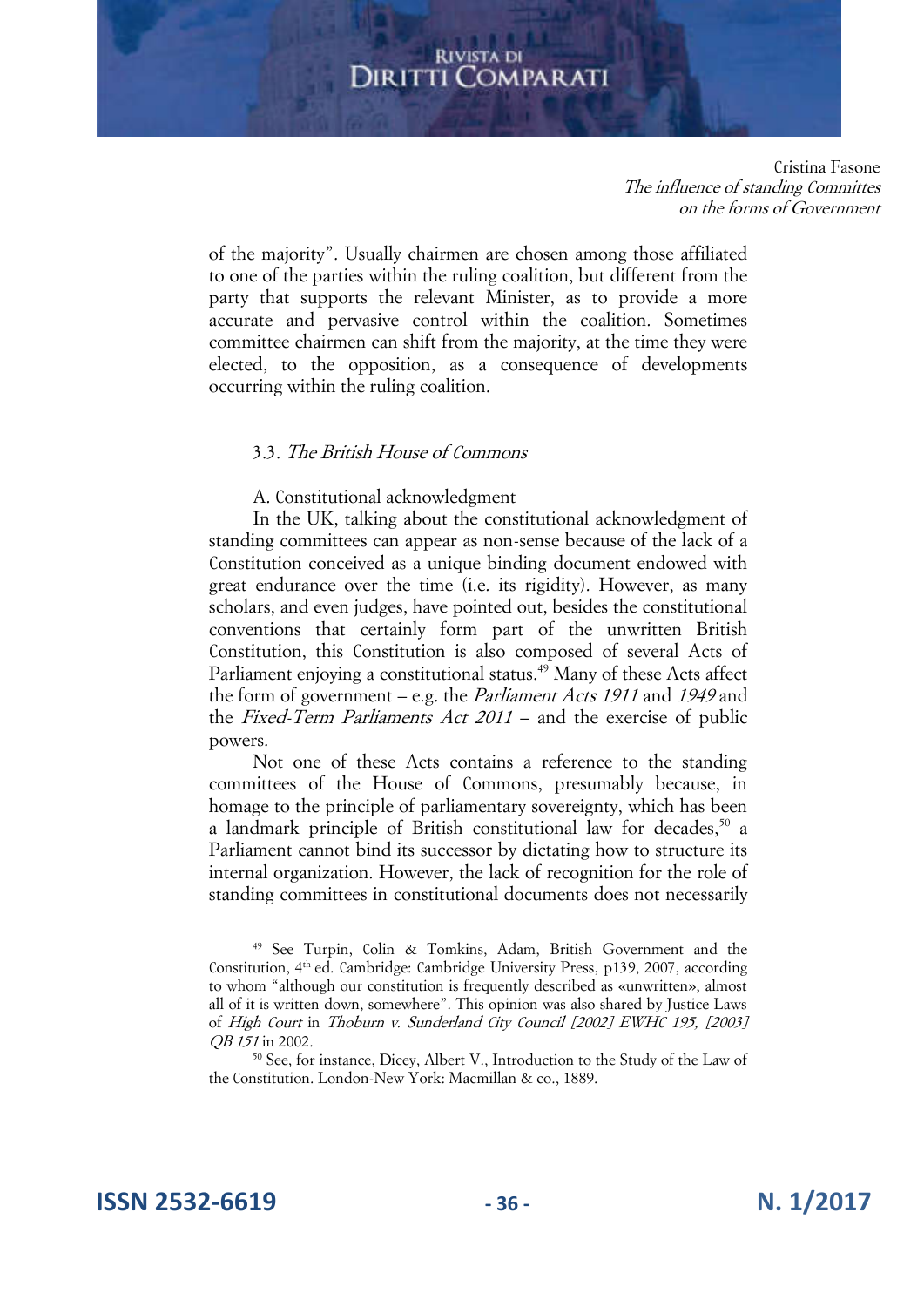Cristina Fasone The influence of standing Committes on the forms of Government

entail that they are weak parliamentary bodies. Rather, sometimes a constitutional clause that fixes the number of standing committees and their jurisdiction is really intrusive of the constitutional autonomy of a legislature and can aim to contrast the enlargement of the standing committees' number and powers.

## B. The structure of the committee system

After the "revolution" occurred in 1979 and the creation, for the first time, of select committees in the House of Commons, the committee system has not been affected by significant transformations, although the debate on how to improve it is still ongoing.

The select committees that are the subject of the present contribution (S.O. 144 et seqq.) are: the 19 in charge of overseeing the expenditure, the administration and the policies implemented by the different governmental departments, also called "departmental select committees", given their close relationship with the executive (S.O. 152); and, the unicameral select committees with a cross-sectional jurisdiction, like the Public Accounts Committee, the European Scrutiny Committee, the Public Administration Committee, the Environmental Audit Committee and the Liaison Committee, the body where all select committees are represented by their chairmen.

Other unicameral, though non-permanent, committees are the public bills committees, which are set up ad hoc for the examination of a bill and are dissolved as soon as the bill is finally approved.<sup>51</sup> To some extent the public bills committees complement the activity of select committees: the former are fully involved in the legislative process, whereas the latter exercise the oversight function.

**ISSN 2532-6619 - 37 - N. 1/2017**

<sup>51</sup> See Thompson, Louise, "More of the Same or a Period of Change? The Impact of Bill Committees in the Twenty-First Century House of Commons". In, Parliamentary Affairs, volume 66, n°3, p459-479, 2013. Blackburn, Robert & Kennon, Andrew, (Griffith and Ryle on) Parliament. Functions, Practice, and Procedures, 2<sup>nd</sup> ed. London: Sweet & Maxwell, p385, 2003, highlight that the original denomination of the public bills committees was "standing committees", which was *a misnomer*, given their temporary nature. Possibly the name standing committees derives from the practice of the MPS to stand while speaking, a practice also observed during the debates in the House.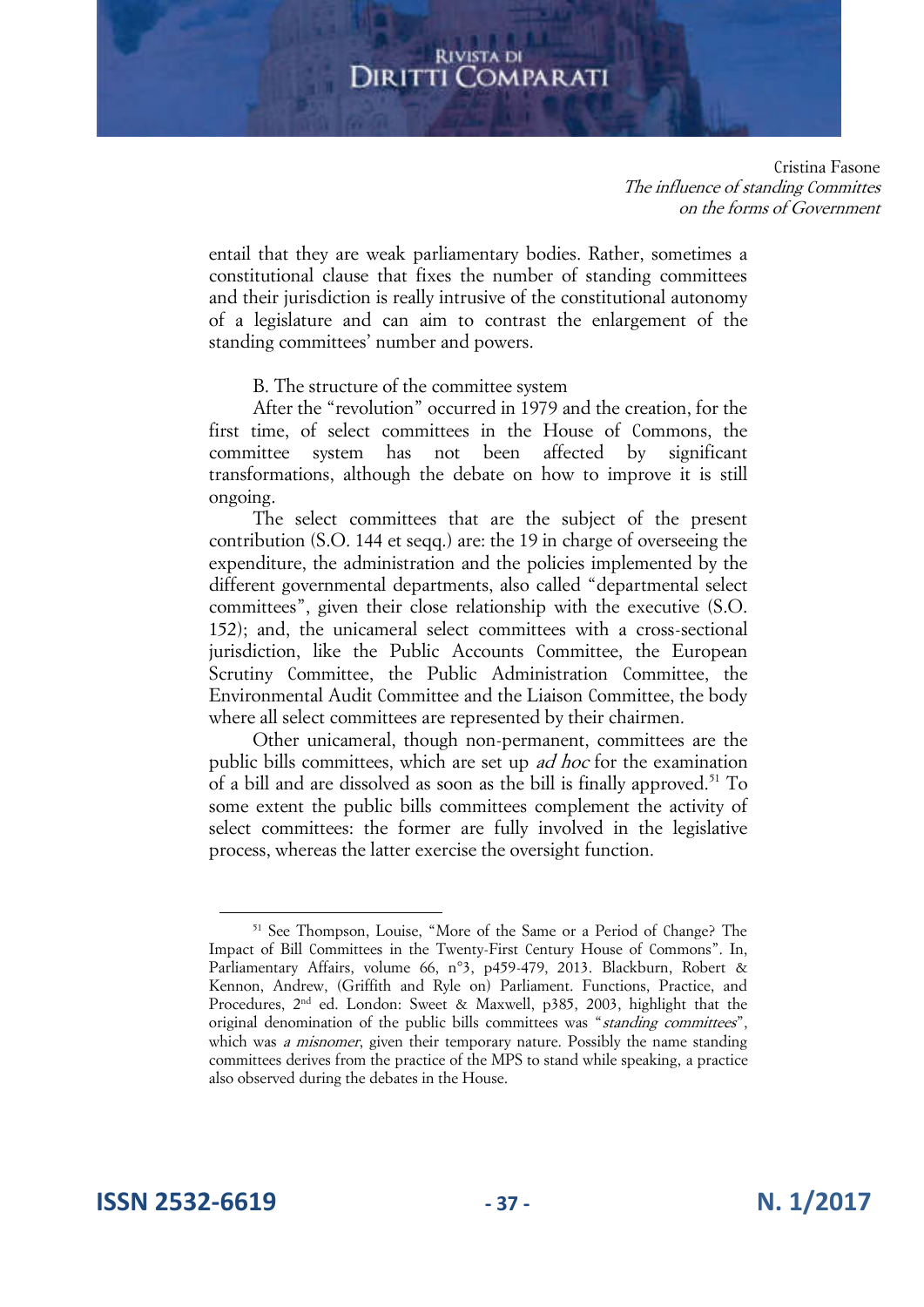Cristina Fasone The influence of standing Committes on the forms of Government

On the whole, in the House of Commons, the number of select committees is remarkable if compared to the Italian Chamber of Deputies and even more so to the French National Assembly. The 650 MPs are not obliged to become member of a select committee.<sup>52</sup> Moreover, MPs fulfilling the role of whips or an office in the executive branch are excluded from select committees by law in order to avoid conflicts of interest, since select committees are established primarily to control the performance of the government. They can be heard before a select committee, but they are prevented from being members. Rather, select committees are composed of backbenchers and have a very small size – from 11 to 14 seats – fixed for each select committee directly by the Standing Orders.<sup>53</sup> Because of the limited number of seats available in the select committees, some backbenchers remain outside the select committee system: in other words, there are not enough seats for all the MPs potentially interested in membership of a select committee. The proposals of the Modernization Committee, which is periodically appointed to study reforms of the Standing Orders, to increase the size of select committees to (at least) 15 seats – so as to allow another 50 MPs to participate in select committee activities – to date have been disregarded.<sup>54</sup>

The size of select committees is kept deliberately small in order to have highly cohesive bodies able to carry out in-depth examination of departmental performance and whose members, who are often confirmed in their position term after term, are definitely expert on the subject-matter. In the House of Commons there is a strong belief that small standing committees are better able to perform their tasks

<sup>&</sup>lt;sup>52</sup> Following the approval of the *Parliamentary Voting System and* Constituencies Act 2011 the number of seats in the House of Commons will be decreased from 650 to 600 starting from the next parliamentary term.

<sup>&</sup>lt;sup>53</sup> By contrast, the *public bill committees* are usually composed of 16 to 50 MPs, depending on the importance of the bill. The more the bill is significant the bigger is the committee appointed, up to the point of summoning the committee of the whole House.

<sup>54</sup> Nonetheless, the overall number of MPs participating in select committees has increased throughout the years from 222 in the 1978-1979 session to 326 in the 2007-2008 session. See McKay, William & Johnson, Charles W., Parliament & Congress. Representation and scrutiny in the Twenty-first century, 2<sup>nd</sup> ed. Oxford: Oxford University Press, p559, table 8.1., 2012.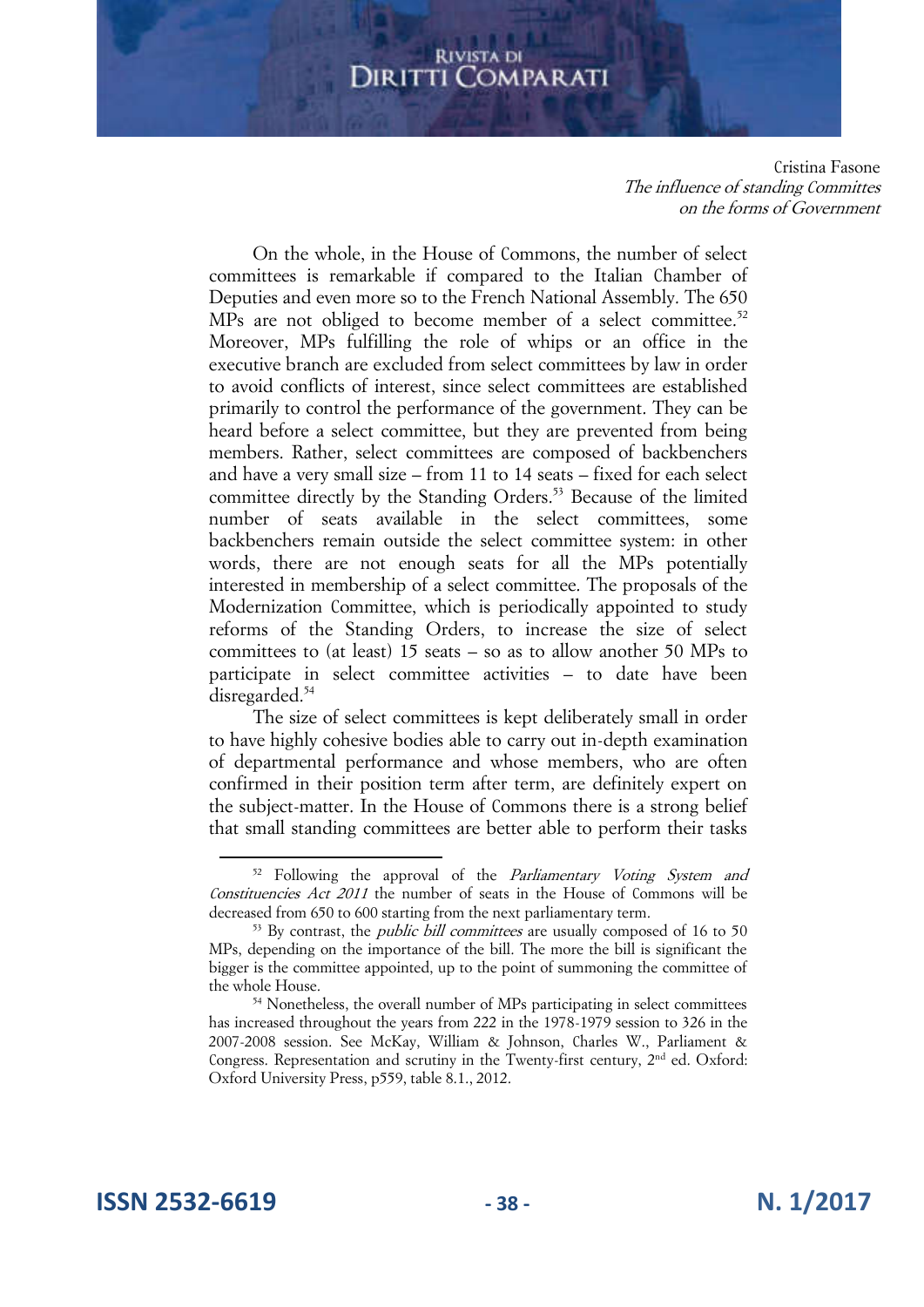Cristina Fasone The influence of standing Committes on the forms of Government

effectively, as confirmed also by the statements of some committee chairmen, who are in favour of the limitation of committee size.<sup>55</sup>

There is no hierarchy among select committees that can be inferred by any rule: the official powers of select committees to oversee the executive action are perfectly symmetric. However, the Public Accounts Committee is acknowledged *de facto* a peculiar status, as the first select committee established and usually chaired by an MP from the opposition bench. Its recommendations to the executive are taken into consideration much more so than those of other committees.<sup>56</sup>

## C. The composition of standing committees

It has been said that "The beauty of the select committee system is that it is the only area of activity in this House at this time where the writ of the Whips office does not run. Once one is on a select committee, one is on it for the Parliament  $(...)^{n}$ ,<sup>57</sup> Whosoever sits in a select committee, when overseeing the executive, is asked to act for the whole Chamber and not on behalf of its political group. This is why, by contrast to the process of appointment of the public bills committees – where also members of the executive branch seat –, carried out by an *ad hoc* Committee of Selection, select committee members must be confirmed in their position by the vote of the House, following the proposal by the Committee of Selection.

The involvement of the House in this procedure is crucial. For example, in 2001 the House of Commons refused to confirm the designation by the Committee of Selection of the members of the select Committees on Foreign Affairs and on Transport as long as the former chairmen of these committees were not included in the list of appointees. It appeared that the two former chairmen were victims of

<sup>55</sup> See the speech of the chairman of the House of Commons' Business, Innovation and Skills Committee, Hon. Peter Luff, during the session 2007-2008, (HC Deb (2007-8), meeting of 28<sup>th</sup> October 2008, 481 c. 852), who complained about the fact that his committee, with 14 members, was too big to be ruled.

<sup>56</sup> According to Turpin, Colin & Tomkins, Adam, British Government and the Constitution,  $7<sup>th</sup>$  ed., cit., p641-642, the greatest part of the Public Accounts Committee recommendations are accepted by the executive.

<sup>57</sup> See the speech by Hon. Diane Abbott, House of Commons, Commons Hansard, 7<sup>th</sup> July 1998, col936.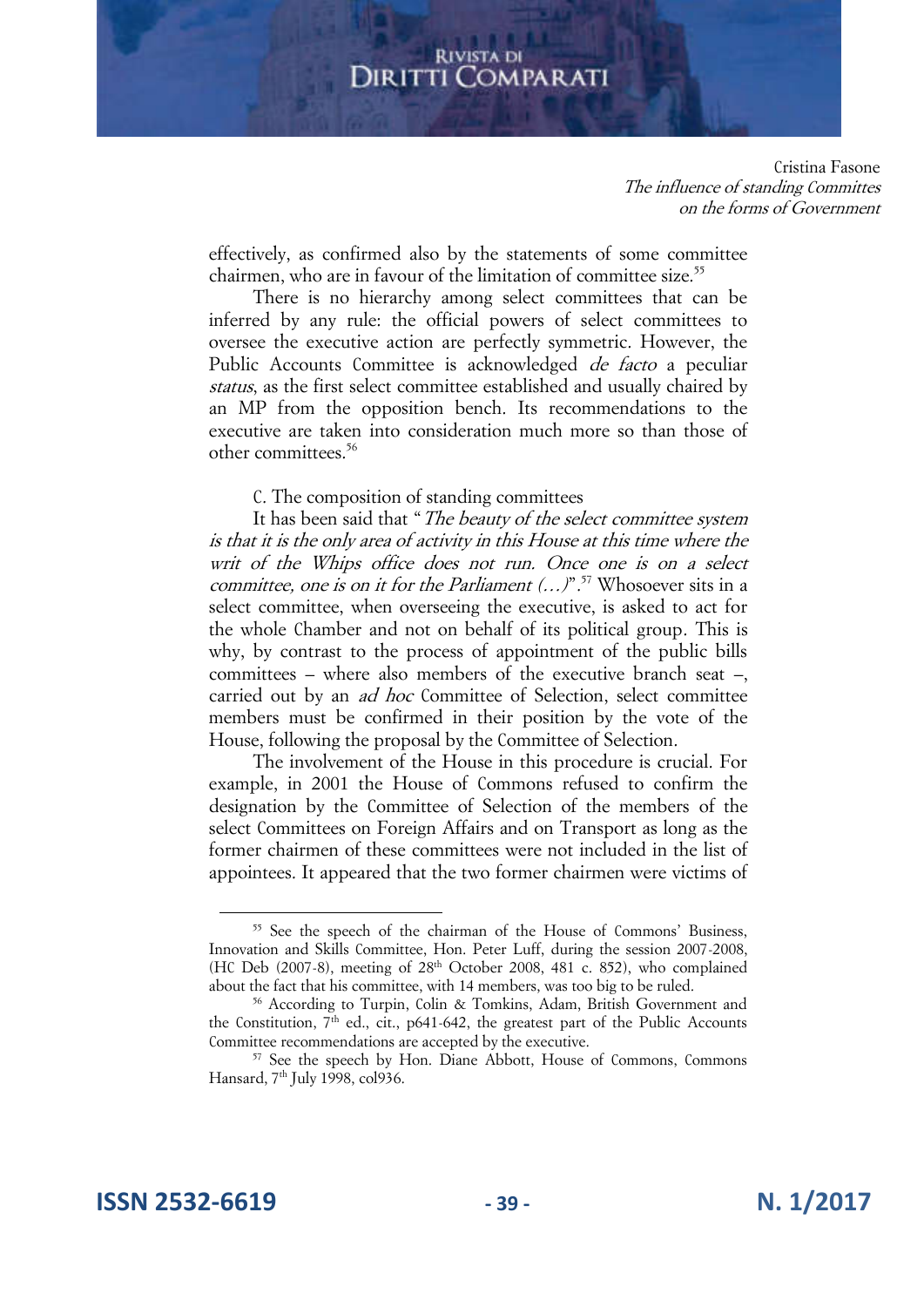Cristina Fasone The influence of standing Committes on the forms of Government

their group for their behaviour, and were considered too critical of the executive. Once included in the list, the select committees have been finally appointed by the House.<sup>58</sup>

The chairman of a select committee is definitely in a powerful position. On the one hand, by contrast to the French and the Italian experiences, select committees do not elect either a bureau or rapporteurs on the issues under consideration. The reports in select committees are usually drafted by committee clerks as a chairman's report. On the other hand, the procedure for the appointment of a select committee chairman is regulated in detail by the Standing Orders and involves almost all parliamentary bodies; an element that highlights the prominence given to select committee chairmen. First of all the speaker, at the beginning of the parliamentary term, allots the positions as select committee chairman proportionally to political groups, according to their size. In other words, the speaker fixes how many chairs are granted to each group and this distribution must be approved by the House.<sup>59</sup> Afterward a competition between MPs starts within each group for the designation as a committee chairman. Interestingly, the election of committee chairmen is finally decided by House, unlike the rule in the French National Assembly and the Italian Chamber of Deputies, where the chairmen are chosen by the committee itself.<sup>60</sup>

S.O. 122C, introduced in 2010, provides, for the first time and only for select committees, that a committee chairman can be removed by way of a vote of no-confidence and thus assumes the existence of a confidence relationship between committee members and their chairman. The new provision might jeopardise the usual modus operandi of select committees as highly autonomous and independent

**ISSN 2532-6619 - 40 - N. 1/2017**

<sup>58</sup> See Turpin, Colin & Tomkins, Adam, British Government and the Constitution,  $7<sup>th</sup>$  ed., cit., p614-615.

<sup>&</sup>lt;sup>59</sup> The liberal-democrats obtained for the first time the chairmanship of a select committee only in 1997.

<sup>&</sup>lt;sup>60</sup> To become a candidate as a committee chairman the MP has to gain the support of at least 15 members of his group or 10 per cent of the MPs elected in the same party at the latest elections (S.O. n. 122B, section 8, amended after the elections in 2010).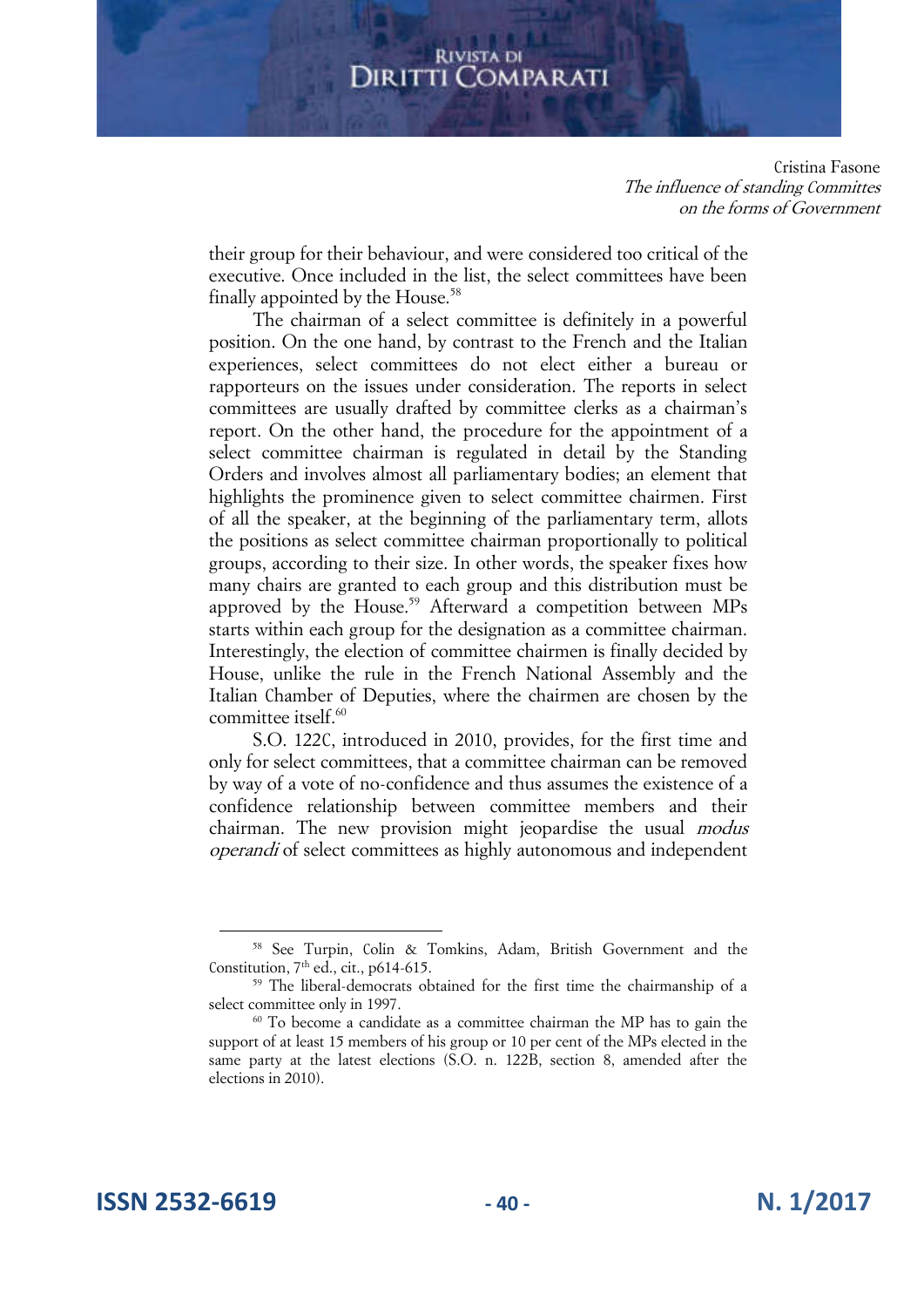## **DIRITTI COMPARATI**

Cristina Fasone The influence of standing Committes on the forms of Government

bodies, albeit composed of MPs.<sup>61</sup> It runs counter to what the leader of the House of Commons stated a few years ago about the profile of committee chairmen: once appointed "they go native", as if they were not affiliated to a political party. If a committee chairman was removed through a resolution of no-confidence an unusual asymmetry would arise. Committee members do not elect their chairmen, but they can remove him; by contrast, the House elects him, but has no say in his removal.

It is important to notice that the introduction of this provision in the Standing Orders in 2010 reflects the structural shift from a party government to a coalition government, following the election. The wording of S.O. 122C makes this clear: there is no reference to the majority and opposition as in most other Standing Orders, but rather to the "largest party represented" and "another party", whenever the consensus lacks. This element confirms that committee composition and chairmanship are closely connected to the operation of the form of government and to its change.

4. The evolution of the form of government in the light of the changes of standing committees' powers

## 4.1. A brief overview of the main developments of the British, Italian and French forms of government

It has been observed that in a parliamentary form of government, grounded on the confidence relationship between the legislature and the executive, the latter is deemed to be a sort of "steering committee" in parliament.<sup>62</sup> In other words, it seems inherent that the executive can lead parliamentary activities, according to its political programme. However, even when the executive

**ISSN 2532-6619 - 41 - N. 1/2017**

<sup>61</sup> See McKay, William & Johnson Charles W., Parliament and Congress, cit., p366.

<sup>62</sup> See Elia, Leopoldo, "Il Governo come comitato direttivo del Parlamento". In, Civitas, n°4, p59-66, 1951. Parliamentary systems are "fused power systems", between the legislature and the executive.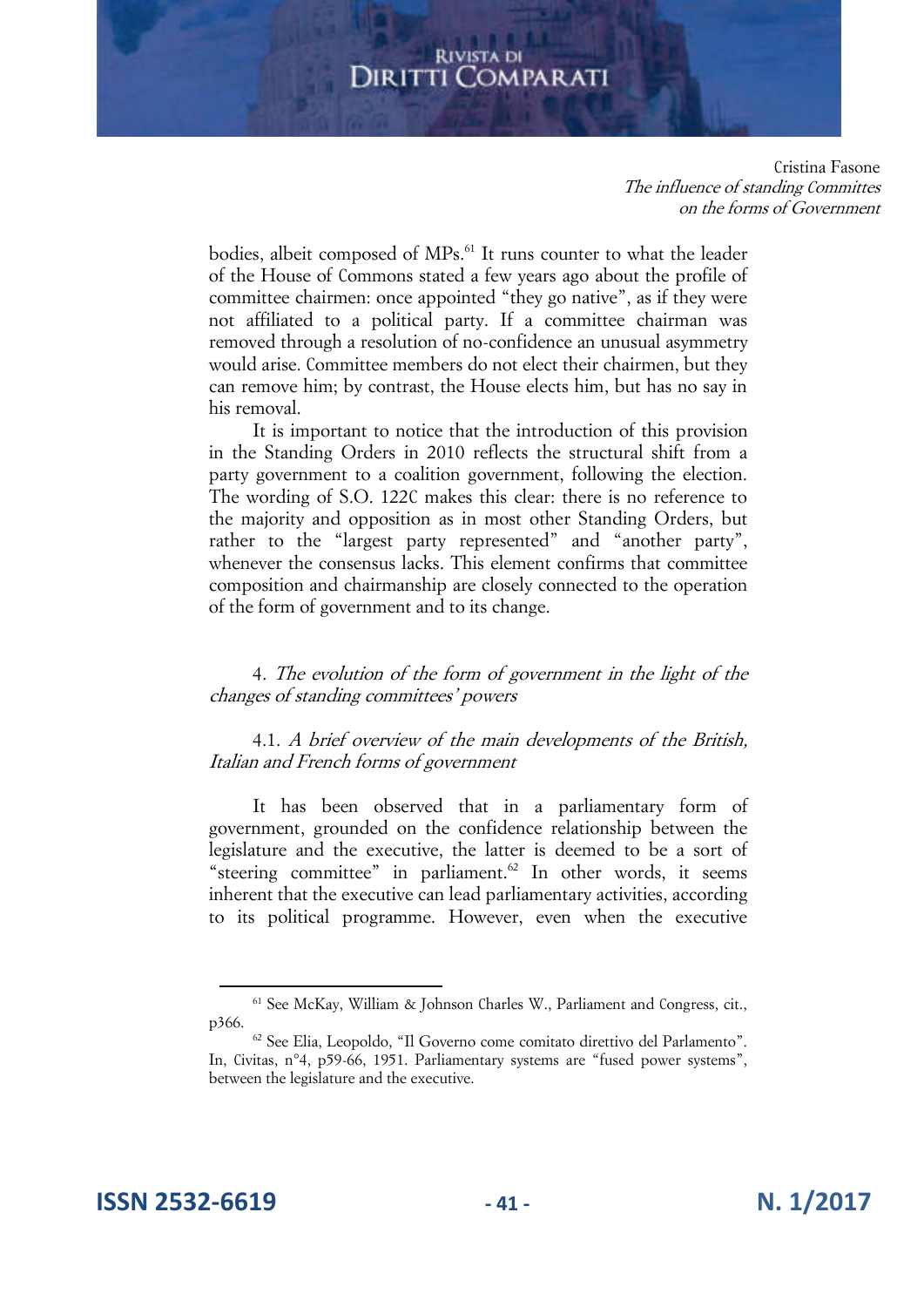Cristina Fasone The influence of standing Committes on the forms of Government

dominates the parliament, parliamentary bodies can influence, amend, and even replace the content of the bills tabled by the executive.<sup>63</sup>

There are, however, several variations of parliamentary systems.<sup>64</sup> The British system, which for centuries has been a model of parliamentarism, based on party government, a strong Prime Minister, and the first-past the post electoral system, has been affected by some transformations in the last few years. The evolution partly derives from changes in politics and in the party system and partly from institutional reforms.

The 2010 general elections led to the formation of one of the few coalition governments (between conservatives and liberal democrats) in British constitutional history with significant consequences for the operation of parliament.<sup>65</sup> The simple distinction between majority and opposition had to be updated to a situation in which two parties rule together.<sup>66</sup> Even the chairmanship of select committees has been influenced by such political change (see supra, section 3.3.) and, interestingly, the strengthening of select committees is one of the objectives that the coalition government aims to fulfill (point 16 of the Coalition Agreement, on government transparency).

Furthermore, in 2011 three significant parliamentary Acts entered into force. The Parliamentary Voting System and Constituencies Act 2011 aimed at changing the electoral system from plurality to the alternative vote system and at reducing the number of

<sup>&</sup>lt;sup>63</sup> Amongst the many classifications of parliaments proposed by scholars, see Norton, Philip, "The Legislative Powers of Parliament". In, Flinterman, Cees, Heringa, Aalt W. & Waddington, Lisa, The Evolving Role of Parliaments in Europe. Antwerpen: Maklu Uitgevers, p15-35, 1994, on the influence of parliaments on policymaking. In parliamentary forms of government the bills introduced by the executive are those that show the highest rate of success in terms of approval, though they might be heavily amended in parliament.

<sup>64</sup> See Bradley, Anthony W. & Pinelli, Cesare, "Parliamentarism". In, Rosenfeld, Michel & Sajò, Andràs, The Oxford Handbook of Comparative Constitutional Law. Oxford: Oxford University Press, p628-648, 2012.

<sup>&</sup>lt;sup>65</sup> The Standing Orders for public business in the House of Commons were profoundly changed by the new Parliament in 2010 compared to those in force before the elections, aiming to adapt parliament to the new political reality.

<sup>66</sup> On the impact of the coalition government on the British constitutional system, see House of Lords, Inquiry into the constitutional operation of coalition government – Written and oral evidence. London: Select Committee on the Constitution, p59-101, 10<sup>th</sup> December 2013 (Robert Hazell's written evidence).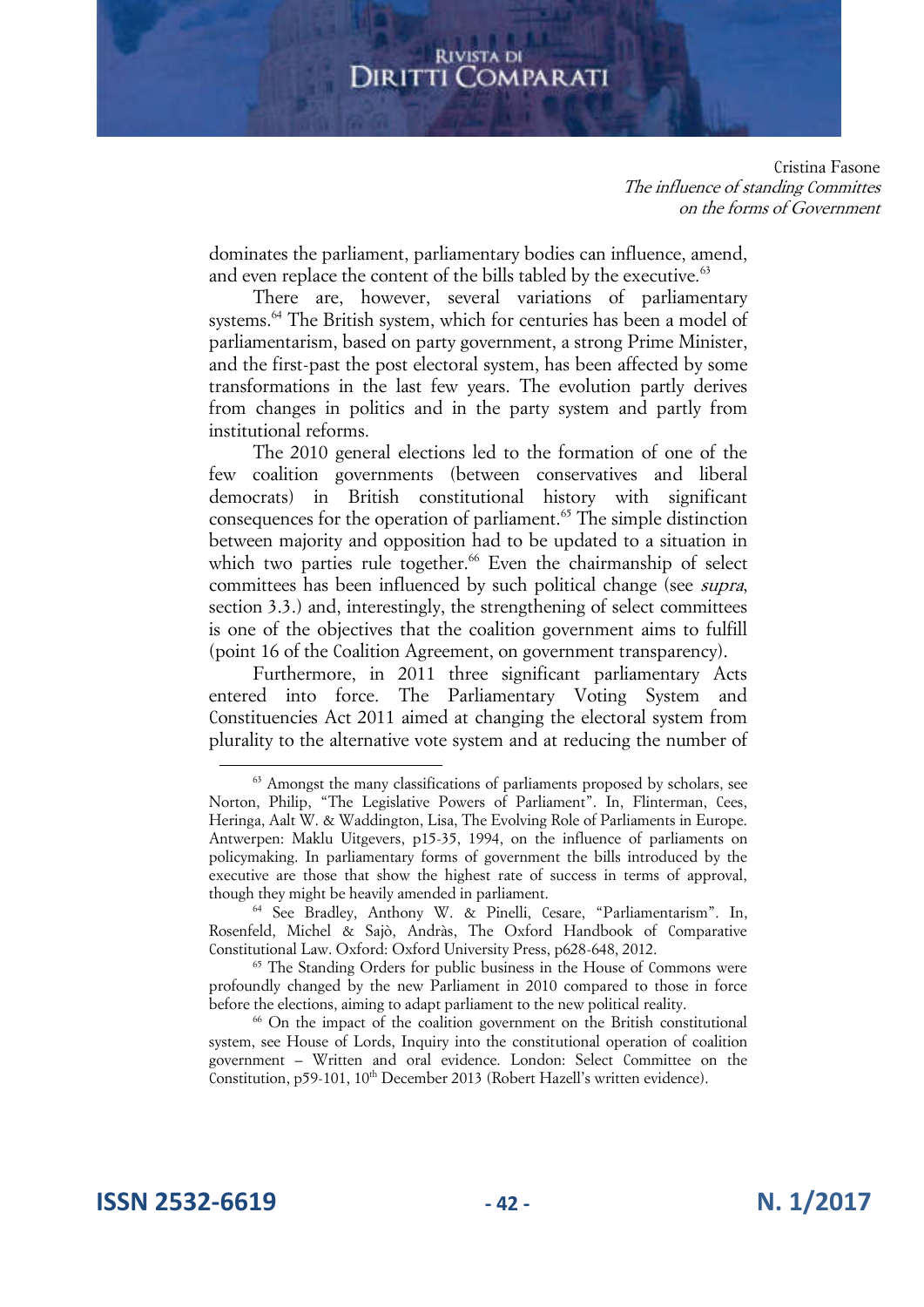Cristina Fasone The influence of standing Committes on the forms of Government

Commons. It failed for the first part, because of the negative outcome of a referendum, but succeeded in introducing a cut of 50 MPs from the next parliamentary term onwards. The European Union Act 2011, following the entry into force of the Treaty of Lisbon, has list a series of cases in which parliamentary assent is required whenever certain clauses of the European Treaties are used: this is a condition for the executive to act upon. However, even more important for the British form of government is the Fixed Term Parliaments Act 2011, which "rationalized" it compared to the previous discipline based on constitutional conventions. Not only has the House of Commons a fixed term of five years but the hypotheses of an early dissolution are clearly fixed. The case for a self-dissolution of the Chamber by a twothirds majority has been introduced, as well as the possibility for the House of Commons to adopt a motion of no confidence against the government followed by a (express) vote of confidence in favour of a new cabinet, which allows the House to avoid an early dissolution. Although possibly it is too early to assess the effects of these Acts, in principle the position of the House of Commons vis-à-vis the executive seems reinforced. As a consequence, the debate on the performance and prospects for enhancement of select committees has also arisen vigorously, as a way to ride the transformation occurring in the relationship between the executive and the parliament.<sup>67</sup>

By contrast, until the end of the last century, the functioning of the Italian Parliament did not follow the usual rationale of parliamentary forms of government, according to which the executive leads parliamentary activities. Rather, due to the fragmentation and the polarization of the party system and to the international constraints upon Italian politics, very unstable governments – which remained in office from six months to one year – were unable to rule parliament and were in fact submitted to its "diktat".<sup>68</sup>

<sup>67</sup> See Brazier, Alex & Fox, Ruth, "Reviewing Select Committee Tasks and Modes of Operation". In, Parliamentary Affairs, volume, 62, n°4, p354-369, 2011, and Russell, Meg & Benton, Meghan, Selective Influence. The Policy Impact of House of Commons Select Committees. London: The Constitution Unit, UCL, p18 et seqq., June 2011.

<sup>68</sup> On fragmentation and polarization of party systems, see Sartori, Giovanni, Parties and party system: A framework for analysis, reprinted ed., Essex: ECPR, p80 et seqq., 2005[1976]. On the factors affecting government's duration, see Fischer,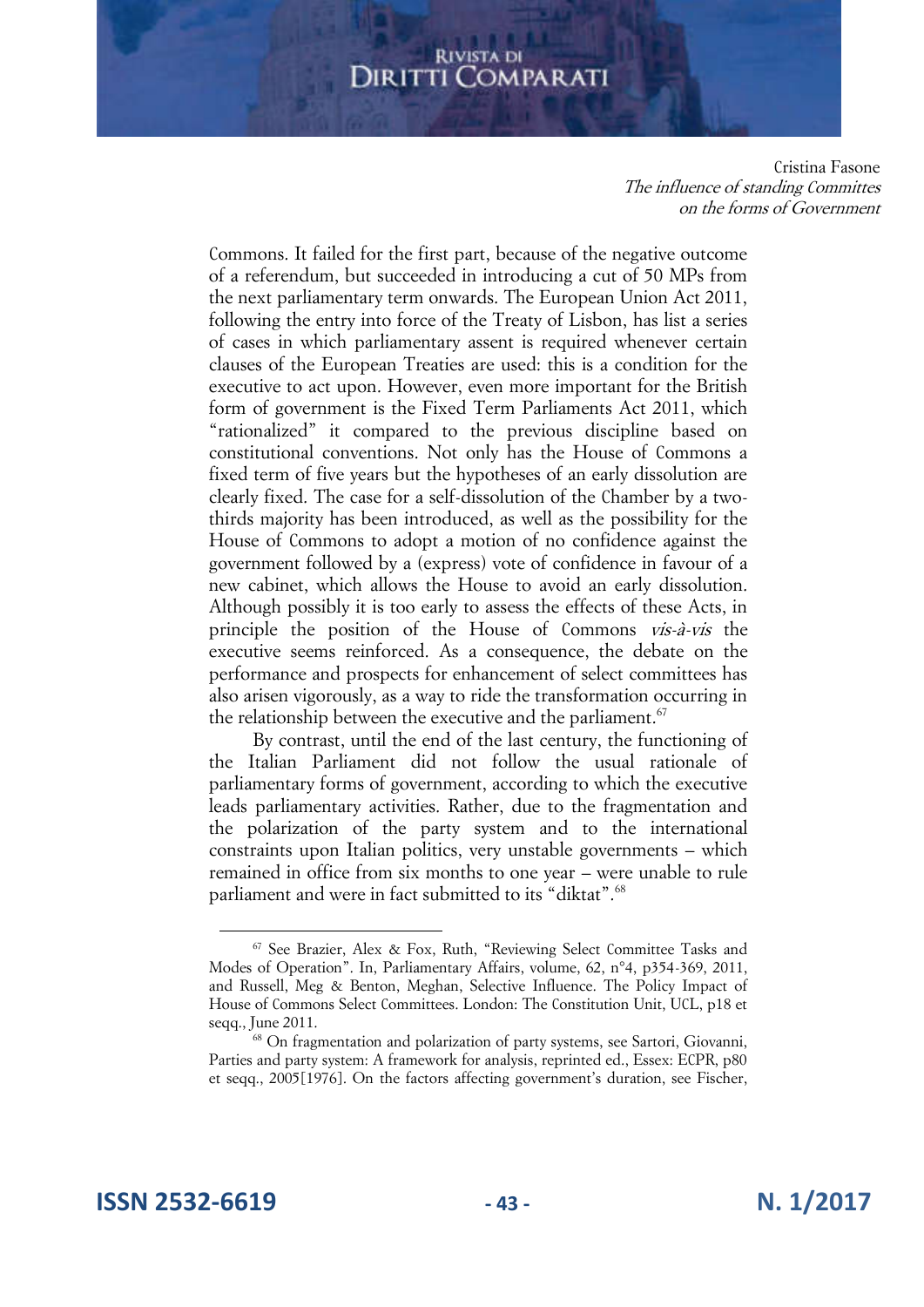Cristina Fasone The influence of standing Committes on the forms of Government

During the first forty years of the Italian Republic, when the communist party was kept apart from the Executive branch but not from the legislative process, standing committees represented the very centres of legislative production:<sup>69</sup> it suffices to say that in each of the first ten parliamentary terms (from 1948 to 1992) the greater part of the Acts passed received their final approval in committees without reaching the Floor of Houses.<sup>70</sup> Standing committees were the place where, in the atmosphere of the Cold War and behind closed doors, everyone could be included and actively involved in the legislative decision-making process. All compromises, sometimes even very controversial ones, and often with the Executive relegated to a passive role, were weaved by committees oriented towards the consensual and the most inclusive logic.<sup>71</sup> The result was an explosion of the legislative production, often originating from parliamentary bills: hundreds of super-sectional laws, mirroring the jurisdiction of standing committees and making an enormous increase to public expenditure.

However, at the beginning of the 1990s the collapse of the party system and the change of the electoral laws produced a majoritarian turn in the functioning of the political system, without any constitutional amendment and maintaining the same form of government. Although the legal norms – included the parliamentary rules of procedure – were not substantially restyled, the real operation of the relationship between parliament and government changed dramatically.

The Italian political context has shifted away from the time when confidential agreements achieved in committees were functional to accommodate a highly fragmented and polarised political debate, in the absence of an alternative for the composition of the executive.

**ISSN 2532-6619 - 44 - N. 1/2017**

 $\overline{a}$ 

Jörn, Dowding, Keith & Dumont, Patrick, "The duration and durability of cabinet ministers". In, International Political Science Review, volume 33, p505-519, 2012.

<sup>69</sup> See Russo, Federico & Verzichelli, Luca, "Parliaments and Citizens in Italy: An Unfilled Gap". In, The Journal of Legislative Studies, volume 12, n°3/4, p351- 367, 2012.

<sup>70</sup> See. Gianniti, Luigi & Lupo, Nicola, Corso di diritto parlamentare, 2nd ed. Bologna: Il Mulino, p238, 2013.

<sup>71</sup> See Pizzorno, Alessandro, "Opposition in Italy". In Government and Opposition, volume 32, n°4, p647-656, 1997.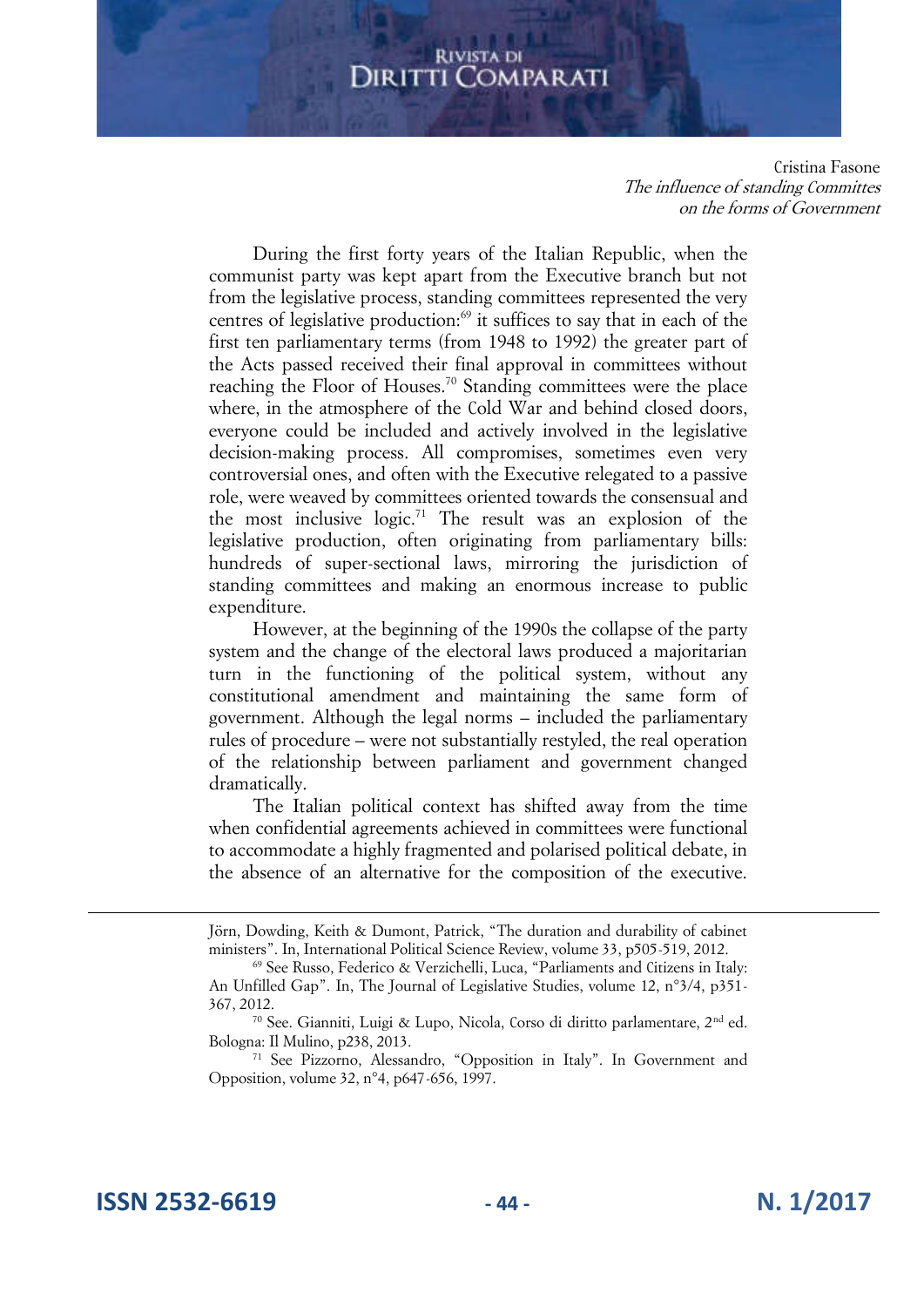Cristina Fasone The influence of standing Committes on the forms of Government

Nowadays coalitions are formed before the election and the system has moved towards a majoritarian logic, in the House as well as in committees, with a stronger role for the Executive in the legislative process compared to the past. Evidence of this evolution is given by the fact that the number of Acts directly approved by committees dropped substantially.<sup>72</sup> This does not imply that standing committees have lost any role in policymaking; they have been able to adapt and find new ways to influence the legislative process (see infra, Section 4.2.).

Finally French semipresidentialism is in many regards a hybrid form of government: on the one hand, the President of the Republic, who is directly elected by people, is at the same time the Head of State and the Head of the executive branch and, as in the United States, cannot even enter the Parliament; on the other, the Prime Minister, who is appointed by the President of the Republic, cannot operate without the confidence of the National Assembly.<sup>73</sup>

Up to the end of the twentieth century, however the French National Assembly was voluntarily put under the dominance of the Prime Minister and the government. The constitutional design of the French Fifth Republic was aimed to avoid any possible repetition of the experience of the Third and Fourth Republic, founded on a parliamentary system clearly affected by governmental instability.

**ISSN 2532-6619 - 45 - N. 1/2017**

<sup>&</sup>lt;sup>72</sup> See, for instance, during the fifth parliamentary term (1968-1972) 78% of bills were approved ultimately in committees (at least in one of the two Houses), whereas during the fifteenth parliamentary term (2006-2008) the percentage dropped to 11%. However, during the latest part of the sixteenth parliamentary term (2008-2013), during the Monti government (2011-2013), which was supported by a wide coalition in parliament, the number of bills directly approved in committees rose to 17 %.

<sup>73</sup> Some authors, for example Lauvaux, Philippe, Parlementarisme rationalisé et stabilité du pouvoir executive. Bruxelles: Bruylant, p52, 1988, tends to compare French semipresidentialism to a highly rationalized parliamentary system; others highlight its *sui generis* nature: see Elgie, Robert, "What is semi-presidentialism and where it is found?". In, Elgie, Robert & Moestrup, Sophia, Semipresidentialism outside Europe. A comparative Study. London-New York: Routledge, p. 1 et seqq., 1997. Linz, Juan J., "Presidential or Parliamentary Democracy? Does it Make a Difference?". In, Linz, Juan J. & Valenzuela, Arturo, The Failure of Presidential Democracy. Comparative Perspectives, volume I. Baltimore: John Hopkins University Press, p3-89, 1994, includes French semipresidentialism amongst the systems based on a dual executive.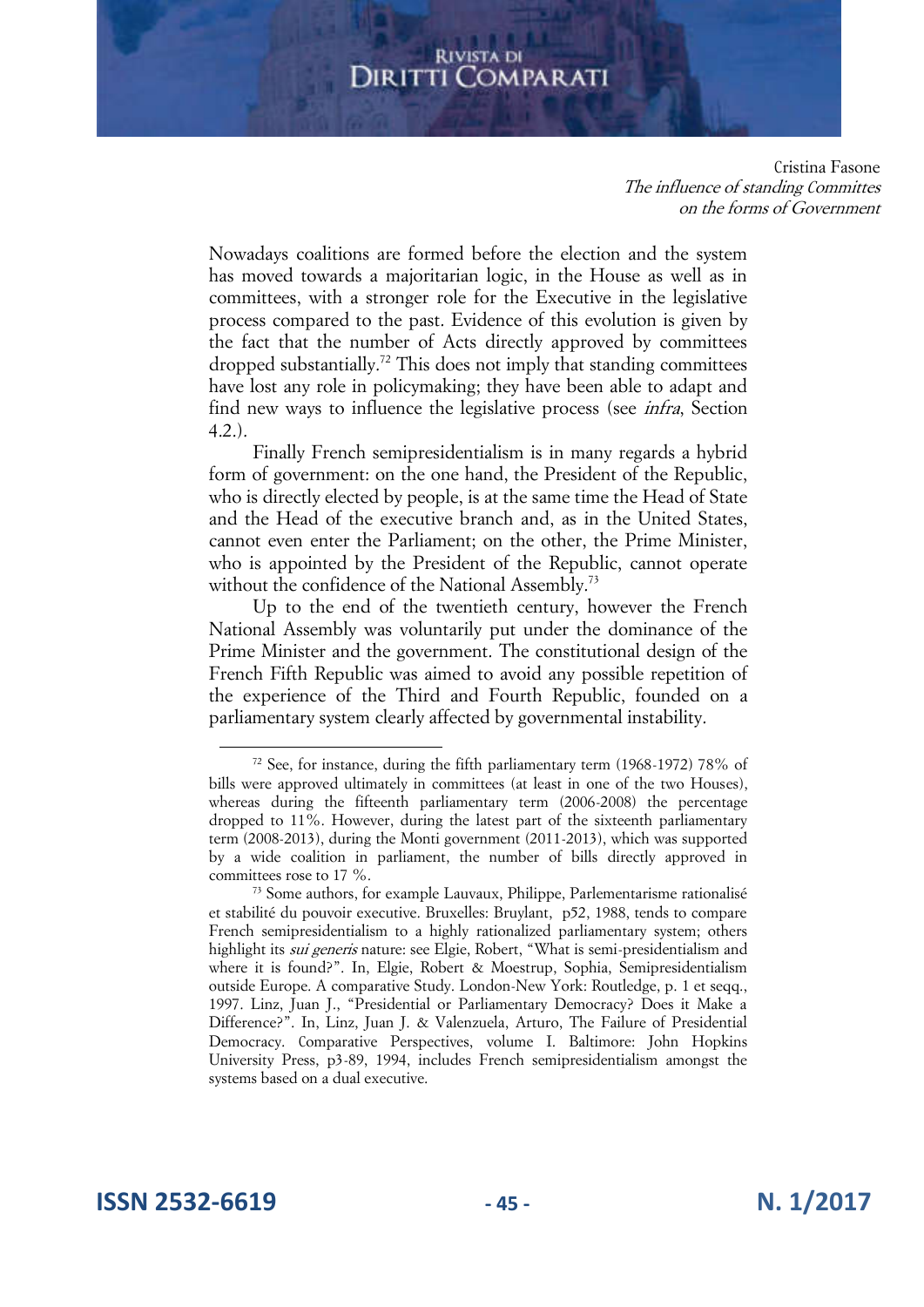Cristina Fasone The influence of standing Committes on the forms of Government

Therefore, the legislative competence of the Parliament (*domain*) de la loi) has been limited, in favour of the rule-making power of the executive (Ar. 37 Const.); the order of business of the National Assembly was defined by the executive (Art. 48 Const.); the approval of parliamentary resolutions was precluded; the government can use the blocked vote (Art. 44 Const.)<sup>74</sup> and the accelerated procedure (Art. 49, section 3 Const.). $^{75}$ 

Only by the mid-1990s, initially by amending the rules of the National Assembly, has the parliament been gradually empowered.<sup>76</sup> Indeed, the first changes concerned the strengthened power of the committee on finance over budgetary issue and the control of the legislative implementation by standing committees: the main tool for empowering the Assembly was by means of its committees.<sup>77</sup> A decade later a major input towards reinforcing the legislature was found in the "presidentisalization" of the form of government achieved by the constitutional reform of 2000 and in its following "reparliamentarization" by the constitutional reform of 2008.<sup>78</sup> The former matched the duration of the presidential mandate – seven years – to that of the National Assembly – five years –, thus trying to

**ISSN 2532-6619 - 46 - N. 1/2017**

<sup>&</sup>lt;sup>74</sup> The government can ask the National Assembly to adopt just with one vote the entire text of a bill or a part thereof. All amendments are precluded, except those tabled or accepted by the government itself.

<sup>&</sup>lt;sup>75</sup> If subject to the accelerated procedure a bill is almost immediately adopted because the bill on which the government has put a question of confidence is deemed automatically approved unless one tenth of the MPs tables a motion of no confidence that is then passed by the majority (of the members) of the National Assembly. Such a procedure is very unlikely to lead to the resignation of the government (only a minority government can be defeated by way of the accelerated procedure). Moreover, since 1958 only one government has resigned, in 1962, because a motion of no confidence was passed.

<sup>76</sup> Of course, compared to other legislature, like the U.S. Congress, the power of the National Assembly still remains weak, but considering the point of departure in 1958, the Assembly has been considerably strengthened.

<sup>77</sup> See Avril, Pierre & Giquel, Jean, Droit parlementaire, cit., p303-304.

<sup>78</sup> On the constitutional reform of 2000, see Colliard, Jean-Claude, "Une confirmation de l'évolution présidentialist de l'Exécutif". In, Revue politique et parlementaire, volume 10/12, p10, 2007; on the constitutional reform of 2008, interpreted as pursuing a "re-parliamentarisation" of the form of government, see Gicquel, Jean, "La reparlementarisation: une perspective d'evolution". In, Pouvoirs, n°126, p47-59, 2008.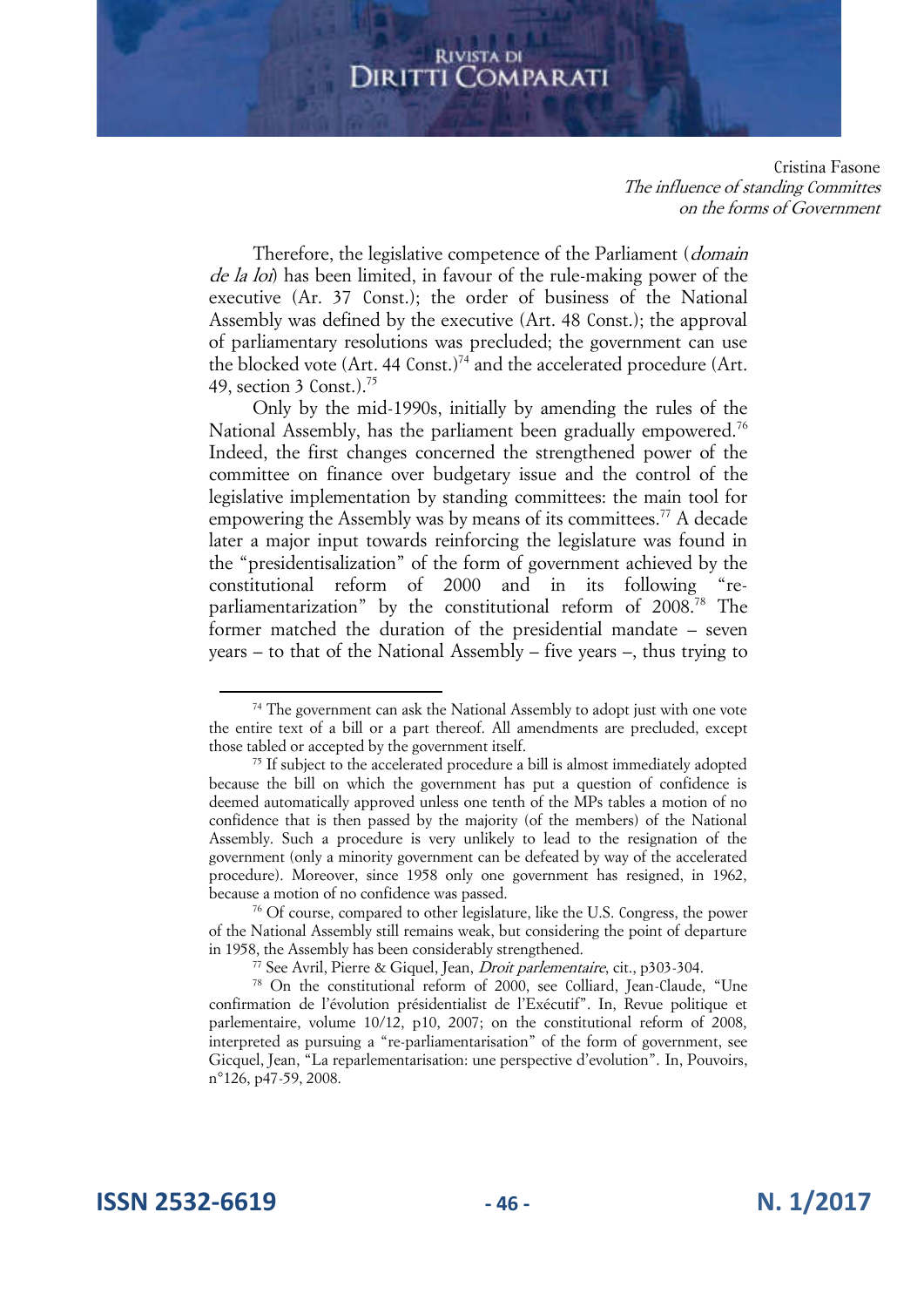Cristina Fasone The influence of standing Committes on the forms of Government

avoid the risk of cohabitation, and providing for parliamentary elections after presidential elections (loi constitutionelle n. 2000-964). Constitutional law n. 2008-724 has tried to re-balance the position of the parliament towards a very powerful President of the Republic.<sup>79</sup> For example, the order of business of the National Assembly has become partagé between the government and the Conference of the Presidents, and in addition to the traditional parliamentary function a new one has been added: to control and assess public policies (Art. 24 Const.). Above all, by way of constitutional amendments, the "reparliamentarization" has entailed an extension of standing committees' power in the legislative process and to oversee the action of the executive.

## 4.2. The transformation of standing committees' powers in the legislative process

It is well-known that, to date, in the British House of Commons the role of select committees in amending government bills has been almost inexistent. In principle the Standing Orders would allow the participation of select committees in the legislative process as committees in charge of reviewing and amending government bills. However in practice *ad hoc* public bills committees or the Committee of the Whole House have been preferred. In spite of the greater amount of time spent in the scrutiny of government bills and the wide use of the procedure to take evidence after 2006, the poor performance of public bills committees in shaping legislation has raised the question of whether select committees would be much more suitable in carrying out this task, given their permanent nature and the expertise of its members. Except for a few remarkable examples, like the Hunting Bill, public bills committees remain largely unable to shape legislation: the introduction of oral and written evidence in committees has reinforced legislative scrutiny, but the

**ISSN 2532-6619 - 47 - N. 1/2017**

<sup>79</sup> See Costa, Olivier, Schnatterer, Tinette & Squarcioni, Laure, "Peut-on revaloriser le parlement français? Le regard des députés sur la revision constitutionnelle de 2008 et les réformes souhaitables" In, Les Essais – Jean Jaurès Foundation, n°5, 2012, on how the 2008 constitutional reform has been perceived by MPs, showing conflicting views on its outcomes.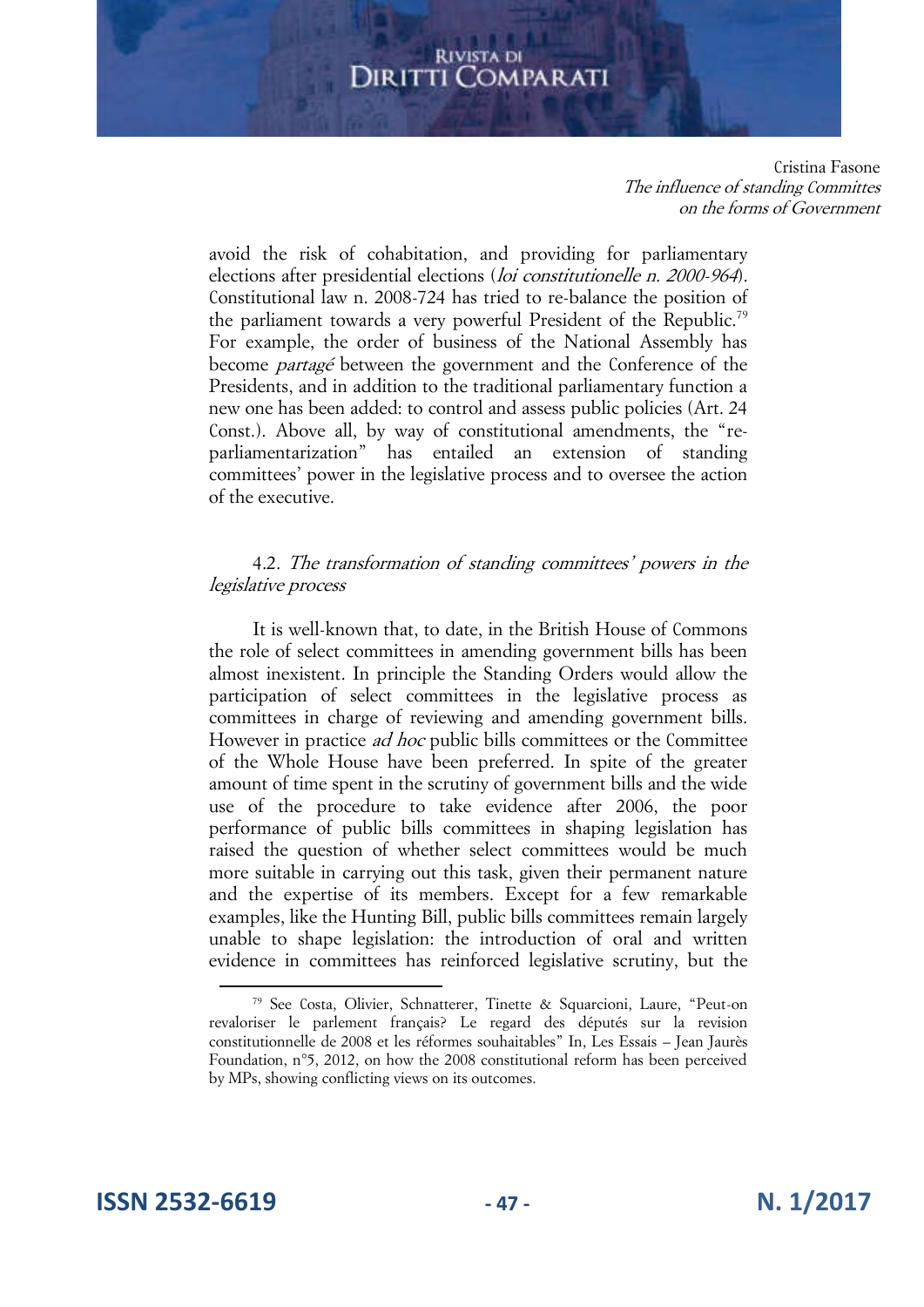#### **RIVISTA DI** COMPARATI Diritti (

Cristina Fasone The influence of standing Committes on the forms of Government

executive has reacted by introducing a huge number of amendments during the report stage, which follows the committee stage, aiming at responding to committees' scrutiny.<sup>80</sup>

A very gradual and still partial transformation of the role of select committees in the legislative process has occurred anyway. Occasionally bills have been assigned for legislative scrutiny to select committees and the number has slightly increased throughout the years, from three in the 2005-2006 session to six in the 2007-2008 session, and then has remained quite stable.<sup>81</sup>

Even more significant is possibly the present involvement of select committees in pre-legislative scrutiny on government bills, that is at an earlier stage of the legislative process, before the bill is officially tabled in the House of Commons. This has happened in a systematic way and, although select committees are not able to control the final legislative output (except for the implementation of legislation), by means of pre-legislative scrutiny they have become able to orient some fundamental choices of the executive in policymaking.<sup>82</sup>

Likewise the history of the standing committees of the French National Assembly has been characterized by a long-standing marginalization since 1958, followed by a later enhancement. A significant redress for standing committees has derived from the constitutional reform of 2008. As mentioned, the first signal of a committees' revenge was launched by the reform of the rules of procedure in the mid-1990s, which however was not strictly focused on the legislative process.

By contrast, Constitutional law n. 2008-724, organic law of  $15<sup>th</sup>$ April 2009 on the application of Articles 34-1, 39 and 44 Const., and

<sup>80</sup> For an in depth examination of public bills committees in the House of Commons, see Thompson, Louise, "More of the same or a period of change?", cit., p19, 2012, who points out that the impact of parliament, by means of public bills committees, on government bills is "perhaps more negligible today (…) than it was in the previous years", although their overall activity has increased.

<sup>&</sup>lt;sup>81</sup> See McKay, William & Johnson, Charles W., Parliament and Congress, cit. p362.

<sup>&</sup>lt;sup>82</sup> On select committees' pre-legislative scrutiny, see Brazier, Alex, Kalitowski, Susanna, Rosenblatt, Gemma &. Korris, Matt, Law in the Making: Influence and Change in the Legislative Process. London: Hansard Society, 2008.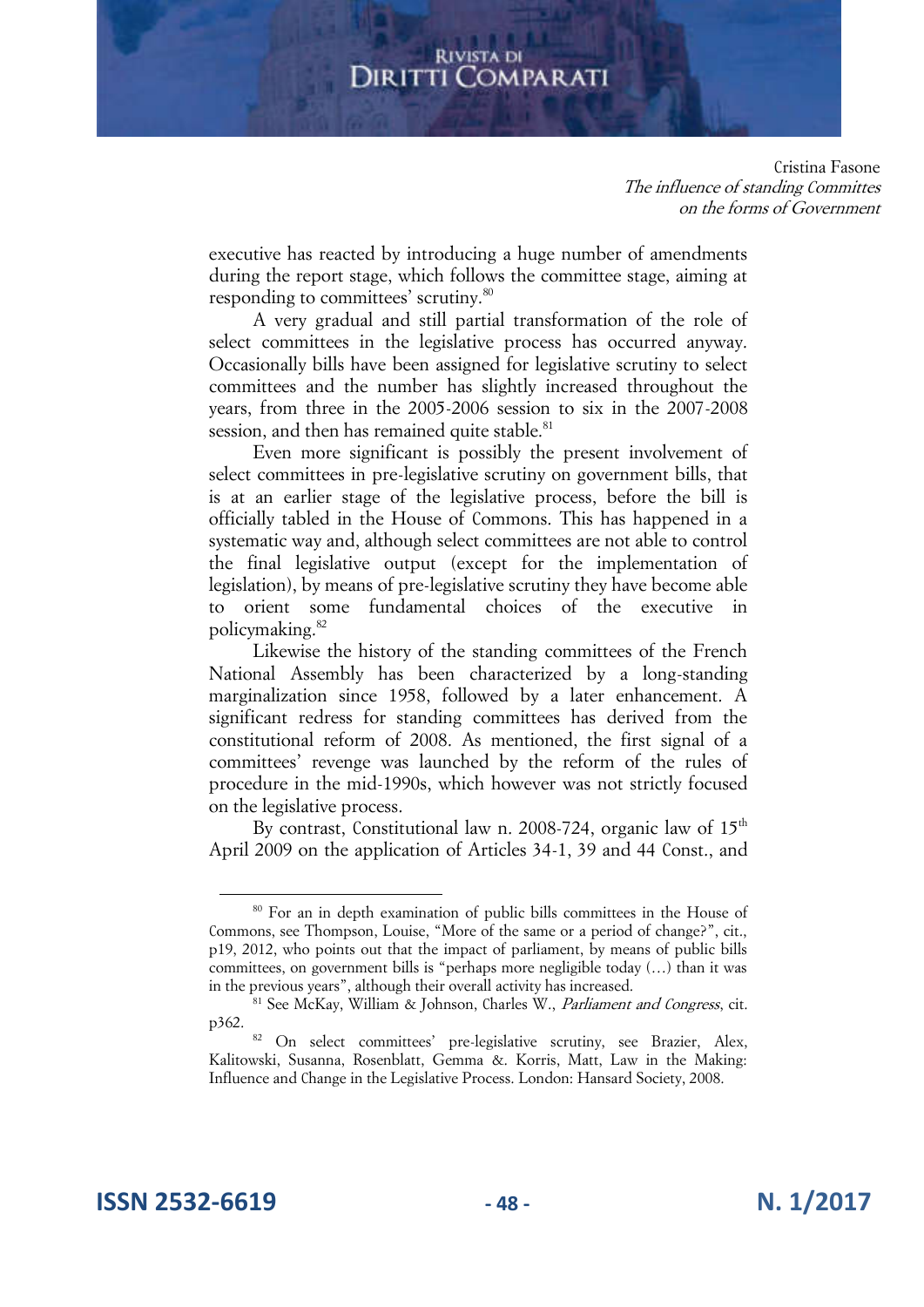Cristina Fasone The influence of standing Committes on the forms of Government

the amendments to the National Assembly's rules of procedure seem to have changed the landscape.

Not only does Art. 42, section 4 Const. reserve on any bill assigned at first reading six weeks for legislative scrutiny on the part of the standing committee competent on the subject-matter. A "revolution" is carried out in the way the legislative process is conceived, traditionally as government-centred. Since 2008 new Art. 42, section 1 Const. states that the House examines government and private members' bills on the basis of the text passed by the committee to which it was referred rather than, as it had been up until then, on the bill as presented by the government. Thus standing committees can adopt amendments which are immediately effective upon the bill concerned, although the House can change it further. This new committee prerogative has had as a corollary the acknowledgment on the part of the Conseil constitutionnel of the executive power to attend all committee meetings dealing with legislative scrutiny, aiming to ensure that its own bills are not overturned by committees. $83$  To safeguard the action of the executive some bills are excluded from being directly revised in committees – although during the committee stage amendments can be tabled and passed –, namely constitutional revision bills, financing bills, social security financing bills.

Moreover, the *pivot* of the legislative process in the National Assembly is the rapporteur. $84$  The rapporteur, an MP from the majority (see supra, section 3), represents the standing committee in the House, who can table amendments and reply to the Minister. It has been demonstrated that, even before the constitutional reform of 2008, 80 per cent of committee amendments tabled in the House derived from the rapporteur.<sup>85</sup>

<sup>&</sup>lt;sup>83</sup> See the decision of the *Conseil constitutionnel* n. 2009-579 DC of 9<sup>th</sup> April 2009 on the Loi organique relative à l'application des articles 34-1, 39 et 44 de la Constitution.

<sup>&</sup>lt;sup>84</sup> See Loquet, Patrick, Les commissions parlementaires permanents de la V<sup>e</sup> République. Paris: PUF, p37, 1981, and Cahoua, Paul, "Les commissions lieu du travail legislative". In, Pouvoirs, n°34, p43, 1985.

<sup>85</sup> See Colliard, Jean-Claude, "Le débat des projects de loi sur le texte adopté en commission". In, Camby, Jen-Pierre, Fraissex, Patrick, & Gicquel Jean, La revision de 2008: une nouvelle Constitution?. Paris: Dalloz, p197-202, 2011.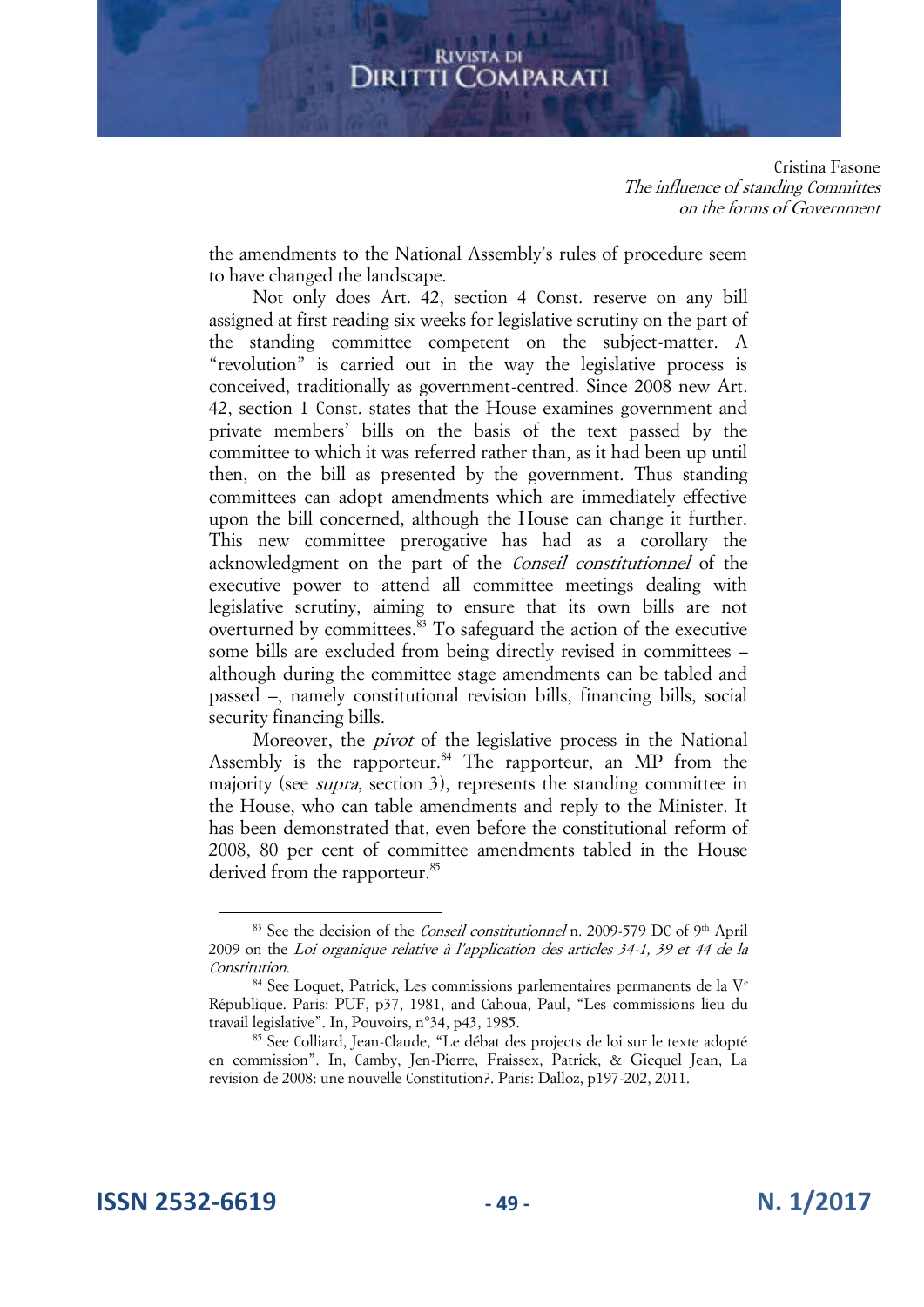Cristina Fasone The influence of standing Committes on the forms of Government

Although leading to similar outcomes – the retention and the preservation of standing committee powers – the evolution of the "legislative function" of standing committees in the Italian Chamber of Deputies has followed a different path of development to the two previous Chambers. After 1994 the shift from a legislature based on standing committees, acting as autonomous legislators, to committees in charge "only" for the examination and amendment of bills, could have undermined the role of these parliamentary bodies in the legislative process (see supra, section 4.1.). Evidence of this risk comes from the way the parliamentary agenda and business are set, defined by the Conference of Groups Chairpersons (in agreement with the government) by special majority or, lacking this majority, by the Speaker.

Standing committees must simply adapt their schedule to the House order of business without having a say in the Chamber's agenda. Nor are the provisions of the rules of procedure that provide for a minimum timeframe for legislative scrutiny enforced. The committee stage can be de facto stopped at any moment whether the report on a bill has been drafted or not, and the rapporteur has to be given the mandate to report to the House. In principle, during the committee stage, Italian standing committees have always enjoyed the power that the committees of the French National Assembly gained from 2008: they can amend whatever bill, which is examined in the House according to a text passed by committees. However, according to the rules of procedure of the Italian Chamber of Deputies, if the bill starts to be examined by the House without the completion of the committee report, all the work previously done by the committee in amending the bill and on the report is lost and the text is considered by the House according to the wording of the bill originally presented. Whether such an outcome can be considered consistent with Art. 72,  $1<sup>st</sup>$  section Const., which makes the committee stage mandatory (see above, section 3.2.), is a matter of discussion.

A second major concern is represented by the practice of adopting maxi-amendments (*maxi-emendamenti*), particularly on decree-laws, which are enacted by the executive in extraordinary circumstances of necessity and urgency, come immediately into force, and must be converted into a parliamentary Act within 60 days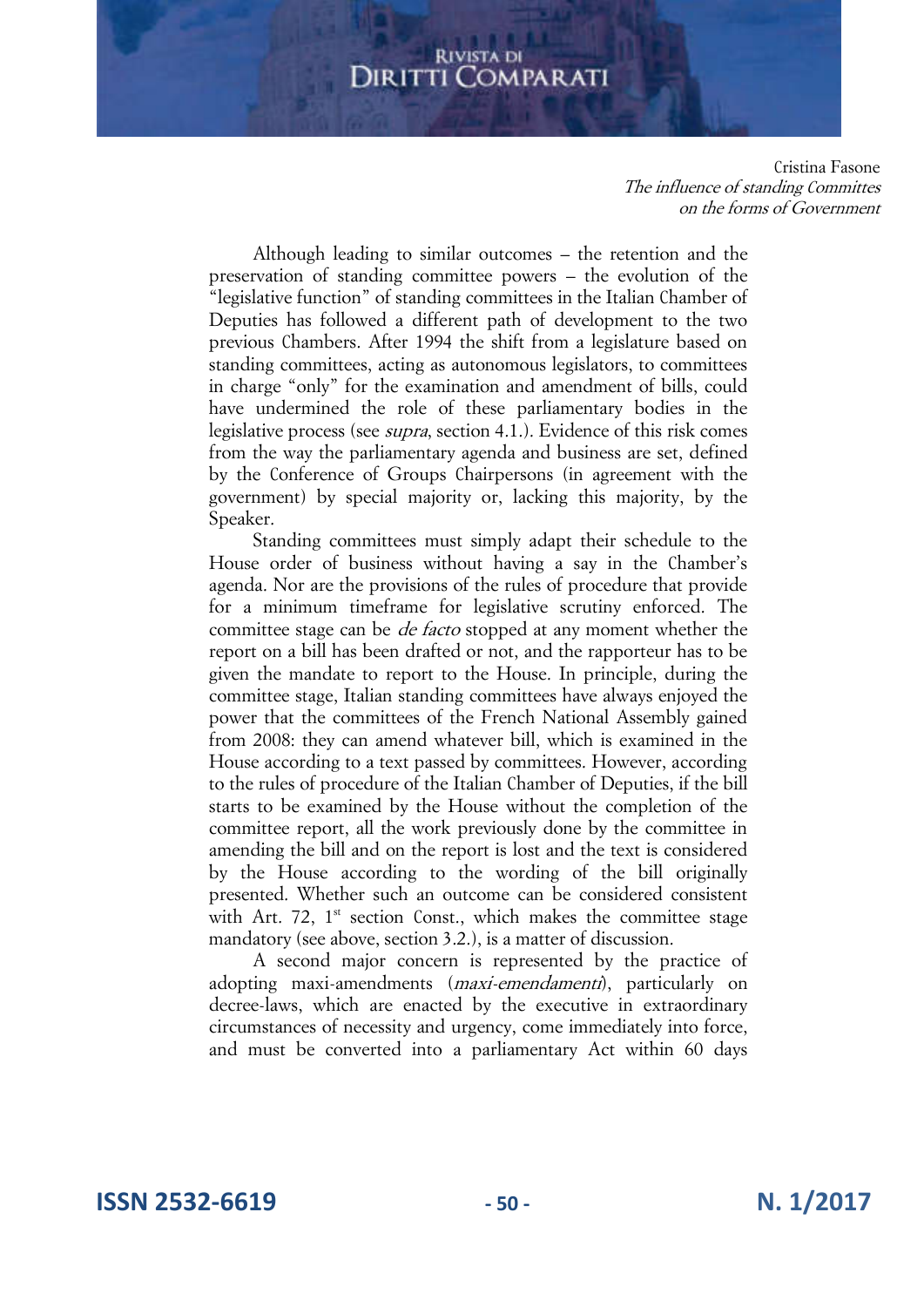Cristina Fasone The influence of standing Committes on the forms of Government

otherwise lose their effects retroactively (Art. 77 Const.).<sup>86</sup> A maxiamendment, which is composed of one article divided into thousands sections and aims to replace the entire content of a bill, is always associated with a question of confidence put forward by the executive on the maxi-amendment itself. Thus, if the maxi-amendment is rejected the government has to resign. The "explosive mixture" of a maxi-amendment plus the question of confidence also has another procedural effect: should a question of confidence be raised, all the tabled amendments – also those of the principal committee – are precluded.<sup>87</sup> Therefore, even if the committee stage is concluded, the committee report is adopted and the House examines the bill (or the bill that converts the decree-law into law) as amended by the relevant committee, the maxi-amendment tabled together with the question of confidence can annul the outcomes of the committee work.

Yet, in spite of this result, it has been noticed that, on the one hand, when the committee stage has not been completed, the amendments adopted in committee and not transposed into the text for the House are inserted later on into the bill, in the House, for example as committee amendments. The principal standing committees, indeed, take part in the legislative process in the House, through a delegation of nine committee members (comitato dei 9), which of course enhances its influence compared to what happens in the British House of Commons and the French National Assembly.

On the other hand, even if a maxi-amendment is tabled and adopted, usually most of the changes made during the committee stage to the original bill are maintained in the final text as well as other committee amendments presented in the House.<sup>88</sup>

<sup>&</sup>lt;sup>86</sup> The unlawful use or, better, the abuse of decree-laws has been challenged by the Constitutional Court (and the President of the Republic has severely criticized the practice, in particular in 2011): see the decisions n. 360/1996 and 22/2012. However, the number of decree-laws does not seem to decrease.

<sup>87</sup> On maxi-amendments, see in detail, Piccirilli, Giovanni, L'emendamento nel processo di decisione parlamentare. Padova: Cedam, p261 et seqq., 2008.

<sup>&</sup>lt;sup>88</sup> Data have been collected about the goverment bills passed during the sixteenth parliamentary term (2008-2013) by a joint research group between the Centro di Studi sul Parlamento at LUISS Guido Carli of Rome, and the Law Department, at the Sant'Anna School of Advanced Studies, Pisa. The first outcomes of the research were presented on the occasion of a seminar on "Il procedimento legislativo tra Governo "legislatore" e Parlamento "emendatore" [The legislative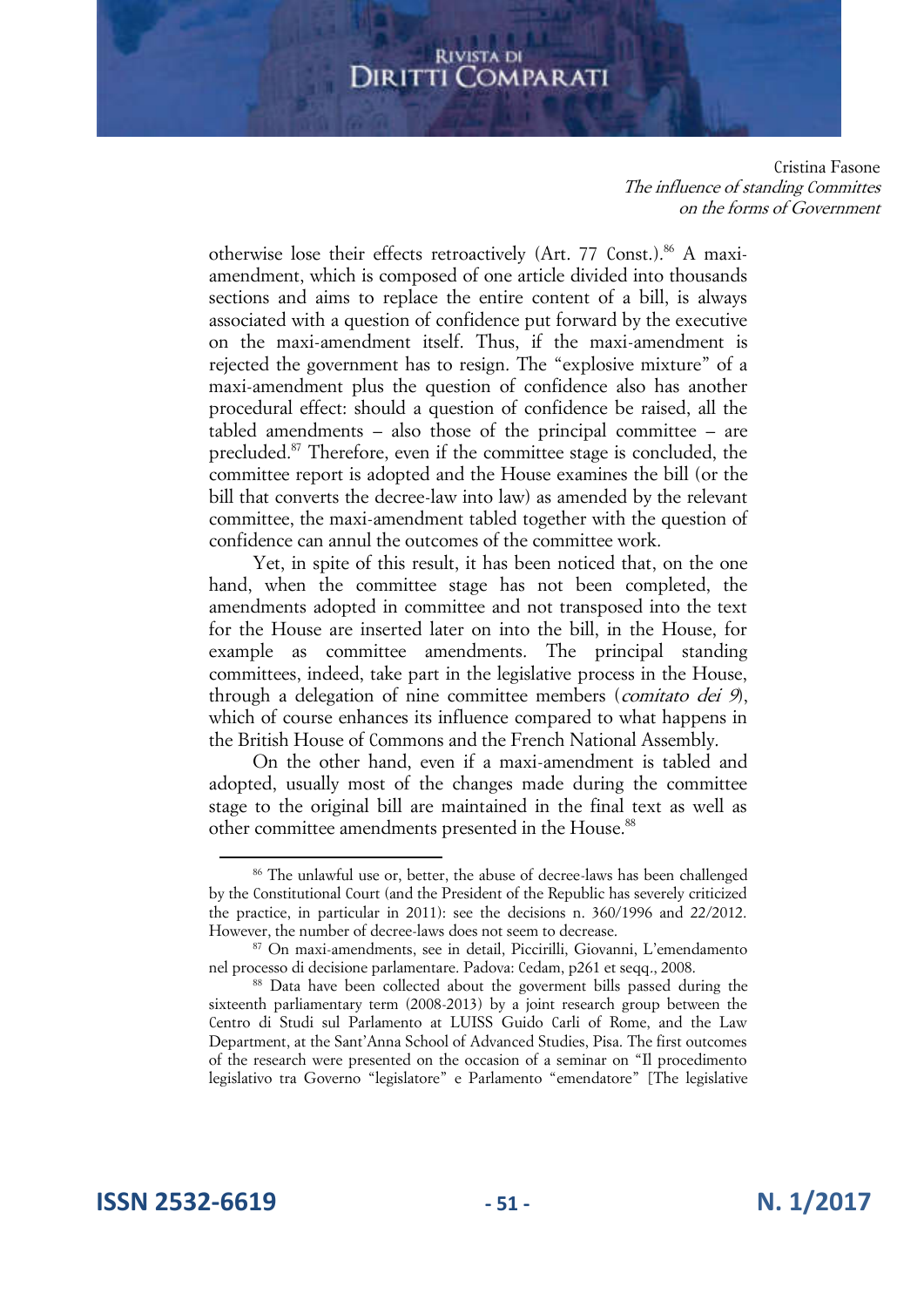Cristina Fasone The influence of standing Committes on the forms of Government

Because of the new political context and the majoritarian turn, the influence of standing committees is shown in a more indirect and hidden way compared to the past. The role of standing committees has reacted to the (informal) transformation of the form of government.

4.3. The transformation of the oversight function of standing committees

While the standing committees of the Italian Chamber of Deputies are still quite influential in the legislative process, their exercise of the oversight function has always been rather weak and the situation has become worse since the turning point of 1992-1994. In fact, the oversight function of the Italian Parliament in general has always been underused: oversight tools had been provided by the rules of procedure but exploited in only a limited way.<sup>89</sup>

Although they are devoid of the power to conduct an inquiry – which the Constitution assigns as obligatory to temporary, unicameral or bicameral, committees composed proportionally of the House (Art. 82 Const.), – standing committees can start fact-finding investigations, can carry out hearings, ask for specific documents, and devote part of their time to parliamentary questions.<sup>90</sup> An improvement in the way the traditional oversight tools are applied in the Chamber derives from the need to oversee the conduct of the government in EU affairs. Ministers are more and more often asked to appear before standing

process between the legislative power of the executive and the amending power of the parliament], organised on 21st May 2010 at the Sant'Anna School on Advanced Studies, Pisa.

 $90$  Recently, on 26<sup>th</sup> June 2013, by way of a new interpretation of the rules of procedure provided by the Committee on Rules (Giunta per il regolamento) of the Italian Chamber of Deputies, standing committees have been allowed the possibility to hear appointees to governmental positions, either using informal hearings or by providing internet broadcasting of the hearings. Standing committees issue a binding opinion upon the government appointment to independent agencies, like the independent authority on communication (law n. 249/1997).

**ISSN 2532-6619 - 52 - N. 1/2017**

 $\overline{a}$ 

<sup>89</sup> See Manzella, Andrea, I controlli parlamentari. Milano: Giuffrè, 1970 and Chimenti, Carlo, Il controllo parlamentare nell'ordinamento italiano. Milano: Giuffrè, 1974.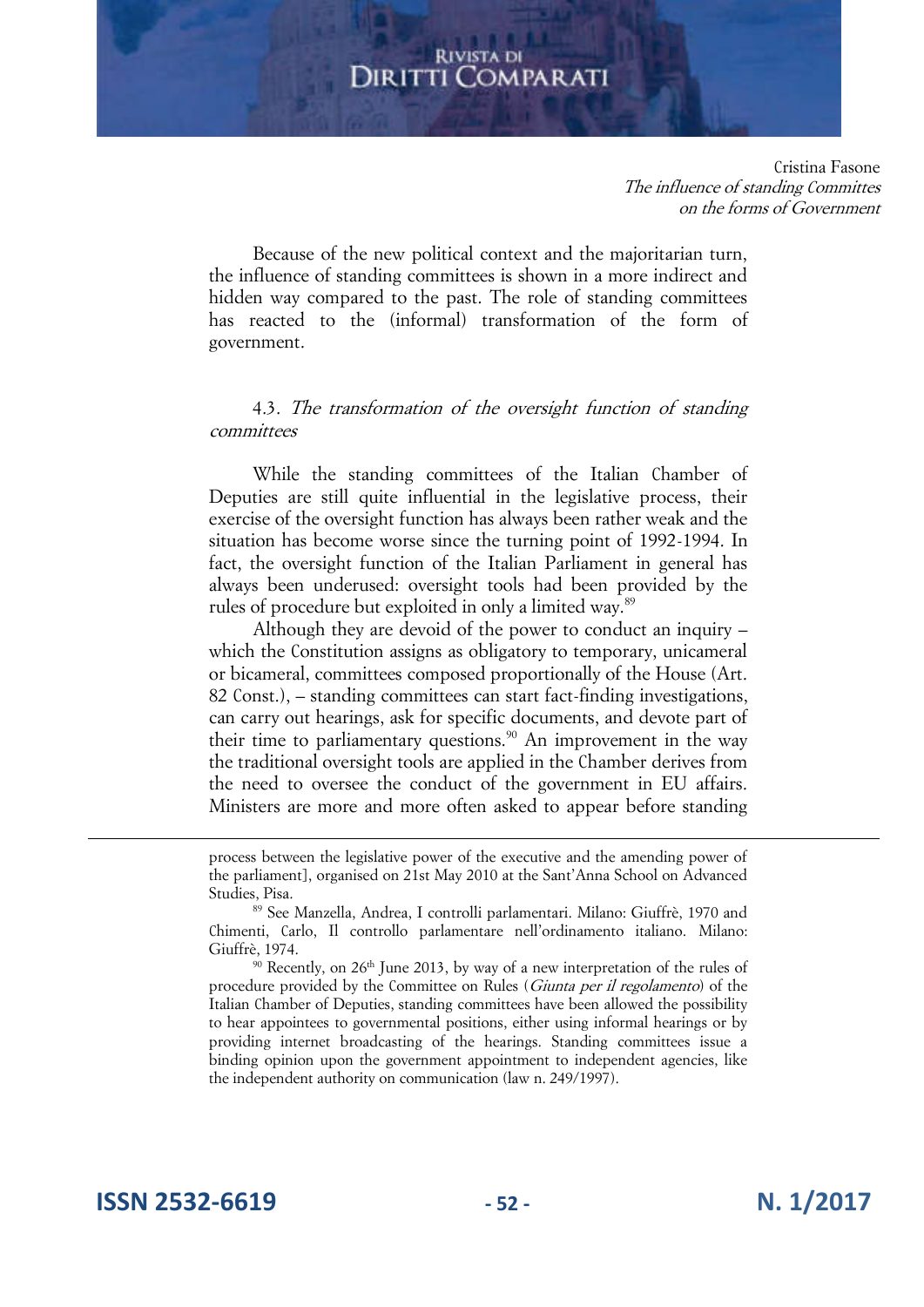Cristina Fasone The influence of standing Committes on the forms of Government

committees (as well as in the House) to explain the Italian position on certain European legislative dossiers, and prior and after Council of Ministers and European Council's meetings.<sup>91</sup> Likewise the "European activities" of standing committees have been extensively enlarged, particularly in terms of the time used for the scrutiny of European draft legislative acts, if such activity can be conceived also as a way to oversee the executive.<sup>92</sup> This development has happened, once again, without any formal amendment of the rules of procedure, after the Treaty of Lisbon.

Moreover, given the broad rise in the adoption of legislative decrees by the executive (Art. 76 Const.), $93$  standing committees are almost always asked to issue opinions on draft legislative decrees prior to their final approval by the government, but it is extremely rare that a parliamentary opinion on this draft is given binding effects.<sup>94</sup>

A major field where potentially the oversight powers of Italian standing committees may be strengthened is that of budgetary and fiscal matters. For the first time, constitutional law n. 1/2012 has acknowledged at constitutional level the oversight function on public finance of the two Chambers, to be regulated by the rules of procedure, which, however, have not yet been updated.<sup>95</sup> Standing committees, particularly those on budget and finance, can become the pivot for the fulfillment of this function.

 $91$  This is also because of the new provisions of law n. 234/2012, passed to enforce the new parliamentary powers provided by the Treaty of Lisbon.

<sup>&</sup>lt;sup>92</sup> See European Commission, Annual Report 2012 on relations between the European Commission and national parliaments, COM (2013) 565 final: Bruxelles, p. 4, 30<sup>th</sup> July 2013, highlights, however, that the number of written opinions sent by the Italian Chamber of Deputies to the European Commission, in the light of the early warning mechanism and of the "political dialogue" in 2012 has decreased from 28 to 15 submissions.

<sup>&</sup>lt;sup>93</sup> Legislative decrees are adopted following a legislative act of delegation by the parliament.

<sup>94</sup> See Lupo, Nicola, "Alcune tendenze relative ai pareri parlamentari sui decreti legislativi e sui regolamenti del Governo". In Caretti, Paolo, Osservatorio sulle fonti 1998. Torino: Giappichelli, p139, 1999, and Albanesi, Enrico, Pareri parlamentari e limiti della legge. Milano: Giuffrè, p227-231, 2010.

<sup>&</sup>lt;sup>95</sup> Constitutional law n. 1/2012 has introduced the balanced budget clause in Art. 81 Const. See also the organic law n. 243/2012. Until this constitutional law the oversight function of the Chambers was not recognised at constitutional level.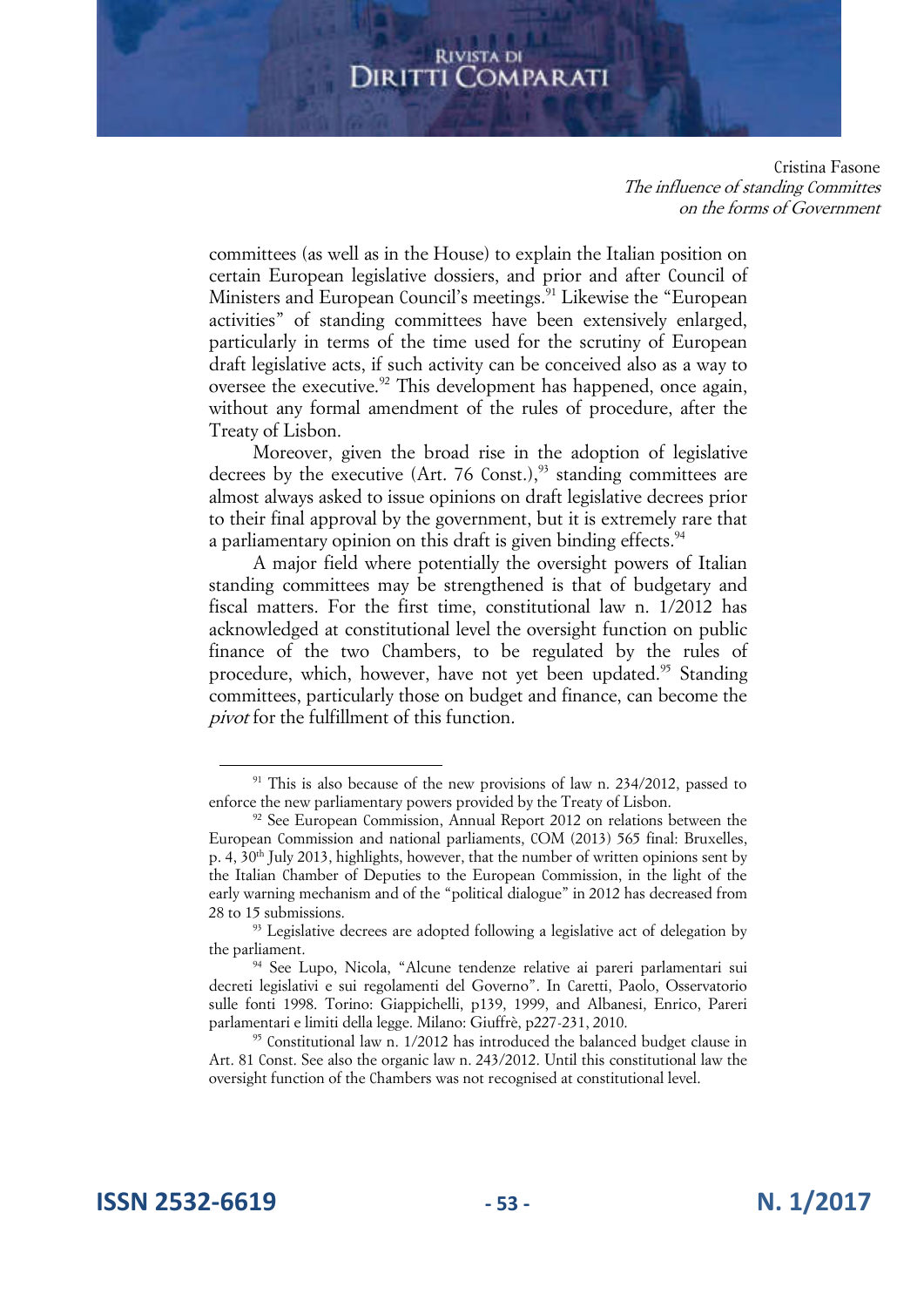Cristina Fasone The influence of standing Committes on the forms of Government

As for oversight powers, standing committees of the French National Assembly were in a completely different position. Due to ordonnance n. 58-1100 of 1958 and to the jurisprudence of the Conseil constitutionnel, the oversight function of the two Chambers has been put under severe constraints. In particular, standing committees were precluded from exercising any inquiry, and some subject-matters, like foreign policy, defense, internal security, were excluded from being subject to committees hearings.<sup>96</sup> The oversight function could be exercised, within limits, only by the House. Therefore, whereas in Italy the enforcement of the oversight tools has been traditionally weak, although the tools were in principle provided, in France there were even legal limits to the exercise of the oversight function on the part of the standing committees of the National Assembly.<sup>97</sup>

Fact-finding investigations, known in France as missions d'information, now are considered the main tool for providing information to the House on matters of public interest (usually on the enforcement of legislation), but they are not carried out by the committees as such. Rather *missions d'information* implies the setting up of a temporary body, within or outside the competent standing committee, often composed of some of its members.

However, the constitutional reform of 2008 has changed such an understanding of the parliamentary oversight powers, although the actual effects on the exercise of the standing committees' oversight functions are still unclear. The parliament is now expressly entitled to control and assess public policies (Art. 24 Const.). It has been pointed out that standing committees are the principal beneficiaries of this provision.<sup>98</sup> Furthermore an *ad hoc* standing committee, having a cross-sectional jurisdiction on all public policies, has been established in the National Assembly, the Comité d'évaluation et de contrôle des politiques publiques. All the bodies of the National Assembly are represented in this committee, which can function as a trait d'union

**ISSN 2532-6619 - 54 - N. 1/2017**

<sup>96</sup> See Avril, Pierre & Gicquel, Jean, Droit parlementaire, cit., p303-304.

<sup>97</sup> See Thiers, Éric, "Le contrôle parlementaire et ses limites juridiques: un pouvoir presque sans entraves". In, Pouvoirs, n°134, p71-81, 2010.

<sup>98</sup> See Dosière, René, "Le contrôle ordinarie", and Houillon, Philippe, "Le contrôle extraordinaire". Both in, Pouvoirs, n°134, p37 et seqq. and p59 et seqq., 2010.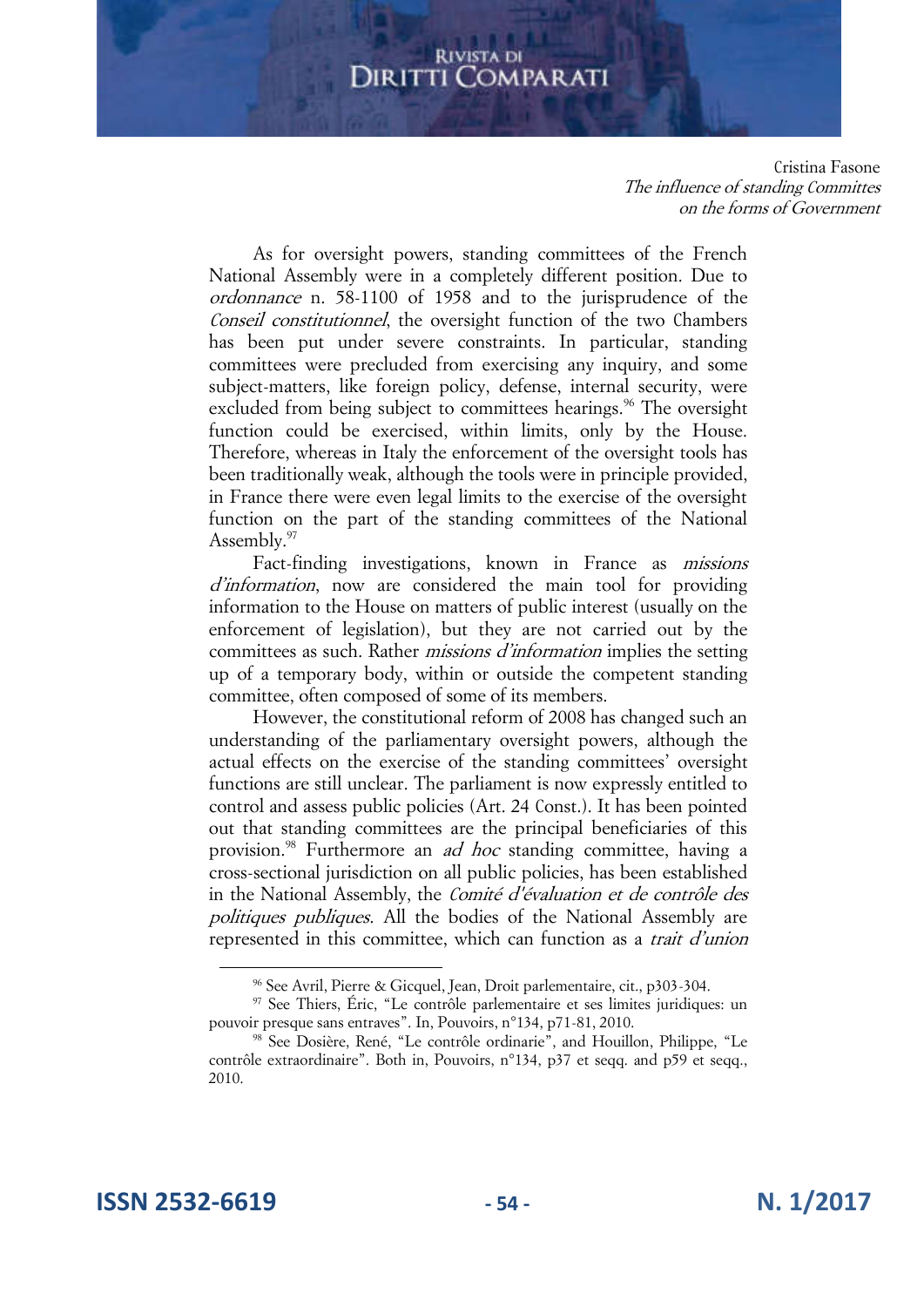Cristina Fasone The influence of standing Committes on the forms of Government

for parliamentary procedures dealing with the oversight function and is presided over by the Speaker.

Another (new) power conferred upon standing committees of the French National Assembly deals with the confirmation of presidential appointments. According to new Art. 13, section 5 Const., some presidential appointments to be defined by an organic law, "on account of their importance in the guaranteeing of the rights and freedoms or the economic and social life of the Nation", must be confirmed by the relevant standing committee, the Committee on Laws. In particular, such appointments are deemed rejected if threefifths of the votes in committee does not concur with the presidential decision. However, in the light of legislative developments that occurred in 2009 (see organic law n. 2009-257 and law n. 2009-258), of the decisions of the Conseil constitutionnel, and following the adoption of the organic law for implementing Art. 13 Const., in 2010,<sup>99</sup> it does not seem likely that standing committees will often veto presidential appointments: the quorum to be reached for rejection is rather challenging.<sup>100</sup> However, standing committees are now in a position to control and review these appointments, and this can be considered an enhancement of their oversight powers.

Compared to the case of the Italian and French standing committees, the select committees of the British House of Commons are more equipped to oversee the conduct of the executive, since they have been established exactly for this purpose.

Select committees enjoy the power to conduct inquiries and thus to compel sub poena the appearance of witnesses, as well as to force the transmission of information and documents unless executive privileges can be invoked. Executive departments have not always shown a cooperative attitude towards select committees, by refusing to provide information or to send public officials as witnesses. Although drafted in the House of Lords, the *Scott Report* of 1996 has shed light on the executive omissions in providing information to

**ISSN 2532-6619 - 55 - N. 1/2017**

<sup>99</sup> The enforcement of Art. 13 Const. has been fulfilled by organic law n. 2010-837 and law n. 2010-838 that set a list of 51 presidential appointments to be subject to this procedure.

<sup>100</sup> See Pourhiet, Anne-Marie, "Le pouvoir de nomination du Chef de l'État contrôlé par le Parlament". In, Camby, Jean-Pierre, Fraissex, Patrick & Gicque, Jean, La révision de 2008, cit., p57 et seqq.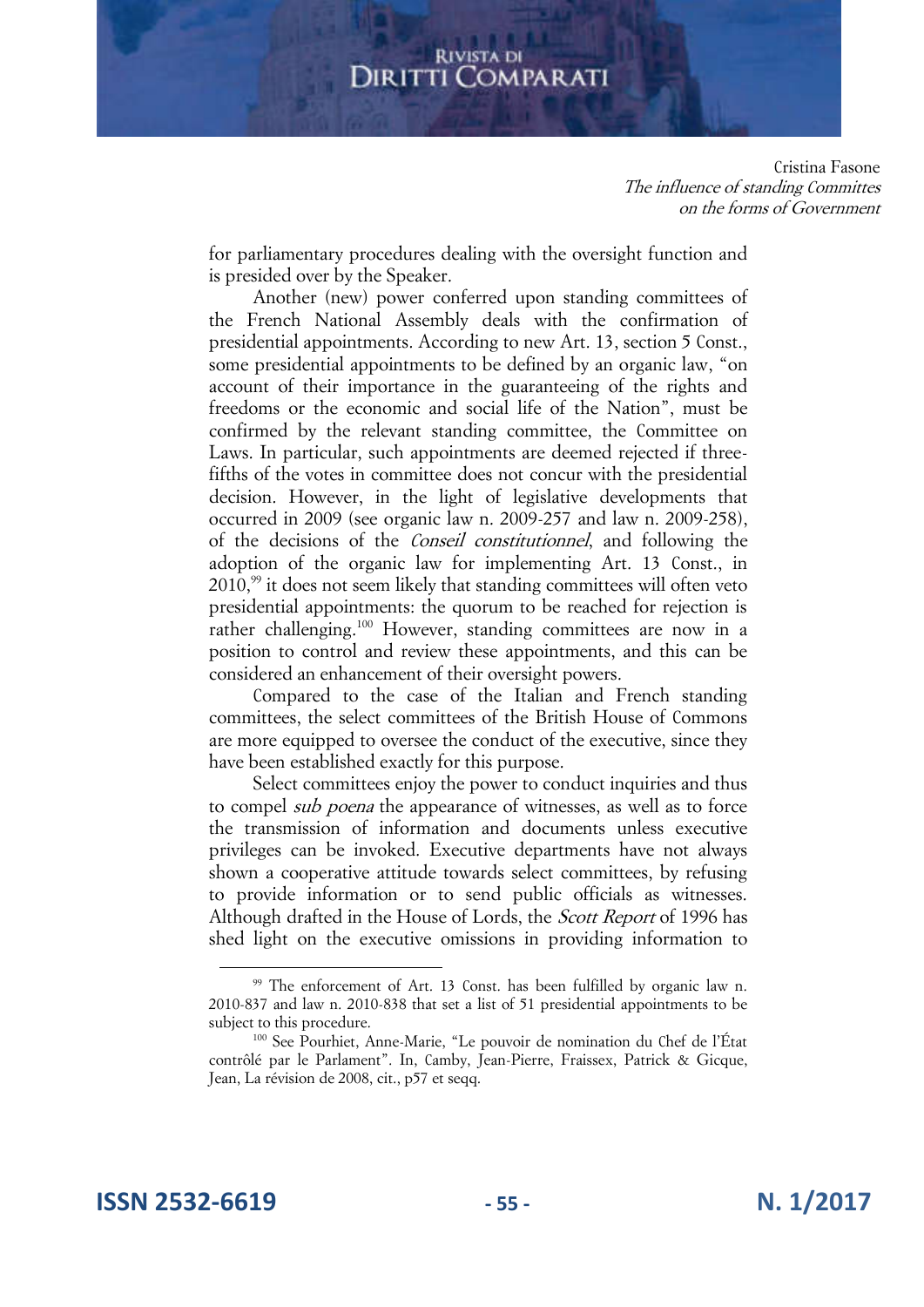Cristina Fasone The influence of standing Committes on the forms of Government

parliament, even on matters of public interest, as on the illegal trade of weapons to Iraq.<sup>101</sup> Since then the cooperation between the executive and select committees has improved, thanks to the Freedom of Information Act 2000, on disclosure of the executive's documents, and to the Minister Code 2005. Lastly, since 2009 the guidelines for witnesses in committee hearings – the so-called Osmotherly Rule – presume the Minister allows public officials working in his department to testify before select committee as the general rule. Should the Minister persistently refuse authorization to one of the public officials to appear before a select committee, the select committee can force the House to execute its order against the will of the Minister.

A recent reinforcement of the select committees' oversight powers has derived from the acknowledgement to control ministerial appointments. Such a result has been reached following a long and gradual process, in spite of the reticence of the executive. The green paper on *The governance of Britain*, and later on the coalition agreement of 2010, have promoted this achievement. Select committees hear the candidates to around thirty positions prior to their appointment, although it remains unclear the extent to which a select committee may object to an appointment.<sup>102</sup>

## 5. Conclusion

This papers has first described the origins of standing committees in the French, Italian and UK Parliaments and then has analysed the structure and the organisation of the three committees system of standing committees in each country. Secondly, it has focused on the evolution of the French, Italian and UK forms of government in the light of the changes of the legislative and oversight powers of the standing committees. Finally, in this section some

**ISSN 2532-6619 - 56 - N. 1/2017**

<sup>101</sup> See Leyland, Peter, "The Westminster Parliament and Executive Accountability: The oversight function of departmental select committees with reference to the Millennium Dome and the David Kelly affair". In, Rossi, Emanuele, Studi pisani sul Parlamento II, Pisa, Plus-Pisa University Press, p419 et seqq, 2008.

<sup>102</sup> See McKay, William & Johnson, Charles W., Parliament and Congress, cit., p76-77.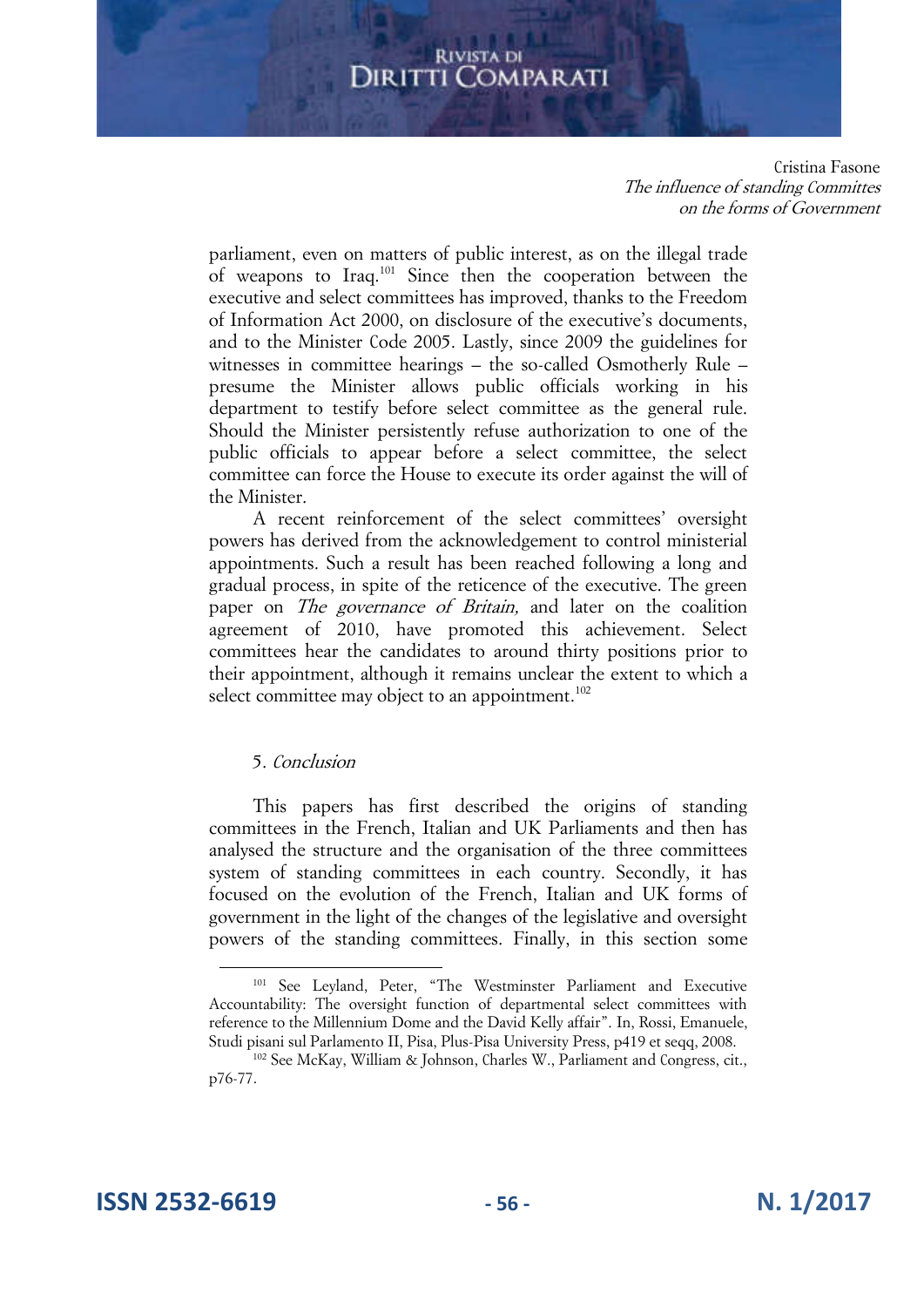Cristina Fasone The influence of standing Committes on the forms of Government

conclusions are drawn on the basis of the comparison between the three constitutional case studies.

Prominent scholars have underlined, favourably<sup>103</sup> or critically,<sup>104</sup> depending on the case, that parliamentary standing committees are crucial for studying the relationship between legislatures and executives and how the form of government is shaped. This statement is of the utmost importance when we consider that these scholars have directly experienced how parliamentary committees work.

Notwithstanding the complex transformations of constitutional legal orders between the twentieth and the twenty-first century standing committees seem to confirm their centrality. Indeed, especially in parliamentary forms of government, the organizational features, the functions and the powers of parliamentary standing committees strongly influence the executive's stability.

In the three case studies considered, standing committees have adapted to the transformation of the form of government so as to preserve or even enhance their role, albeit in a different way compared to the past. At the same time, the organisation and the functioning of standing committees, since their establishment, has shaped parliamentary procedures.

Such a result seems confirmed by looking at the French National Assembly, the British House of Commons,<sup>105</sup> and the Italian Chamber of Deputies, although the structure of their committee systems and the powers of standing committees vary significantly.

**ISSN 2532-6619 - 57 - N. 1/2017**

<sup>&</sup>lt;sup>103</sup> See Barthélemy, Joseph, Essai sur le travail parlementaire et le système des commissions. Paris: Delagrave, 1934 and Elia, Leopoldo, "Commissioni parlamentari". In, Enciclopedia del diritto, volume VII. Milano: Giuffrè, p895-910, 1960. Both of them served as MPs and as Ministers.

<sup>104</sup> Wilson, Woodrow, Congressional Government. A study in American politics. New Brunswick: Trnsaction Publishers, 2009 [1884] and then Wilson, Woodrow, Constitutional Government in the United States. Memphis, Tennessee, 2010 [1908].

<sup>&</sup>lt;sup>105</sup> Even in a parliament that has been traditionally described as based on a weak committee system. On the strengthening of select committees in the British House of Commons, see the key-note speech by John Bercow, Speaker of the House of Commons on "Towards a 21st century Parliament" at the Handard Society, London, 27<sup>th</sup> November 2013.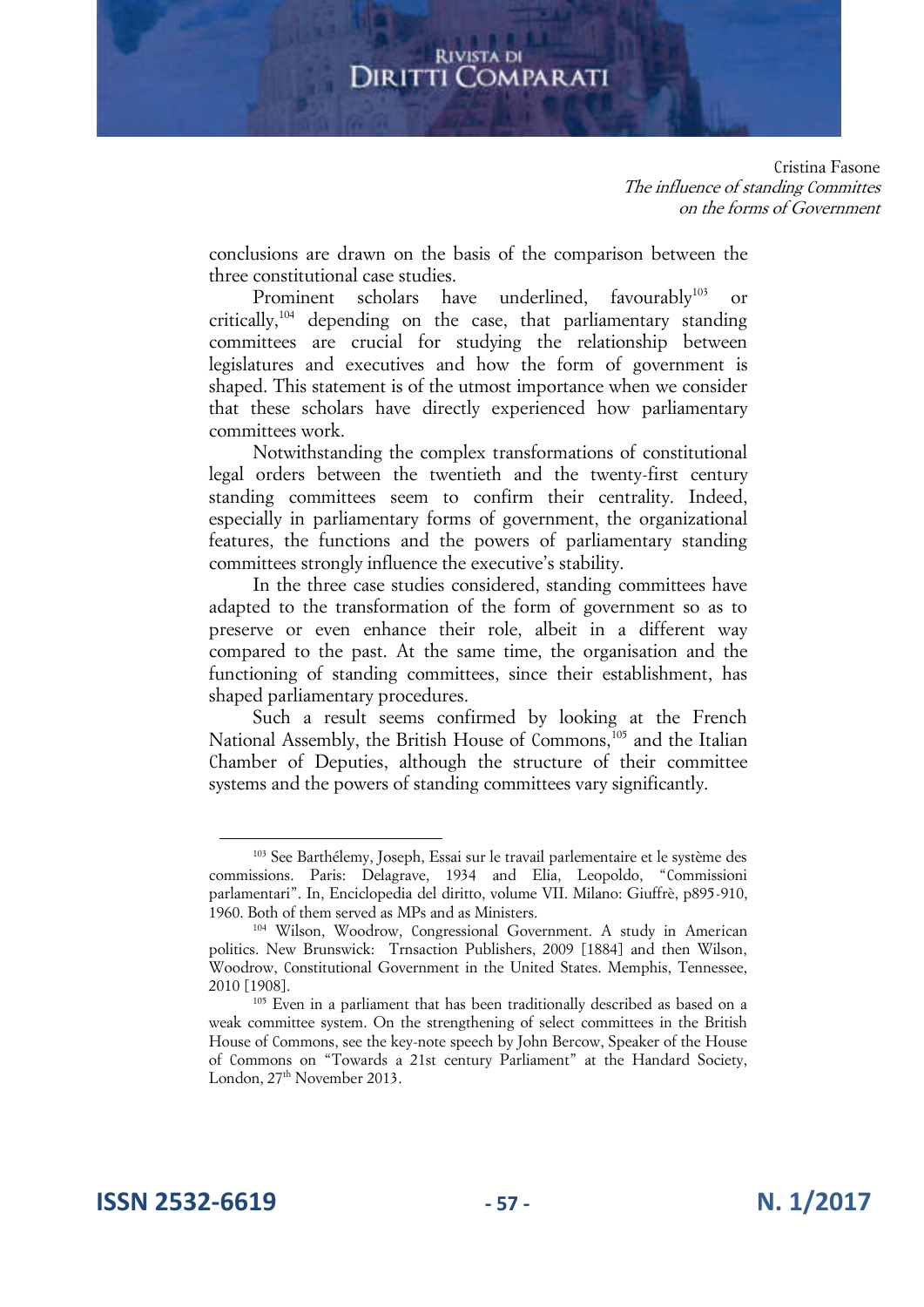Cristina Fasone The influence of standing Committes on the forms of Government

The quality and the quantity of committees' activity can be put in direct connection with the level of autonomy of parliamentary decision making towards the executive<sup>106</sup>. This means that the strength of legislatures largely relies on the force of its committees<sup>107</sup>. Any coherent attempt to undermine a legislature passes through the restriction of the margins of manoeuvre of their committees. However, such an attempt would not have the sole effect of challenging the institutional balance within the legal system. It could also de-legitimize the policymaking process, which is largely based on committees for performing both the legislative and the oversight functions.

Abstract: Parliaments have changed substantially over time, particularly in the new century, as a consequence of new phenomena appearing in the institutional landscape, such as the transfer of significant normative powers from legislatures to executives, the crisis of the long standing representative function of political parties,, globalization and regional integration processes of regional integration, mediatisation, personalization of politics and populism. By the same token, for example we have witnessed a shift in the balance between the exercise of the legislative and the oversight function in legislatures in favour of the latter. This paper argues that, in spite of the transformations of parliaments, standing committees and parliamentary committee systems, also by way of constitutional, legislative or standing orders' reforms, have accommodated their role accordingly, and are still influential in shaping the form of government.

Keywords: Parliaments, standing committees, form of government, France, Italy and the UK

**ISSN 2532-6619 - 58 - N. 1/2017**

<sup>106</sup> See Mattson, Ingvar & Strøm, Kaare, "Parliamentary Committees". In, Döring, Herbert, Parliaments and Majority Rule in Western Europe. Frankfurt: Campus, p249-307, 1995.

<sup>107</sup> See Lupo, Nicola, "Il ruolo del Governo nelle commissioni parlamentari". In, Studi pisani sul Parlamento III. Pisa: Plus, Pisa University Press, p137-147, 2009.